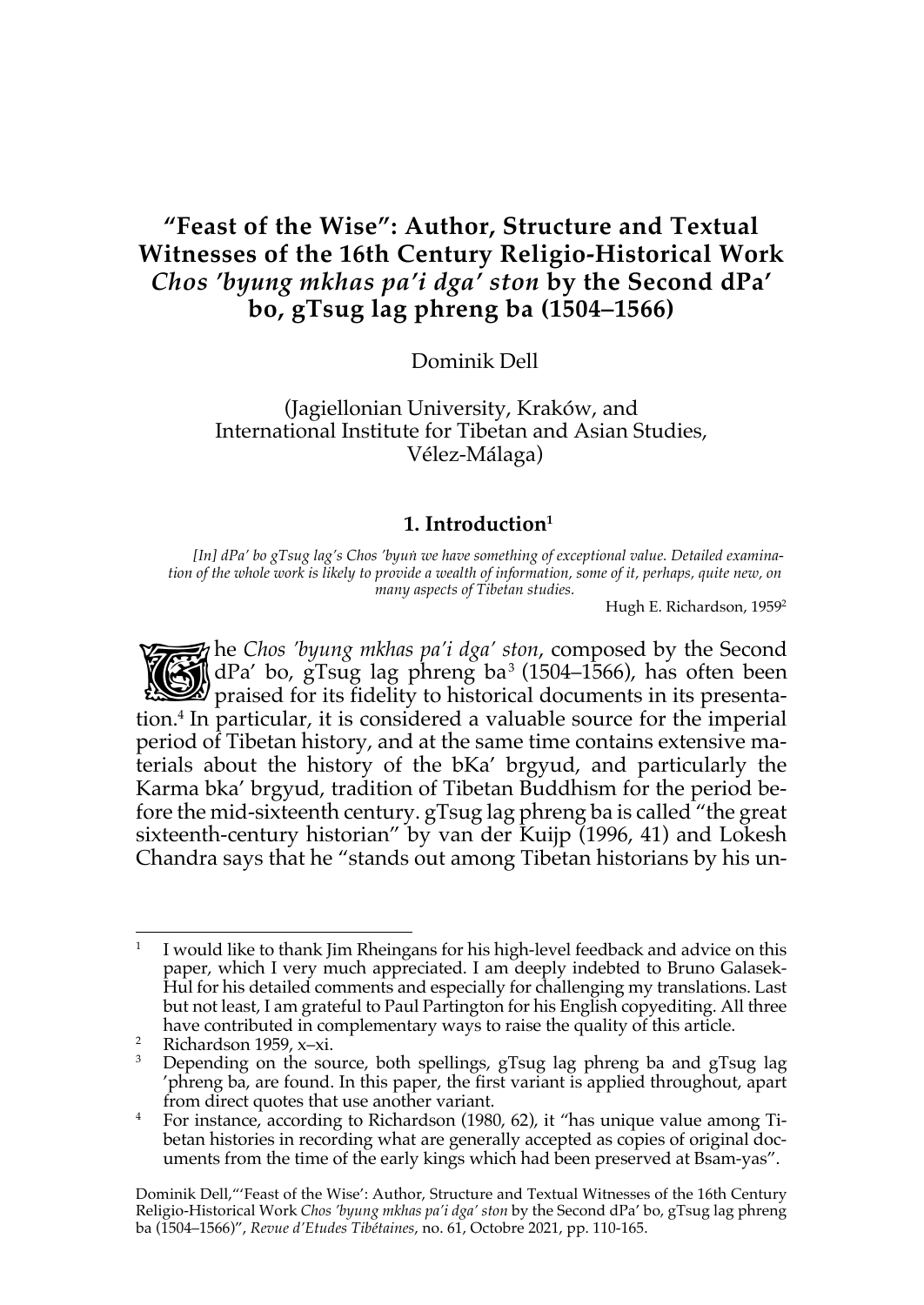usual and accurate use of the ancient inscriptions and archive materials in the monasteries" (Chandra 1959, vii).

The Italian Orientalist, Guiseppe Tucci (1894–1984), and the British Tibetologist, Hugh E. Richardson (1905–2000), <sup>5</sup> were probably the first Western scholars to thoroughly work with the *Chos 'byung mkhas pa'i dga' ston* (e.g. Tucci 1950; Richardson 1958; 1959; 1980; 1987). A significant number of scholars have used this religio-historical oeuvre for their research since—referencing passages here and there. Only a few, mostly short, passages have been translated.6 However, altogether, to date the majority of the work remains untranslated and still deserves more research. For this reason, this article aims at providing some material to facilitate access to this sixteenth-century work.

In the introduction, I will briefly touch upon the *chos 'byung* genre, before entering into some discussion on the *Chos 'byung mkhas pa'i dga' ston* (*CKG*) <sup>7</sup> itself. This is followed by a section about the author of the *CKG*, the Second dPa' bo, gTsug lag phreng ba, where I provide a brief overview of the state of research about his life, as well as a very short summary of some of the main events of his biography. Section 3 outlines the structure of the *CKG* based on the table of contents and the length of the different chapters. In section 4, the different textual witnesses and editions available—xylographs, manuscripts and modern book editions—are characterized. There are five appendices. Appendix A provides Tibetan text and annotated translation of the beginning of the *CKG*. More precisely, it covers the title page, the expression of worship (*mchod brjod*), and the declaration of intent for the exposition (*bshad par dam bca' ba*). Appendix B, likewise, translates the colophon at the end of the work, which is split into the author's epilogue, an outline of the structure of the work, the author's colophon, and the printer's colophon. Appendix C provides a table of the structure of the work according to the block print edition, while Appendix D presents a detailed table of contents in Tibetan, together with English translation and indication of length of the different sections based on one of

<sup>5</sup> For a short biography, see Freeman 2006.

It goes beyond the scope of this article to provide a bibliography of translations and research done based on the *Chos 'byung mkhas pa'i dga' ston*. Nevertheless, it would be desirable to compile such a bibliography in the future. For instance, translations of passages of the oeuvre are found in Rheingans (2021, 149–55), and Dell (2020, 48–51; 2021a, 86–89; 2021b; forthcoming).

<sup>7</sup> In the remainder of this article, I will use the acronym *CKG* in order to refer to the *Chos 'byung khas pa'i dga' ston* in general. When referring to a specific edition of the *CKG*, a three-letter *siglum* will be used. Those *sigla* are defined in the bibliography. The first letter is always "P" and stands for the author (d**P**a' bo …), the middle position takes the letters "X" (**x**ylograph), "M" (**m**anuscript), or "B" (modern **b**ook), respectively. The last position takes a number to distinguish the editions or textual witnesses of the respective type, e.g. "PX1", PB3" etc. Other Tibetan texts will be referred to using the author-title system.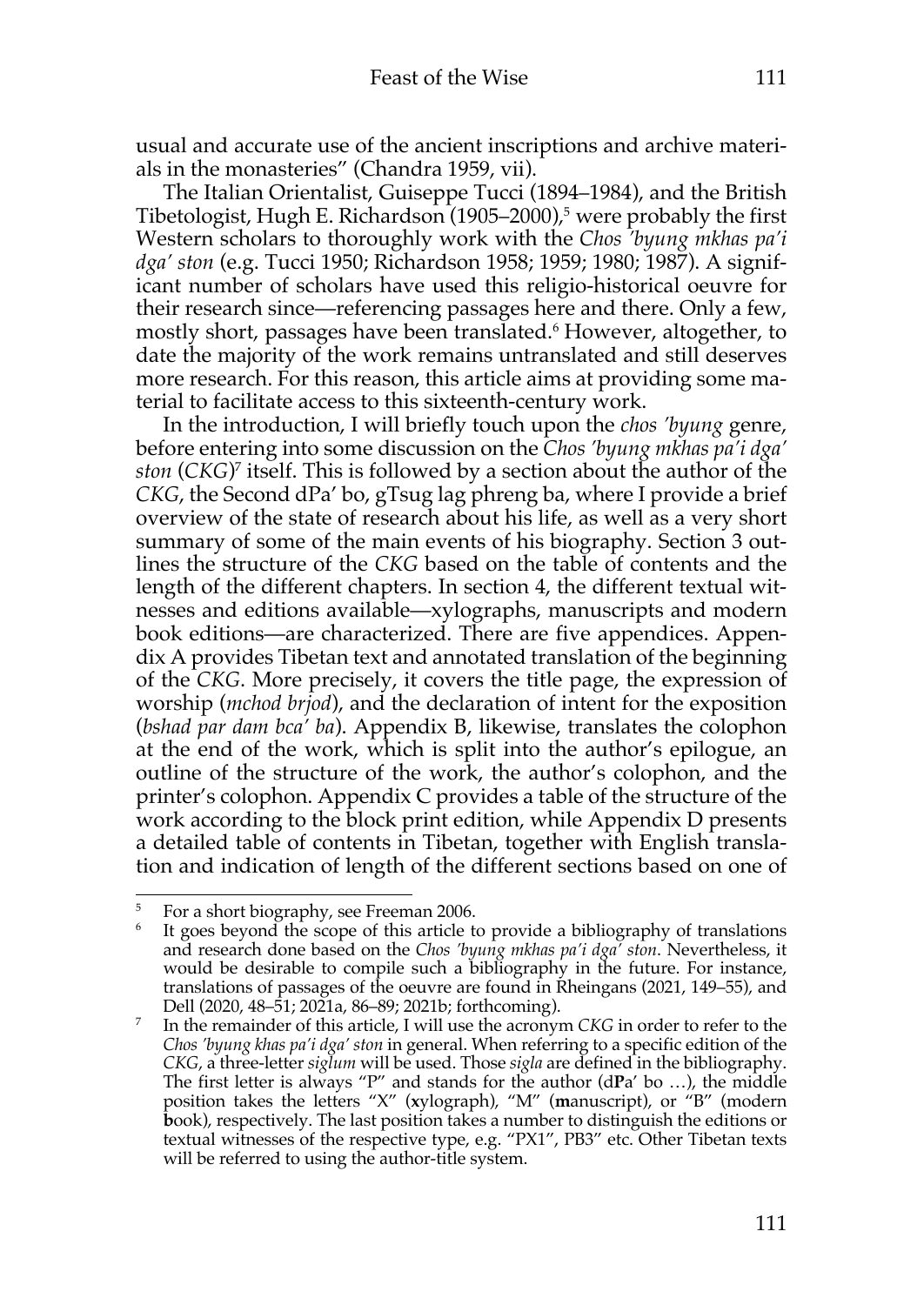the modern book editions (PB3). Finally, Appendix E uses this granular table of contents to assign the respective page numbers to any of the textual witnesses available to me, which should be a useful tool for quickly locating content.

## *1-1. The Genre of chos 'byung*

Tibetan historiography knows quite a number of genres. Among them the more famous ones are *lo rgyus* (records, chronicles), *rgyal rabs*  (royal genealogy, royal chronicle), and *chos 'byung*. <sup>8</sup> Literally, *chos 'byung* means "emergence/arising of the Dharma". It has been rendered into English using different terms, such as "history of religion or the doctrine" (Vostrikov 1994, 139), "history of the origin of religion (= Buddhism)" (Sørensen 2015, 157), "religious chronicle" (van der Kuijp 1996, 42), or "origin of Buddhism" (ibid., 46). Other valid candidates are "Dharma history", "doctrinal history", "history of Buddhism", "Buddhist history" or "religious history".

According to Sørensen (2015, 157) the earliest known representative of this genre dates back to the eleventh century, and *chos 'byung* became "by far the most dominant" among the various historiographic genres. "In a sense, it reflects what we would term 'religious historiography', a (quasi-)historical narrative model that merges the modes of ecclesiastical and doctrinal historiography" (ibid.).

As a possible motivation out of which this genre developed, van der Kuijp suspects that due to "the proliferation of various doctrinal cycles a need was felt to place these in historical perspective and thereby legitimate them" (van der Kuijp 1996, 46).

According to Vostrikov (1994, 39), works of this genre may contain one or more of the following topics:

- History of Tibet,
- History of Buddhism in Tibet,
- History of the spread of Buddhism in China/ India/ Mongolia,
- Secular and ecclesiastical history of all or some peoples of these countries,
- History of some Buddhist sect or monastic school,

<sup>8</sup> For an overview on Tibetan historical genres and historiography, see the articles by Sørensen (2015) and van der Kuijp (1996), as well as the monograph by Vostrikov (1994). Vostrikov also characterizes some more historiographic genres, apart from the ones mentioned here. Particularly, for a more in-depth discussion of the *chos 'byung* genre, see Vostrikov 1994, 139–79, van der Kuijp 1996, 46–47, and Sørensen 2015, 157–58.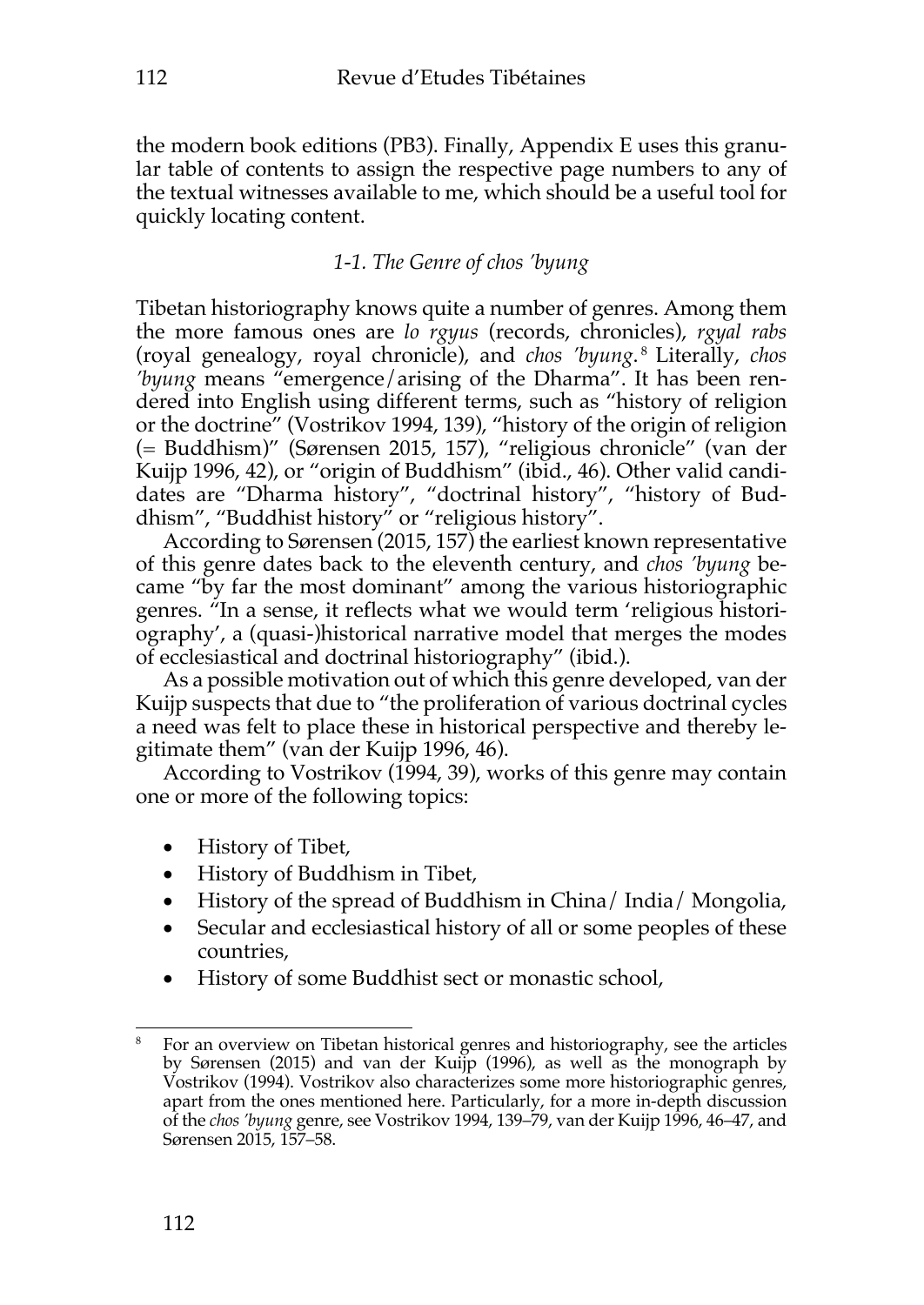• History of Buddhist mystic cults.

Oftentimes, *chos 'byung*s are compiled from materials of other types of historical and related works such as *lo rgyus*, *rgyal rabs* or *rnam thar*. Therefore, the borders between the different genres are somewhat fluid.

### *1-2. Feast of the Wise*

The *Chos 'byung mkhas pa'i dga' ston*, as it is called by its short title, was composed by the Second dPa" bo, gTsug lag phreng ba, over a period of nineteen years between 1545 and 1564.9 He finished it only about two years before his death. The work is also referred to as the *lHo brag chos 'byung*, "in reference to the author's principal seat in the region of Lho brag in southern Tibet" (Buswell and Lopez 2014, 189). According to the author's colophon (Appendix B), gTsug lag phreng ba wrote the *CKG* due to his own wishes and the request of the great ruler (*sa skyong ba chen po*) bSod nams rab brtan (b. 16<sup>th</sup> cent.).<sup>10</sup>

Wooden printing blocks were produced from the manuscript. The printer's colophons at the end of (almost) every volume of the *CKG* provide some information on the circumstances of production of the printing blocks. The printing blocks were obviously not produced in one go, since the printer's colophons of the different volumes indicate different sponsors and places of production.<sup>11</sup> The information provided there points to the ruling families of Bya yul<sup>12</sup> and sKu rab<sup>13</sup> as sponsors, who are both known as supporters of the Karma bka'

See author's colophon, translated in Appendix B.

<sup>&</sup>lt;sup>10</sup> Identification is not completely certain. It could be Karma mi pham bsod nams rab brtan. According to the Buddhist Digital Resource Center (BDRC) (www.tbrc.org), he was the "ruler of the *yar stod* principality; a supporter of the *karma kaM tshang*

<sup>&</sup>lt;sup>11</sup> There are fourteen printer's colophons (PX1, vol. 1, 84, 102, 149, 459, 503, 531, 661, 750, 871, vol. 2, 506, 528–29, 555, 605, and 707).

<sup>&</sup>lt;sup>12</sup> Bya yul is a region situated east of lHo brag (Powers and Templeman 2020, 461). The name of the Bya yul ruler most frequently mentioned is Nor 'dzin dbang mo Tshogs gnyis grub (e.g. in PX1, vol. 1, 531, 661), where Nor 'dzin dbang mo seems to be a "title of queens or princesses" (Monlam 2016, *nor 'dzin dbang mo*). Other names possibly pointing to Bya yul are gNam gshegs dpal 'byor bzang mo and Chos kyi rgyal po khu dbon. For some information on the Bya yul rulers, see Czaja 2013, 473–80.

<sup>&</sup>lt;sup>13</sup> sKu rab is a principality of Dwags po located in Southern Tibet. The name of a ruler from sKu rab is mentioned in the printer's colophon of volume *pa* as g.Yul rgyal bstan pa'i rgyal mtshan (PX, vol. 1, 871). For more background on sKu rab rulers and their support of the Karma bka' brgyud tradition, see also Ehrhard (2013, 72–73) and Rheingans (2021, 89, 102, passim).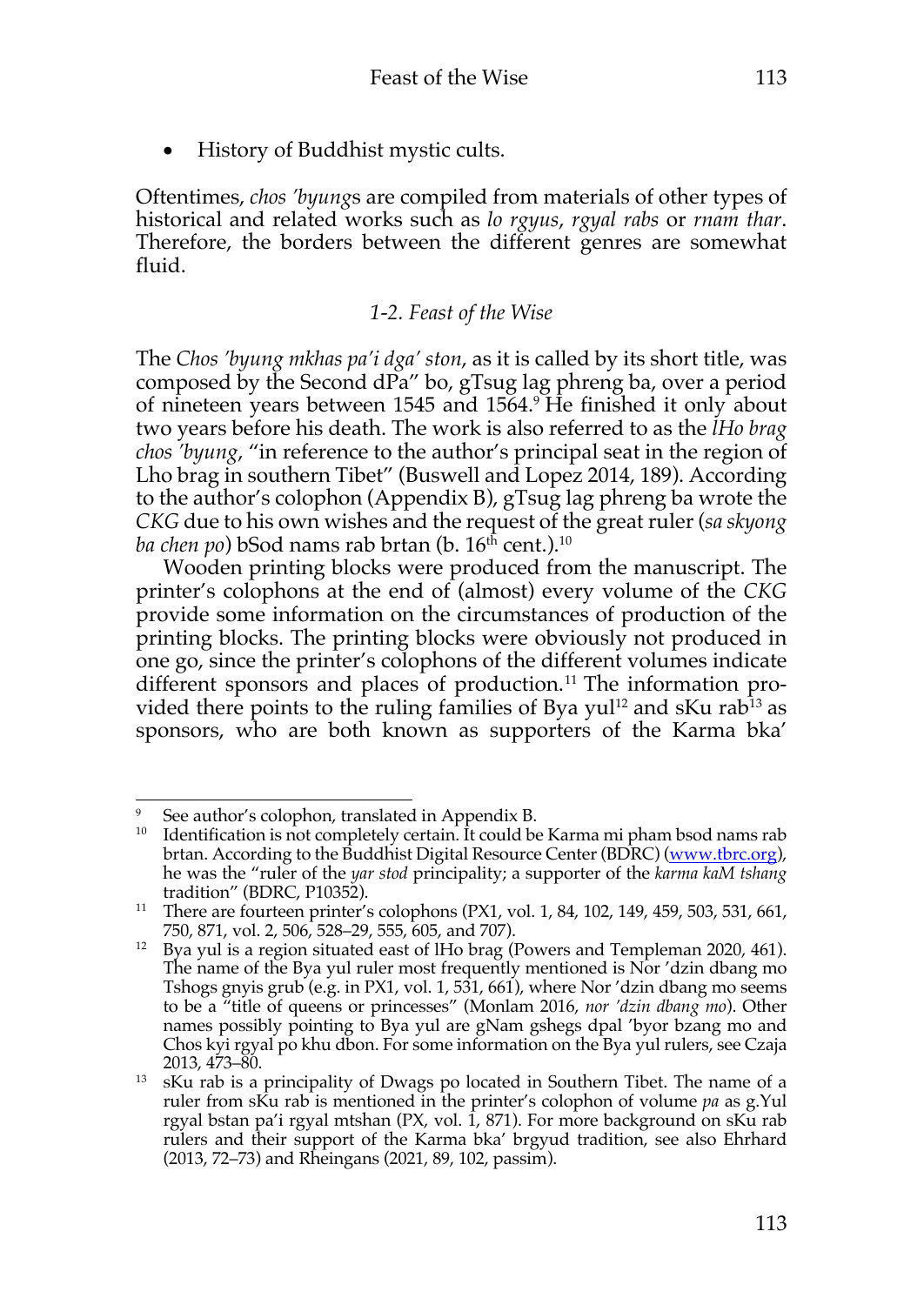brgyud.14 The year of production of the different volumes is not indicated explicitly, but in some cases, conclusions can be drawn from the wishes or dedications at the end of the colophons. For instance, in volume *tha*, there is a wish for the long life of the glorious lama (*dpal ldan bla ma*), which might indicate that this volume's printing blocks were still completed during the lifetime of gTsug lag phreng ba. In contrast, in volume *pa*, it is stated that the virtue of producing the printing blocks shall be dedicated to complete the intent of the glorious lama (*dpal ldan bla ma'i dgongs pa rdzogs phyir bsngo*), an indication that gTsug lag phreng ba had already passed away at the time of completion.<sup>15</sup>

The ornamental title of the work is *mKhas pa'i dga' ston*, which has been translated as "Feast for Scholars", "Feast forthe Wise", "Scholars' Feast" and the like. It seems that everyone agrees on the rendering of *dga' ston* as "feast", <sup>16</sup> while there are two fractions for the translation of *mkhas pa*. In order to find out which rendering of the term *mkhas pa* fits best, one has to ask to whom it refers. Here, I see three possibilities: (1) the author, (2) the readership, or (3) the protagonists of the work. Option (1) can be deemed unlikely, as Tibetan authors tend to be humble and would not praise themselves in their own book title.<sup>17</sup> Option (2), the readership, is a possibility, which can be and has been argued for, resulting in renderings such as the "Feast for Scholars". In this paper, I will rather argue for option (3), the protagonists. My argumentation will be supported by an analysis of the long title of the *CKG* and by the author's epilogue (Appendix B), his expression of worship, and declaration of intent (Appendix A).

Who are the protagonists of the *CKG*? As will be shown in more detail in section 3 of this article, the protagonists are various figures who play a crucial role in propagating Buddhism, starting with the

<sup>14</sup> For instance Karma 'phrin las pa (1456–1539)—one of gTsug lag phreng ba's teachers—was involved in block printing projects using funds from Bya and sKu rab (Rheingans 2021, 89).

<sup>&</sup>lt;sup>15</sup> I would like to thank Franz-Karl Ehrhard who provided me with some useful hints for my analysis of the printer's colophons and especially for the identification of the different names mentioned there (e-mail communication in April 2021). A detailed analysis of all printer's colophons is beyond the scope of this paper, as the printing circumstances appear somewhat complex and there is enough material to dedicate a separate article to it.

<sup>16</sup> *Bod rgya tshig mdzod chen mo* provides the following definition: *"yid dga'ba'i ston mo/ dga' ston rten brel/ ming gi rnam grangs la dgyes ston dang/ mchod ston/ nyer dga' ha gsol bcas so/"* (Yísūn 1985, *dga' ston*). Hence, it has the connotation of some kind of celebration with good food involved and of joy (*dga' ba*), entertainment (*mchod ston*), and delight (*nyer dga'*). The English "feast" bears a similar connotation.

<sup>&</sup>lt;sup>17</sup> There is a social norm to refer to oneself with humility. Roesler has analyzed this in the context of autobiographical life writing, since there this social norm creates a tension with the need to present oneself in a positive way as a Buddhist teacher and example to be followed (Roesler 2020).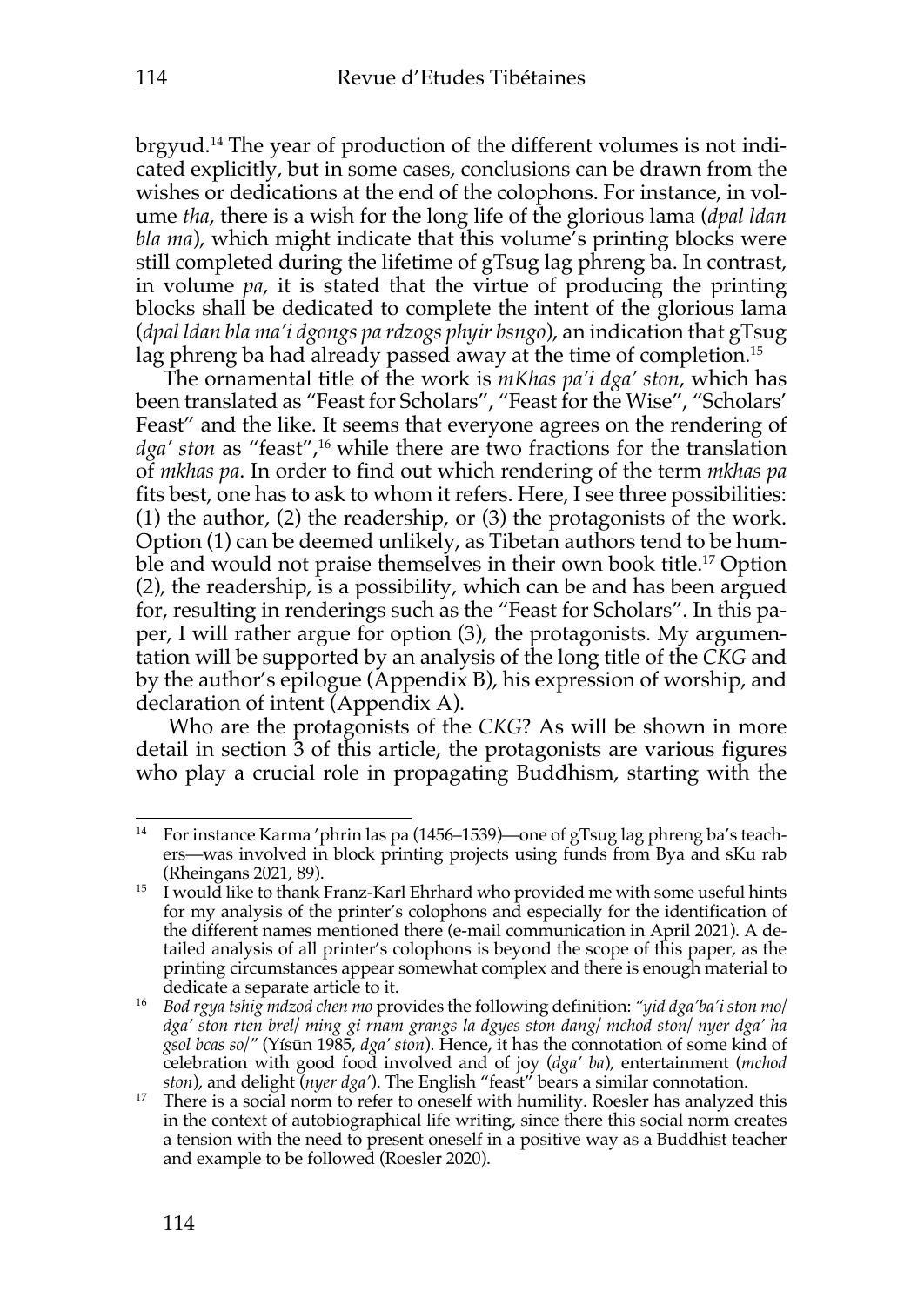Buddha, to the Dharma kings (especially Srong btsan sgam po (617– 649) and Khri srong lde btsan (742–796)), and up to various Buddhist masters of different schools of Tibetan Buddhism, especially the Karma pas.18 If they are referred to by *mkhas pa*, the standard translation "scholar" does not fit very well. Looking up *mkhas pa* in the *Bod rgya tshig mdzod chen mo*, one finds the following definition: "to be extremely knowledgeable or to fully understand".19 The first part is well translated with "scholar". The term *rtogs pa* in the second part can refer to both conceptual ("scholar") and non-conceptual understanding ("fully realized") depending on context. I am not aware of an English word that would fully convey all connotations, but given the protagonists, that is what one should be looking for. In my opinion, "wise" or "sage", comes at least reasonably close.

We find support for this interpretation when looking at the nonabbreviated title of the work: *Dam pa'i chos kyi 'khor los bsgyur ba rnams kyi byung ba gsal bar byed pa mkhas pa'i dga' ston zhes bya ba'i legs par bshad pa*. My attempt at a translation would be this: "The excellent exposition elucidating the history of the ones who ruled<sup>20</sup> through the wheel of the authentic Dharma, called the 'Feast of the Wise'". This is the title as found on the title page (Appendix A) and in the colophon (Appendix B). The title in the incipit (Appendix A) differs in one syllable. Instead of *bsgyur ba rnams*, it reads *bsgyur rgyal rnams*, which in my opinion helps to make the intended meaning even clearer. In terms of translation, this would just replace "the ones" by "the victorious ones" making it more specific, and more evident that it refers to the protagonists. On the one hand, *rgyal* can be short for *rgyal ba*, an epithet of the Buddha, but also an honorific title often used to refer to high lamas, for instance the Karma pas. On the other hand, *rgyal* can also be short for *rgyal po* ("king"), thus referring to the Dharma kings (*chos rgyal*). Summing up, the descriptive title of the *CKG* clearly puts the protagonists to the fore. The ornamental title—*mKhas pa'i dga' ston—*likely aims at expressing the same meaning in more poetical and abbreviated language. Hence, *mkhas pa* likely refers to the protagonists.

The focus on the protagonists is also confirmed when looking at the

<sup>19</sup> Yísūn 1985, *mkhas pa: rab tu shes pa'am legs par rtogs pa.*

<sup>&</sup>lt;sup>18</sup> This idea of Tibetan historiography mainly consisting of a succession of hagiographies also matches the analysis brought forward by Schwieger (2013). A brief summary of some of Schwieger's findings is provided below in this section.

<sup>20</sup> Tib. *chos kyi 'khor los bsgyur ba rnams*. The expression seems to be an allusion to the worldly *cakravartin* (*'khor los sgyur ba'i rgyal po*), "the king who rules by means of the wheel", here referring to the Dharma counterpart. In the context at hand, the (nominalized, transitive) verb is a past stem (*bsgyur ba*). Both—the *cakravartin* allusion and the variant of the title in the incipit discussed in the main text hereafter support the interpretation that this refers to persons rather than to a thing ("that which ruled" or "that which caused changes"), hence, "the ones who ruled...".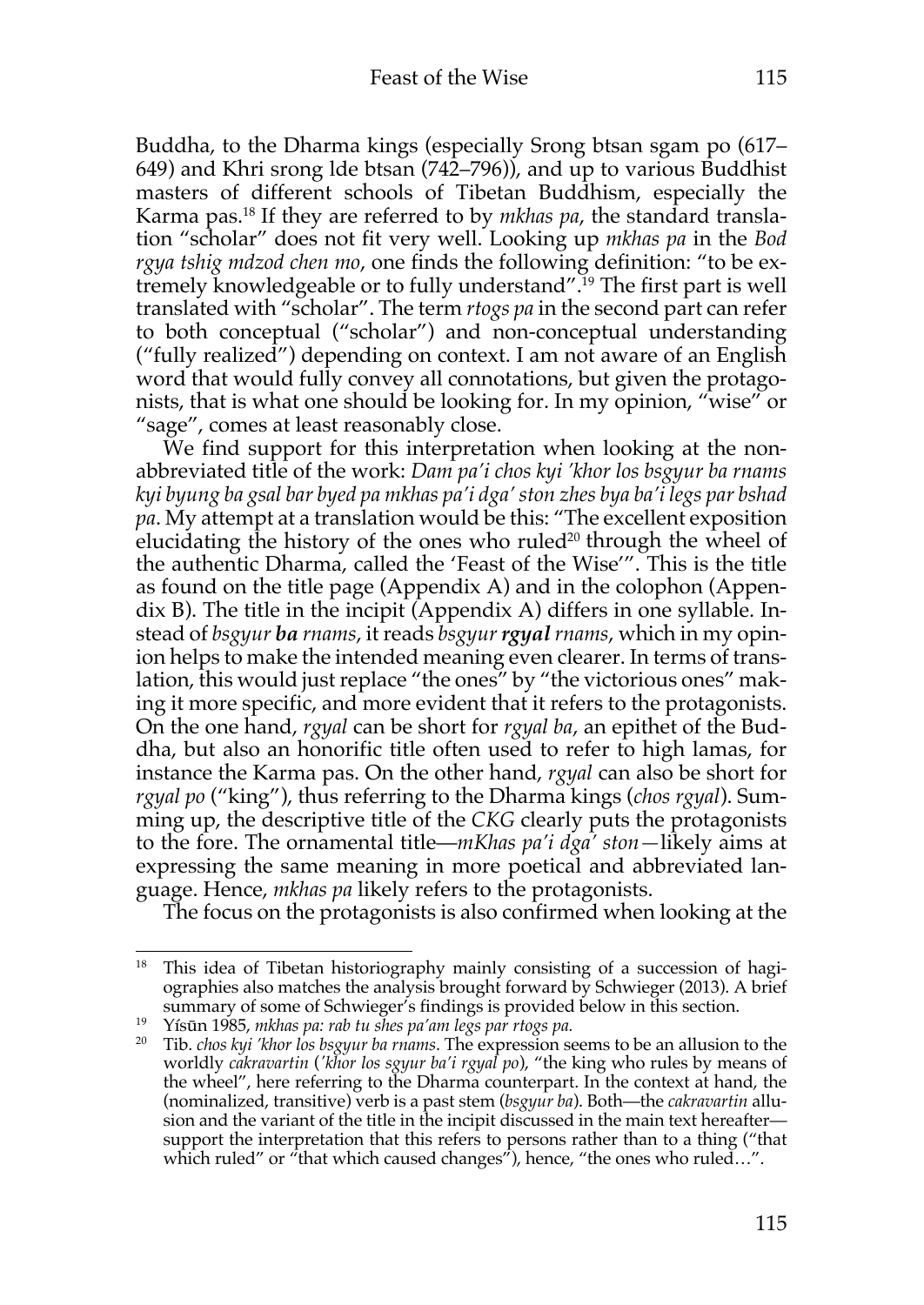"expression of worship" (*mchod brjod*), where the author says "[we bow down] to the Supreme Teacher and his sons and students", a reference to the protagonists (Appendix A). Likewise, the author's epilogue refers to the protagonists as "the innumerable assembly of authentic great beings who elucidate the excellent teachings of the lion of the Śākyas" (Appendix B).

I deliberately gave some room to the analysis of the title, as the descriptive part of the title—*dam pa'i chos kyi 'khor los bsgyur ba/rgyal rnams kyi byung ba gsal bar byed pa*—can be understood as an extension of the term *chos 'byung*, thus, providing a definition of the genre or at least illuminating gTsug lag phreng ba's understanding thereof. His work seeks to elucidate the history of great beings or bodhisattvas who ruled or caused changes through the application of the Dharma. Hence, he sees Dharma history (*chos 'byung*) (1) as accounts of great beings' lives, (2) as an active process (great beings have the power to influence and steer history through their actions, as opposed to a view where events just occur without being able to influence them), (3) as application of the Dharma, and (4) as a means to generate trust to great beings in the reader. The last point can be derived from the declaration of intent (*bshad par dam bca' ba*) at the beginning of the work, where gTsug lag phreng ba clearly states: "… only through trust, the highest mind will be drawn toward the qualities of the authentic ones, and in order to bring benefit also to others [who are] of similar kind to myself, [I] write [about] the excellent way of acting of the victorious ones of the Dharma"<sup>21</sup> (Appendix A).

The fact that gTsug lag phreng ba sets out to generate trust in the reader toward the Dharma and the authentic beings presented in the *CKG* is indeed formative for his work. Here, it is fundamentally distinct from a mere historical work based on facts. Nevertheless, gTsug lag phreng ba also states in the declaration of intent that in all passages the text "relates to reliable sources (*nges pa'i khungs*)" (Appendix A). This may coincide with the much-praised faithful adherence to original sources of the work, but it is not automatically the same as adherence to facts according to Western understanding. The source might contain information that we would consider non-factual, as happens often in spiritual biographies (*rnam thar*), when miraculous or visionary events are described. From an emic point of view, such accounts might very well be considered true, as Buddhists often think in the category of the two truths: the conventional and the ultimate truth. The conventional truth or reality is perceived by "normal individuals", while "at the same time the very same world and conventional reality

<sup>21</sup> Tib. *chos rgyal rnams*, lit. "Dharma kings", here probably to be understood in a wider sense as also including the Buddhist masters he writes about, therefore rendered as "victorious ones of the Dharma".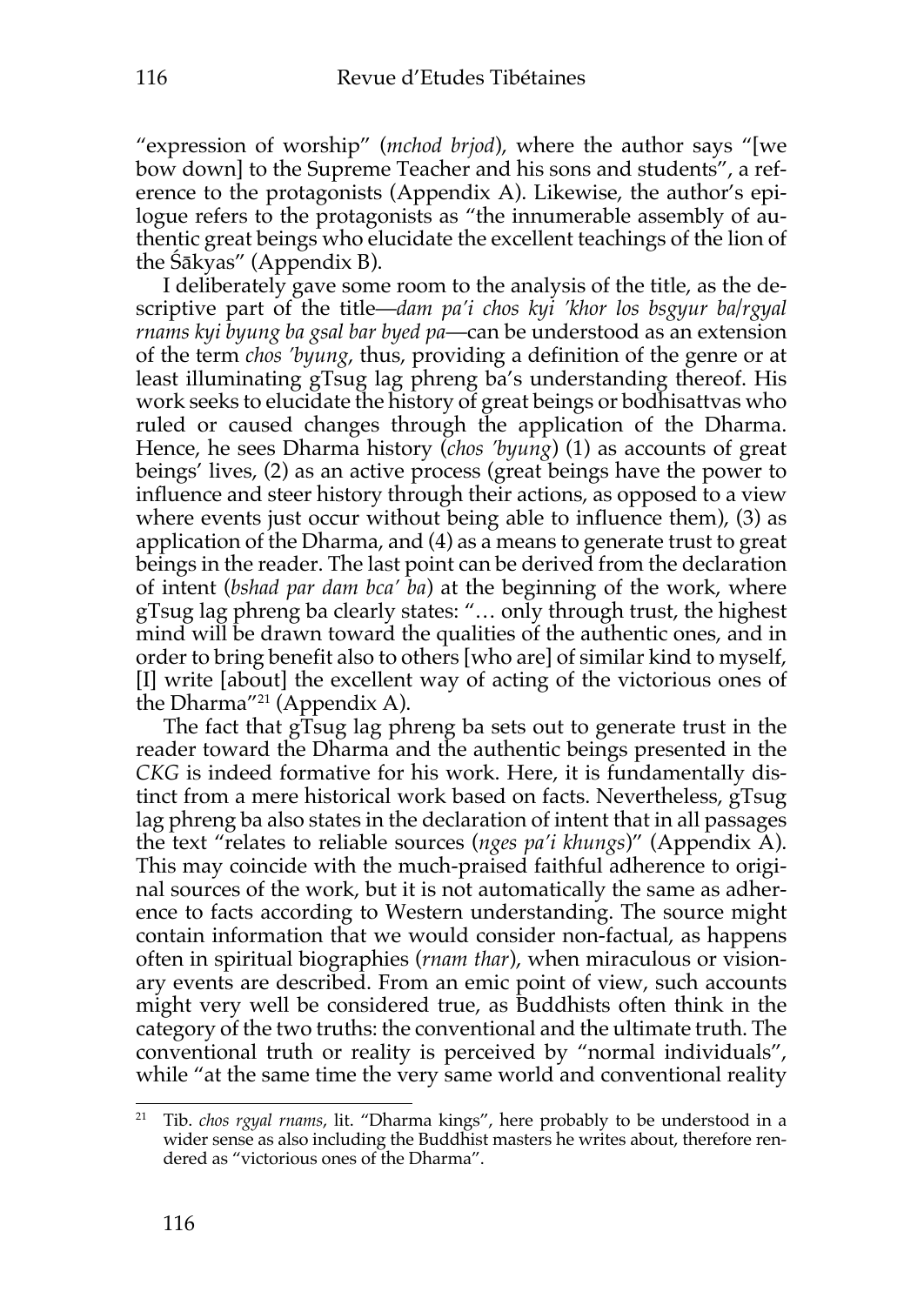by any advanced master or saint [is] seen and perceived of as being 'unreal', a reality that constituted the 'ultimate reality or truth'. The interplay between 'these realities' seems to permeate much biographical and historical writing" (Sørensen 2015, 162).

Schwieger (2013) goes into even more depth with his analysis of Tibetan historiographical writing. He examines history as "myth" in the sense "that history has been assigned the role of conferring meaning and that normative claims have been derived from it" (ibid., 65–66). Historiographies are written by the clergy with the aim of conserving the culture, drawing an "unbroken connection" to its Indian origins. The perspective taken by the historiographers is the one of the institution they are affiliated with (ibid., 68). Historiographies are mostly built according to a genealogical structure, which "divides history into a series of biographies linked by the principle of hereditary succession" (ibid., 69). Both the starting point of history and the role model for all following hagiographies that history consists of is the life of Buddha Śākyamuni. Consequentially, "the actions and protagonists take center stage, while social, economic, and political structures take a back seat" (ibd., 70–71). The depiction of the life of the protagonists is limited to certain topoi, such as a life crisis resulting in the search for a spiritual teacher, "receipt and granting of initiations and religious instructions", "foundation of monasteries", "the setting up of religious images, pilgrimages, and travel by groups of students" (ibid., 72). In this respect, the historiography of gTsug lag phreng ba perfectly mirrors the general patterns derived by Schwieger.

### **2. Author**

Of course, when looking at a work such as the "Feast of the Wise", it is important to also consider the person of the author. One might ask questions such as: Who was he? When did he live und under which circumstances? What was his lineage affiliation? By which (historical) characters was he influenced? Who were his teachers? Under which circumstances did he write this work? Did he have a certain agenda when writing this work?

Not all of these questions can be answered fully here, and research on his life is still in the fledgling stages. This section aims at providing a brief overview of the research about his life, and summarizes its key aspects very briefly.22

<sup>&</sup>lt;sup>22</sup> An overview of the original Tibetan sources goes beyond the scope of this article, but can be found in Bjerregaard 2007, 3–4.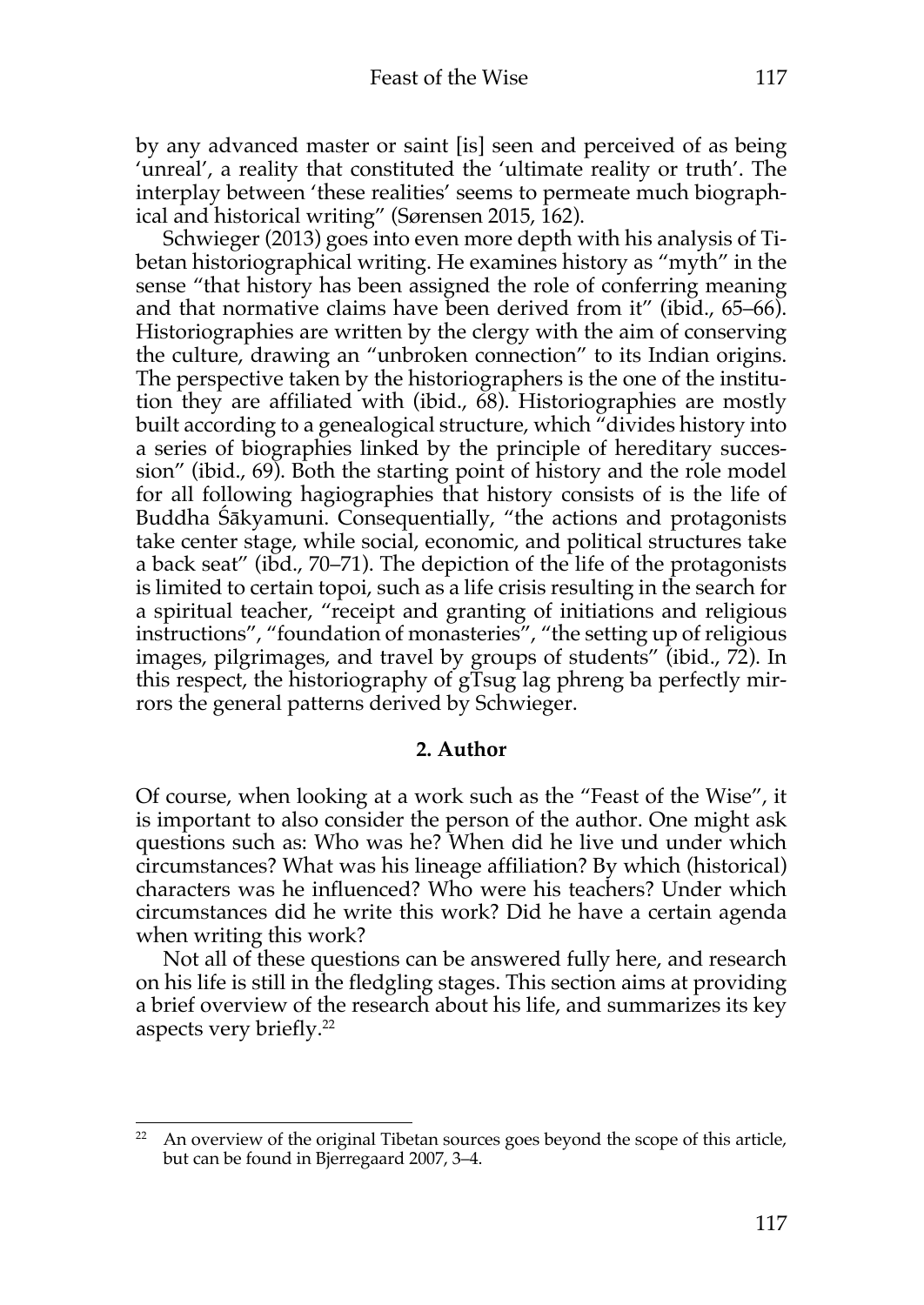#### *2-1. Western Research about His Life*

One of the most extensive and well-founded summaries of gTsug lag phreng ba's life, based on several Tibetan sources, seems to be an unpublished BA thesis by Maria Bjerregaard from Copenhagen University (Bjerregaard 2007). She provides some historical background, before summarizing what she calls "the most predominant events" in his life in about ten pages, where she also translates snippets of the source texts (Bjerregaard 2007, 10–20).

Rheingans analyzes the life and work of Karma 'Phrin las pa (1456– 1539), who was one of the main teachers of gTsug lag phreng ba. He also dedicates a passage to gTsug lag phreng ba's life (Rheingans 2021, 93–95; 2004, 75–77). Though comparatively short, his summary unearths interesting aspects and has clear references to the sources used. In his book about the Eighth Karma pa, Mi bskyod rdo rje (1507– 1574)—gTsug lag phreng ba's root lama—Rheingans also occasionally touches on aspects of his life (Rheingans 2017, 44, 67, 95, 101, 110).

Chhosphel (2010) compiled another useful summary of gTsug lag phreng ba's life based on Tibetan sources.

The entry on gTsug lag phreng ba on the Buddhist Digital Resource Center (BDRC) also contains some biographical information and some references to Tibetan sources. 23

## *2-2. Brief Summary of His Life*

It goes beyond the scope of this article to provide a comprehensive summary of dPa' bo gTsug lag phreng ba's life. Due to limitations of space, such an attempt would not add anything new to the work done by the scholars mentioned in the previous section. Nevertheless, I would like to briefly highlight some key aspects of his life, as it seems that a little bit of context is helpful before directing focus again to his main work, the "Feast of the Wise".

The incarnation lineage of the dPa' bo Rin po ches belongs to the Karma bka' brgyud tradition and therefore is closely connected with that of the Karma pas. The First dPa' bo Rin po che, Chos dbang lHun grub  $(1440/1455-1503)$ ,<sup>24</sup> was born in the middle of the 15<sup>th</sup> century and was a student of the Seventh Karma pa, while the Second dPa' bo Rin po che was the second main student<sup>25</sup> of the Eighth Karma pa, Mi bskyod rdo rje, <sup>26</sup> after the Fifth Zhwa dmar pa, dKon mchog yan lag

<sup>23</sup> BDRC, P319, accessed March 16, 2021.

<sup>24</sup> BDRC, P818, accessed March 23, 2021.

<sup>25</sup> Rheingans 2010, 259.

<sup>&</sup>lt;sup>26</sup> For the life and works of the Eighth Karma pa, see Rheingans 2017.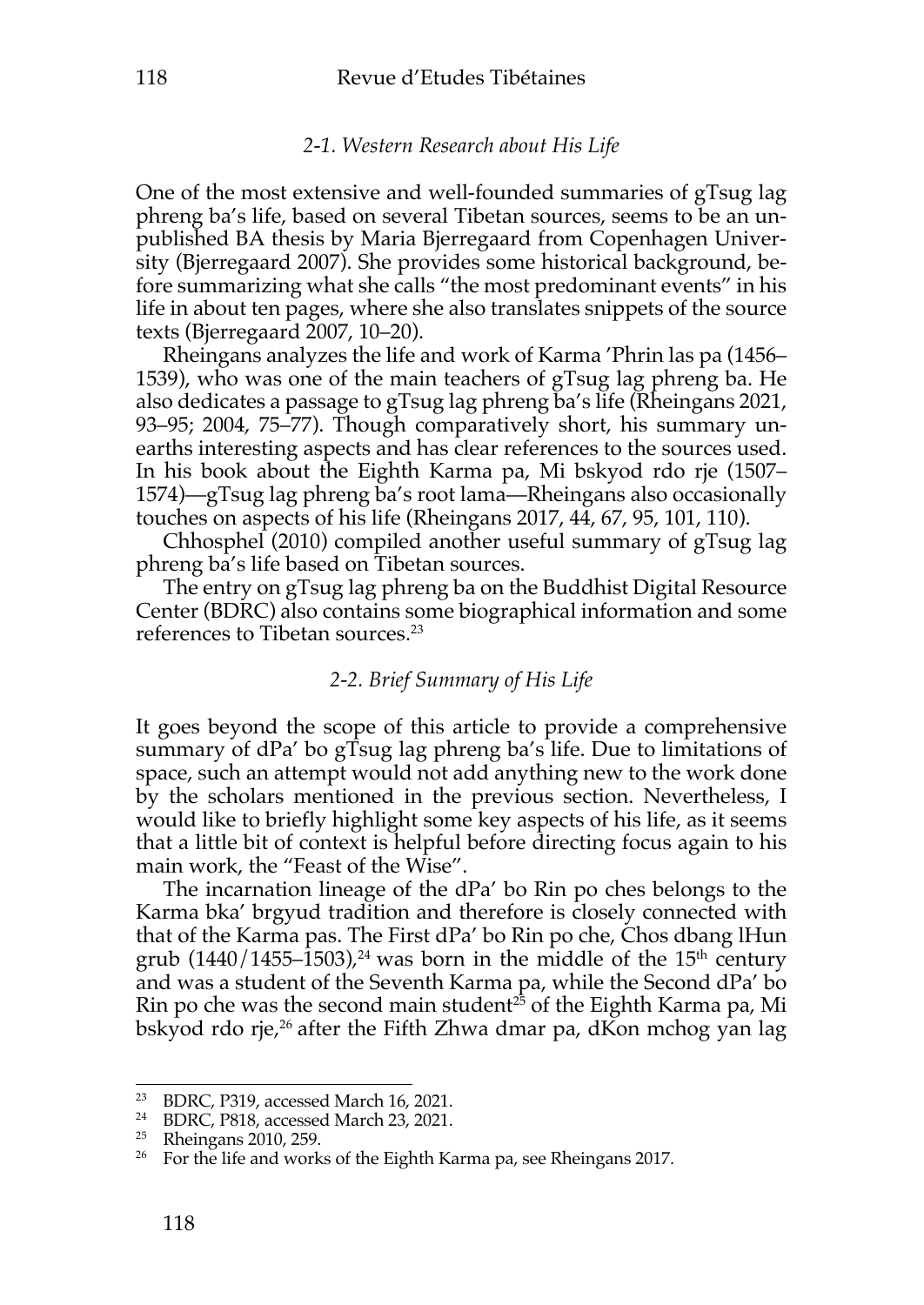## (1525–1583). 27

The Second dPa' bo Rin po che, gTsug lag phreng ba, was born in dBus ru sNye thang, <sup>28</sup> Central Tibet, in 1504. His paternal family lineage was called the Eastern Nyag (*shar gyi snyags*).29 He was already recognized as the incarnation of the First dPa' bo Rin po che when his mother was pregnant. After his birth, Rin spungs Don yod rdo rje (1463–1512), <sup>30</sup> who was one of the most powerful aristocrats in Tibet at that time, took care of him and his mother. <sup>31</sup> At the age of five, gTsug lag phreng ba was enthroned in the Sras mkhar dgu thog tower at Gro bo lung monastery in lHo brag. <sup>32</sup> He obtained the *upāsaka* (*dge bsnyen*) and the *śrāmaṇera* (*dge tshul*) vows from the Fourth Zhwa dmar pa, Chos kyi grags pa (1453–1524), <sup>33</sup> at the age of nine. From him he received the name Mi pham chos kyi rgyal po don thams cad yongs grub pa.34 At the same age, he met Karma 'Phrin las pa, who acted as a mentor and took care of his education for nineteen years.<sup>35</sup> Only at the age of twenty-nine, in 1532, did he meet his root lama, the Eighth Karma pa, Mi bskyod rdo rje, who then started to train him further. From him he received the name under which he has been most well known: gTsug lag phreng ba. From the age of thirty-seven (1540), he did several meditation retreats at different holy sites and attained realization.36 After the Eighth Karma pa's death in 1574, he acted as the de facto regent of the Karma bka' brgyud lineage, while the Fifth Zhwa dmar Rin po che, dKon mchog Yan lag (1525-1583)<sup>37</sup> and the Fourth

<sup>27</sup> BDRC, P1426, accessed March 23, 2021.

<sup>28</sup> BDRC, G1477, accessed March 23, 2021.

<sup>29</sup> Bjerregaard 2007, 28.

<sup>&</sup>lt;sup>30</sup> BDRC, P375, accessed March 23, 2021. For more information about this Rin spungs ruler, who was a patron of the Fourth Zhwa dmar Rin po che, Chos grags Ye she (1453–1524), and of the Seventh Karma pa, Chos grags rGya mtsho (1454–1506), see Tuttle and Schaeffer 2013, 269–71, and Shakabpa 2010, 273–78. For a brief overview of the Rin pungs government, see Schaeffer 2011.

 $31$  Bjerregaard 2007, 8-9.

<sup>&</sup>lt;sup>32</sup> Lho brag is a region in Southern Tibet close to the Bhutanese border. Sras mkhar dgu thog literally means "nine-story tower" (BDRC, G3429) and is part of the Gro bo lung dgon, the monastery which was the seat of the dPa' bo Rin po ches from their first to their fifth incarnation (BDRC, G3618). The Fifth dPa' bo changed his seat to gNas nang dgon in sTod lung, which the Fifth Dalai Lama had confiscated from the Zhwa dmar pa lineage and given to him in 1673/74 (BDRC, G194).

<sup>33</sup> BDRC, P317, accessed March 23, 2021. For the life and work of the Fourth Zhwa dmar pa, see Mojzes forthcoming.

<sup>34</sup> Bjerregaard 2007, 28–29.

<sup>35</sup> Rheingans 2021, 94.

<sup>36</sup> Ibid., 95.

<sup>37</sup> BDRC, P1426, accessed March 23, 2021.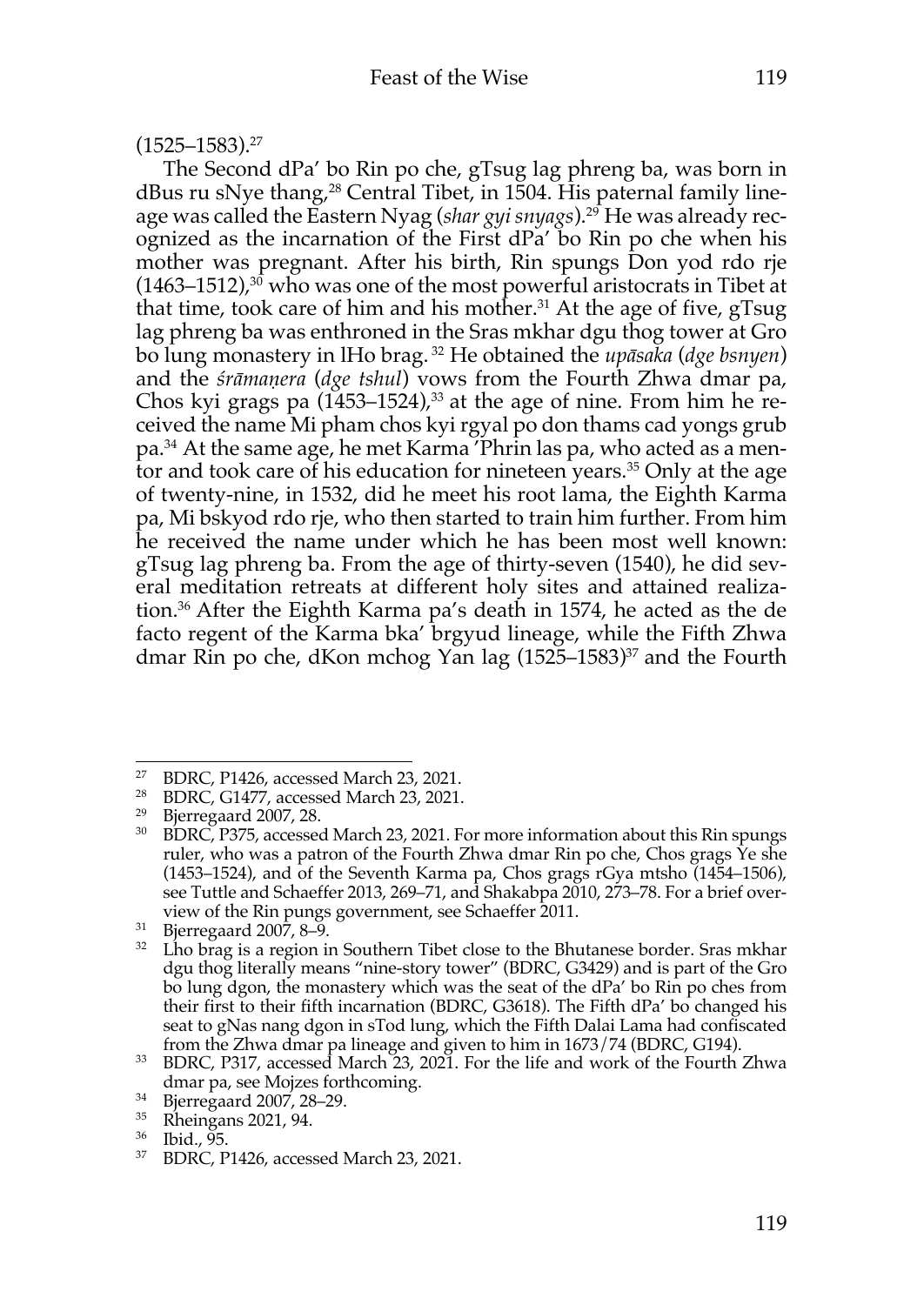rGyal tshab Rin po che, Grags pa Don grub (1550–1617), <sup>38</sup> were searching for the Ninth Karma pa, dBang phyug rDo rje (1556–1601/1603)39, whom he recognized shortly before his death. 40

Apart from "The Feast of the Wise", on which he worked for about nineteen years (1545–1564) until shortly before his death, there are other famous works of his that have come down to us. Among them are a commentary to the Bodhicaryāvatāra of Śāntideva (*sPyod 'jug gi 'grel pa*) and an exegesis of the Vajravārāhī practice (*Phag mo'i rnam bshad chen po*).<sup>41</sup>

#### **3. Structure**

The block print edition of the *CKG* is divided into two volumes for printing, one of 435 folios and one of 353 folios. As for the internal structure, there are five different parts (*yan lag*) of greatly varying length, some of which have explicitly mentioned sections (*le'u*). There is another layer of structure, which divides the work into seventeen volumes designated with Tibetan letters *ka* to *tsa*. Volumes *ka*, *ma* and *tsa* correspond to parts 1, 4 and 5, respectively, while each of the remaining fourteen volumes corresponds to a section of parts 2 and 3, respectively. A detailed table of the outline and the respective titles is provided in Appendix C (Table 4).

For further outline of the content of the *CKG* in this section (and in Appendix D), I will draw from the table of contents as provided in one of the modern book editions (PB3). The reason for this is its higher granularity compared to the block print, which is useful to gain a quicker insight into the content. I also provide translations of the titles of parts and sections. <sup>42</sup> Nevertheless, in the tables provided in this section, I will also indicate the number of folios based on the lHo brag xylograph edition, together with a percentage indicating what share of the whole work it represents.

<sup>38</sup> BDRC, P5684, accessed March 23, 2021.

<sup>39</sup> BDRC, P889, accessed March 23, 2021.

<sup>40</sup> BDRC, P319, accessed March 23, 2021.

<sup>41</sup> Rheingans 2021, 95. For a *dkar chag* of his collected works see gTsug lag phreng ba, *dPa' bo gtsug lag phreng ba'i gsung 'bum*.

<sup>&</sup>lt;sup>42</sup> This is only an extract. In Appendix D the full table containing all section titles as used in PB3 is provided. Pirie and Manson (2017, 2–3) also provide a translation of parts of the table of content of PB3. Their focus is mostly on part 3, and there especially on section 3.2 (royal genealogy of Tibet) with its subsections.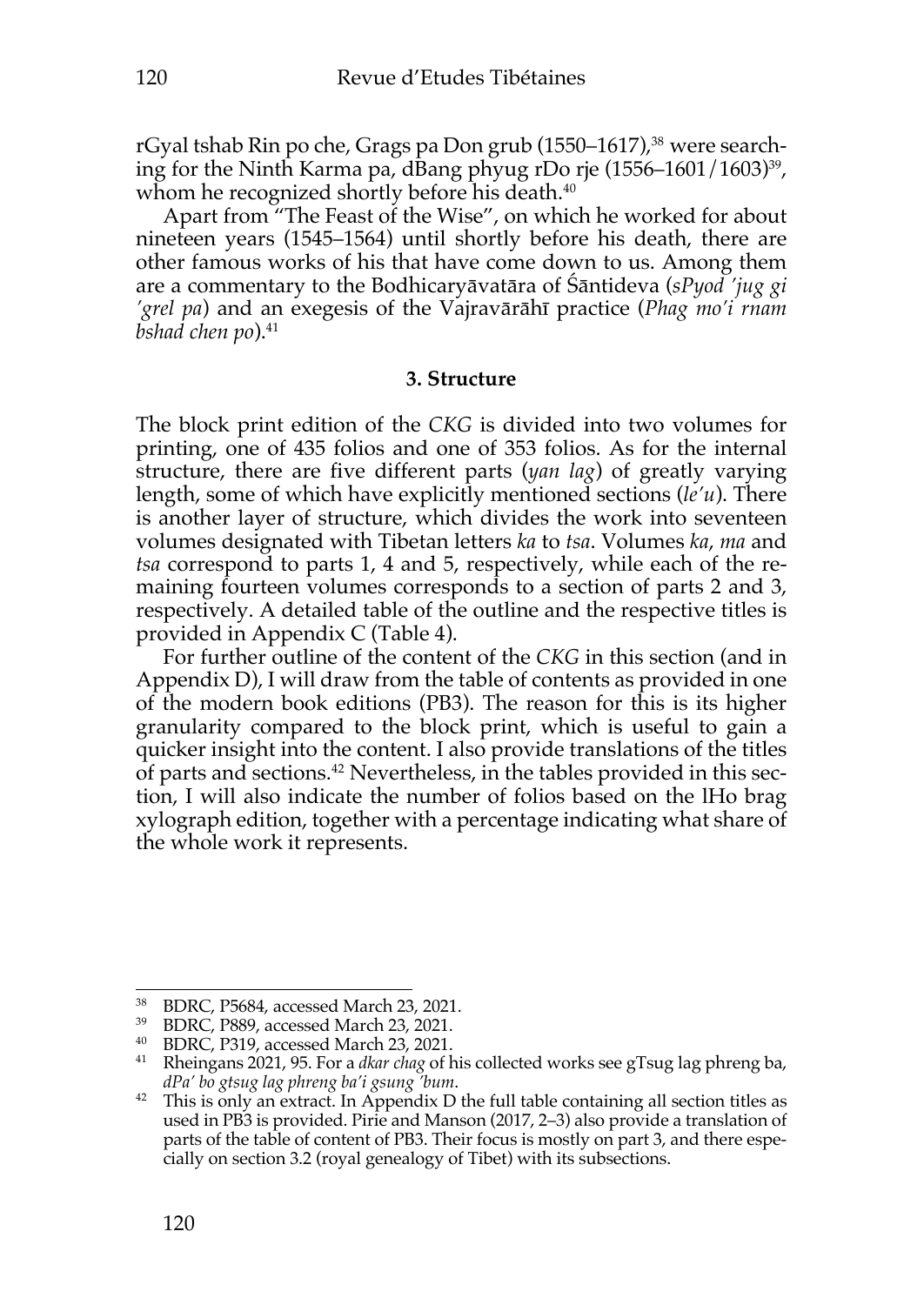| Part           | Vol.         | Title                                                                                                                                                             | Fo-<br>lios | Per-<br>cent |
|----------------|--------------|-------------------------------------------------------------------------------------------------------------------------------------------------------------------|-------------|--------------|
| 1              | ka           | Overview of the world<br>'jig rten gyi khams spyir bstan pa/                                                                                                      | 13          | $2\%$        |
| 2              | kha<br>$-ca$ | The chapter <sup>43</sup> about India<br>rgya gar kyi skabs/                                                                                                      | 38          | 5%           |
| 3              | cha<br>$-ba$ | The chapter about Tibet<br>bod kyi skabs/                                                                                                                         | 662         | 84%          |
| $\overline{4}$ | ma           | The chapter about Khotan, Earlier China, Tangut,<br>Mongolia and Later China<br>li yul dang/rgya nag snga ma/mi nyag/hor/rgya nag<br>phyi ma bcas kyi skabs/      | 25          | $3\%$        |
| 5              | tsa          | History of the five fields of knowledge-the overall<br>subjects and principal objects of knowledge<br>yul spyi dang shes bya'i gtso bo rig gnas lnga byung tshul/ | 50          | 7%           |

*Table 1: Overview of the Different Parts*

The first four parts are organized according to historical period and geographical region, and are complemented in part 5 by the five fields of knowledge. The structure implies the coverage of a large share of the (historical) knowledge of the time. However, when comparing the sizes of the parts, the chapter on Tibet is clearly predominant, comprising 84% of the work. In the following, the single parts shall be treated in more detail, with a stronger focus on part 3.

# *3-1. Parts 1 & 2: World and India*

Part 1 only comprises one volume of thirteen folios in the xylograph edition. At the beginning of the text there is a paragraph of "expression of worship" (*mchod brjod*) followed by the "declaration of intent for the exposition" (*bshad par dam bca' ba*). <sup>44</sup> Only afterward does the actual content commence, which is the world as understood by Tibetan tradition, based on Buddhist ideas originating from India. Part 1 covers

<sup>43</sup> The term *skabs* appears several times in the table of contents. I would like to point out that here it does not mean "time", in the sense of "the Indian period", but it really refers to a logical division of the book, which can be inferred from the usage of the term in the section outline contained in the colophon (see Appendix B). There it is used as a synonym for both *yan lag* and *le'u* (which I rendered as "part" and "section" in this paper). In order to distinguish it, I render *skabs* as "chapter".

<sup>44</sup> For a translation of *mchod brjod* and *bshad par dam bca' ba*, see Appendix A.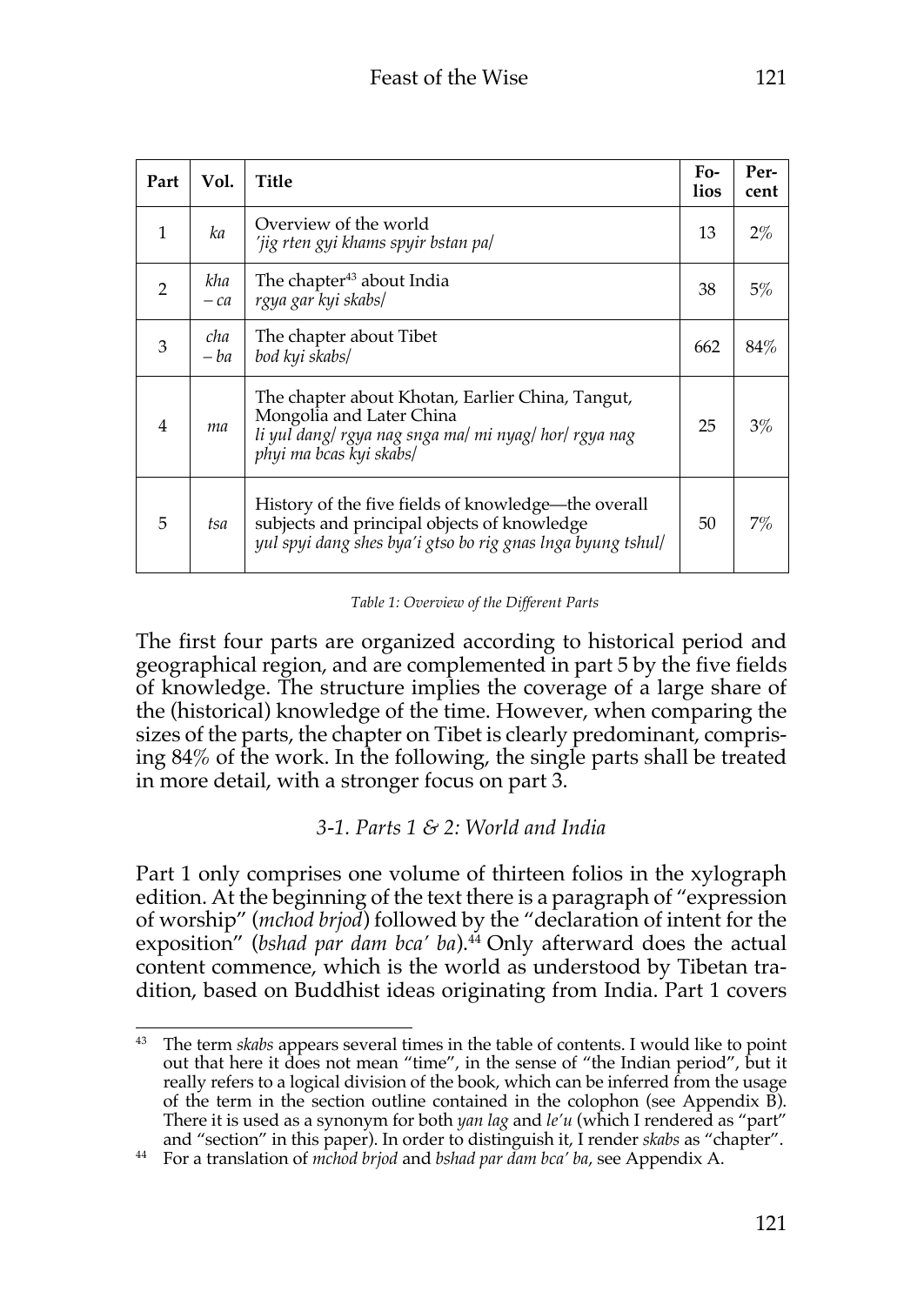less than 2% of the whole work and therefore plays rather a subordinate role. It might have been included for the sake of completeness, as a kind of starting point for the history.

Part 2 covers different aspects related to Indian Buddhist history, as shown in the following table. It comprises thirty-eight folios, which account for about 5% of the *CKG*. It fills the gap in the storyline between the exposition of the world in part 1 and the Buddhist history of Tibet as presented in part 3, and can certainly be seen as a crucial base on which the latter unfolds.

| Sec-<br>tion | Vol. | Title                                                                                     | $F_{0}$ -<br>lios | Per-<br>cent |
|--------------|------|-------------------------------------------------------------------------------------------|-------------------|--------------|
| 2.1          | kha  | Exposition of the Buddha's actions<br>ston pa'i mdzad pa bshad pa                         | 13                | $1.6\%$      |
| 2.2          | ga   | Exposition of the coverage of the Buddhist Councils<br>bka' bsdu ba khyab par du bshad pa | 10                | $1.4\%$      |
| 2.3          | nga  | History of the representation of the Three Jewels<br>dkon mchog gsum gyi rten byung tshul | 6                 | 0.8%         |
| 2.4          | ca   | Royal genealogy of India<br>rgya gar gyi rgyal rabs                                       | 9                 | 1.1%         |

*Table 2: Sections of Part 2 (India)*

Interestingly, parts 1 and 2, i.e. the first five volumes, are organized under one common heading in the block print edition of the *CKG* (see Appendix C). This is an exception, inasmuch as all subsequent volumes bear their own title. Volumes *ka* to *ga* have a sentence indicating that the respective part or section ends here, but otherwise are written continuously. Even the beginning or end of the sections does not always precisely match the volume. For instance, section 2.2 already starts on the last page of volume *kha* (PX1, 52). The end of volume *nga*  seems to be the only place where the name of a scribe is mentioned— Tshe dbang bstan pa (PX1, 84). This might indicate that the first four volumes were written by this scribe, and it might imply that everything else was written by one or more other scribes, who did not follow the style of mentioning their name at the end of their portion of the text. Volume *nga* is also the first volume that exhibits a printer's colophon. It is followed by volume *ca*, which completes part 2, and also has its own printer's colophon, as does every other volume in the remainder of the *CKG*.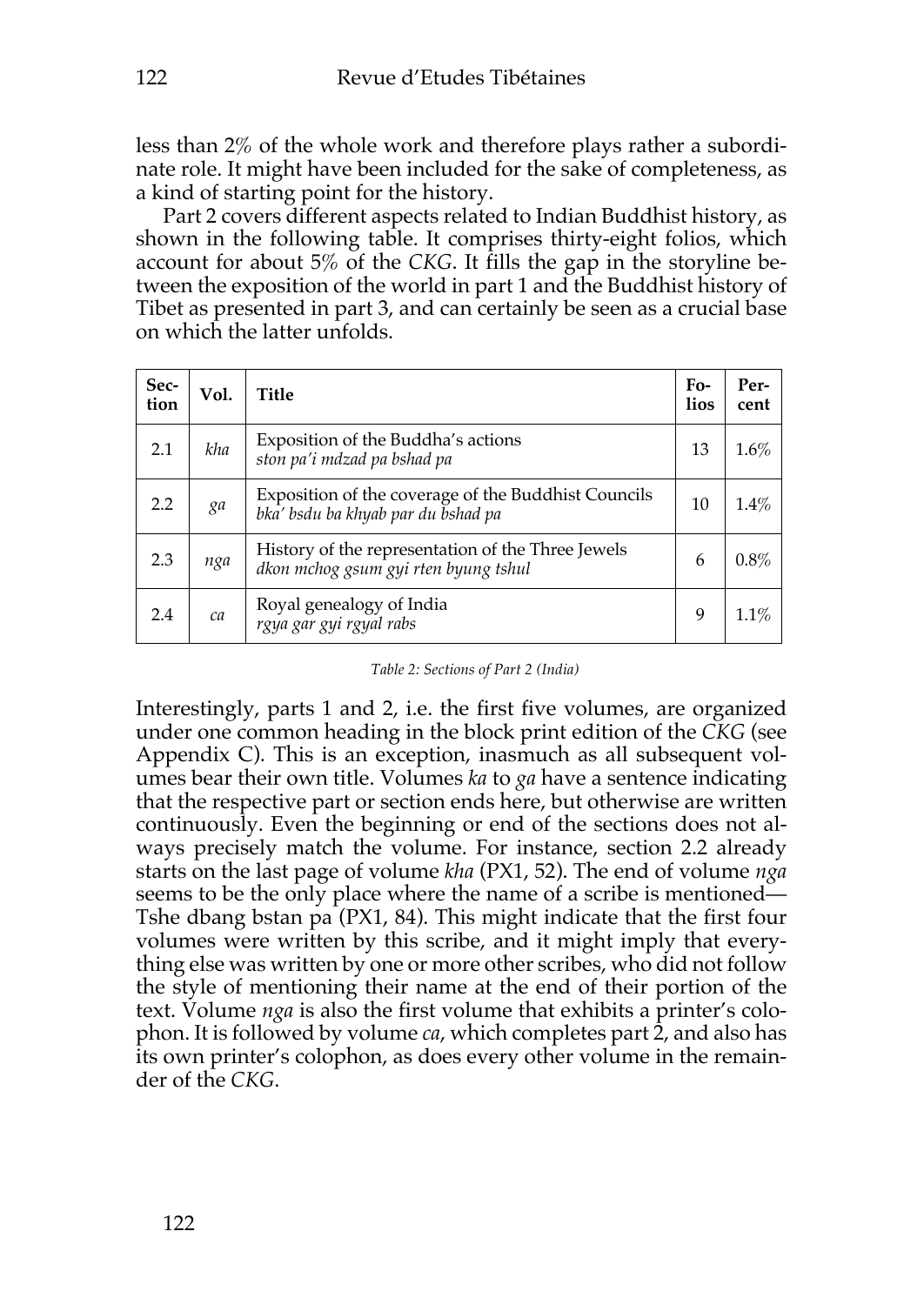## *3-1. Part 3: Tibet*

Part 3 can undoubtedly be seen as the core of the work, and contains the parts for which it is most relevant and outstanding. With its 662 folios, part 3 accounts for 84% of the *CKG*. It is divided into ten sections of greatly varying length as shown in the following table.

| Sec-<br>tion | Vol. | <b>Title</b>                                                                                                                                 | Fol-<br>ios | Per-<br>cent |
|--------------|------|----------------------------------------------------------------------------------------------------------------------------------------------|-------------|--------------|
| 3.1          | cha  | How the Great Compassionate One [Ava-<br>lokiteśvara] took possession of Tibet<br>thugs rje chen pos bod bdag gir mdzad tshul                | 24          | 2.9%         |
| 3.2          | ja   | Royal genealogy of Tibet<br>bod kyi rgyal rabs                                                                                               | 155         | 21.0%        |
| 3.3          | nya  | Account of the history of the Vinaya teachings<br>'dul ba'i chos kyi byung ba brjod pa                                                       | 22          | 2.7%         |
| 3.4          | ta   | History of Buddhist translators and panditas<br>lo pan chos 'byung                                                                           | 14          | 1.6%         |
| 3.5          | tha  | Account of the doctrinal history of the rNying ma<br>[tradition] of the secret mantra<br>gsang sngags rnying ma'i chos kyi byung ba brjod pa | 65          | 7.7%         |
| 3.6          | da   | Account of the history of the bKa' gdams [tradition]<br>bka' gdams kyi byung ba brjod pa                                                     | 44          | 5.4%         |
| 3.7          | na   | Account of the general doctrinal history of the bKa'<br>brgyud [tradition]<br>bka' brgyud spyi'i chos kyi byung ba brjod pa                  | 60          | 7.8%         |
| 3.8          | pa   | Account of the doctrinal history of the Karma Kam<br>tshang [tradition]<br>karma kam tshang gi chos kyi byung ba brjod pa                    | 253         | 32.4%        |
| 3.9          | pha  | Account of the history of the 'Bri gung bKa' brgyud<br>[tradition]<br>'bri gung bka' brgyud kyi byung ba brjod pa                            | 12          | 1.3%         |
| 3.10         | ba   | Account of the doctrinal history of various trans-<br>mission lineages<br>chos brgyud sna tshogs pa'i chos kyi byung ba brjod pa             | 13          | 1.4%         |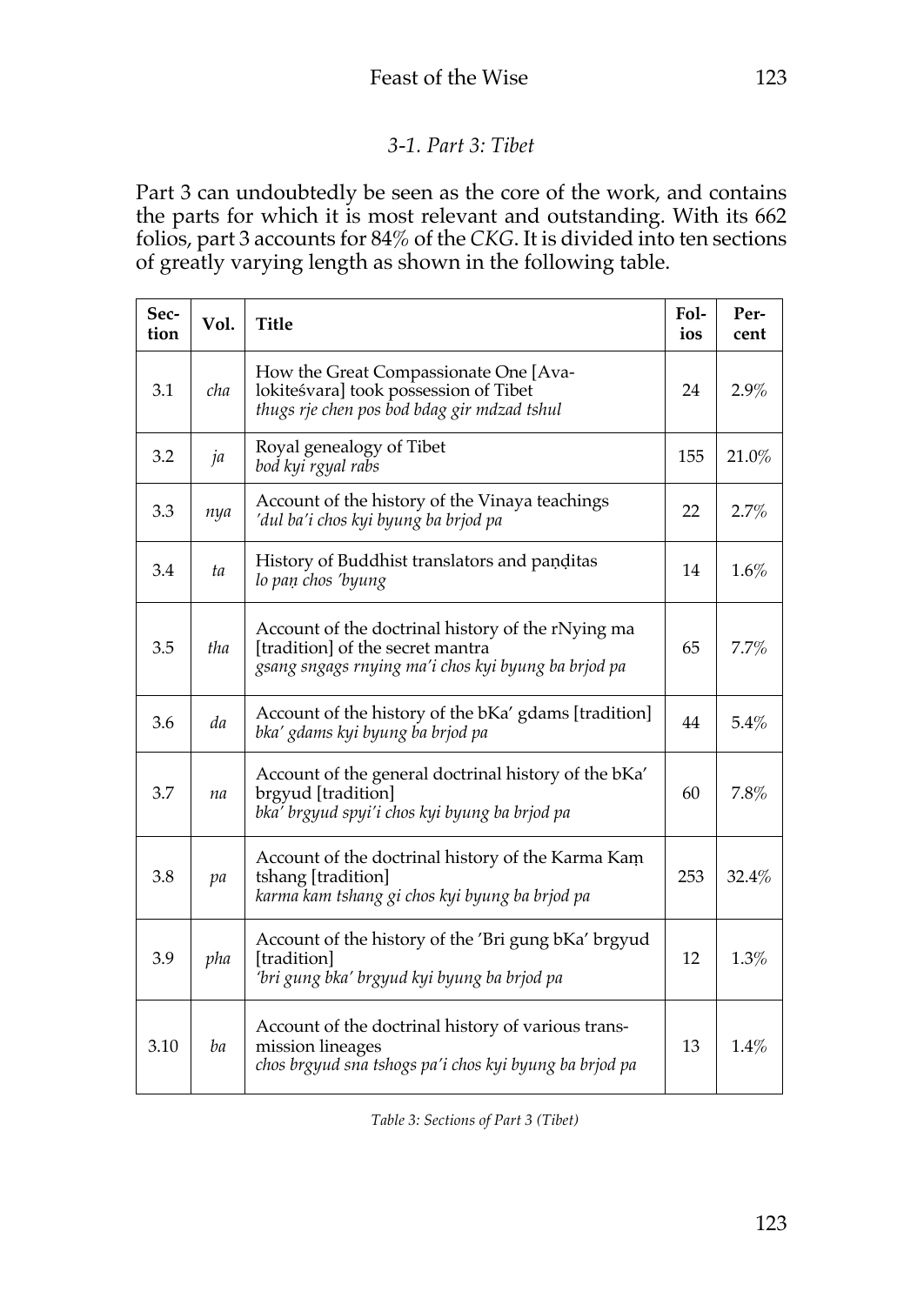There are two sections that clearly stand out from the rest due to their mere length—the royal genealogy of Tibet (3.2) and the doctrinal history of the Karma Kaṃ tshang tradition (3.8).

The royal genealogy of Tibet (*bod kyi rgyal rabs*) comprises 155 folios and accounts for 21% of the *CKG*. It briefly touches on the mythological kings of the pre-imperial period (about eight folios), but puts its main focus on the Tibetan Empire  $(7<sup>th</sup>-9<sup>th</sup>$  century CE) starting with King Srong btsan sgam po (617–649). The section covers a long list of kings and devotes at least some sentences to each of them. <sup>45</sup> However, most folios are clearly dedicated to two characters, the two most famous Dharma kings. The subsection about King Srong btsan sgam po comprises about fifty-seven folios (8% of the *CKG*), and the subsection about King Khri srong lde btsan counts fifty-one folios (7% of the *CKG*). The section about the Tibetan Empire has been praised many times for its historical accuracy, as pointed out in the introduction (e.g. Chandra 1959, vii; Richardson 1980, 62).

The other outstanding section in part 3 is the one about the Karma Kaṃ tshang tradition (3.8). It comprises 253 folios and accounts for more than 32% of the *CKG*. It contains the life stories (*rnam thar*) of the Karma pas reaching from the First Karma pa, Dus gsum mkhyen pa (1110 – 1193), to the Eighth Karma pa, Mi bskyod rdo rje (1507–1554). This focus is natural, as the author himself is affiliated to the Karma bka' brgyud lineage headed by the Karma pa hierarchs and was a contemporary and student of the Eighth Karma pa (see section 2). All Karma pas' life stories are of considerable length, but two of them stand out: the Seventh Karma pa, Chos grags rgya mthso (1454–1506), with about ninety-four folios (12% of the *CKG*), and the Eighth Karma pa, Mi bskyod rdo rje, with about seventy folios (9% of the *CKG*).46 One reason for the relative extensiveness might be the contemporariness and easy access to sources and first-hand accounts. All of gTsug lag phreng ba's Karma pa life stories also contain information about their respective students at the end of the text. These accounts about his students sometimes take the extent of small life stories in themselves, which is particularly interesting when it comes to students of whom no other life story has come down to us.47

Another section of part 3 that should be highlighted is the general doctrinal history of the bKa' brgyud tradition (3.7). It precedes the section on the Karma pas both within the *CKG*, and also with respect to

<sup>45</sup> PB3 divided the section into seventeen subsections, whose titles shed more light on the content and are provided and translated in Appendix D.

<sup>&</sup>lt;sup>46</sup> For the length of the life stories of all Karma pas, see Appendix D.

<sup>47</sup> Among the editions of the *CKG*, PB5 is very useful in this respect. Its *dkar chag* has been enhanced to such a degree of detail that it even provides the names and page numbers for the students mentioned in the text (PB5, vol. 3, *dkar chag*).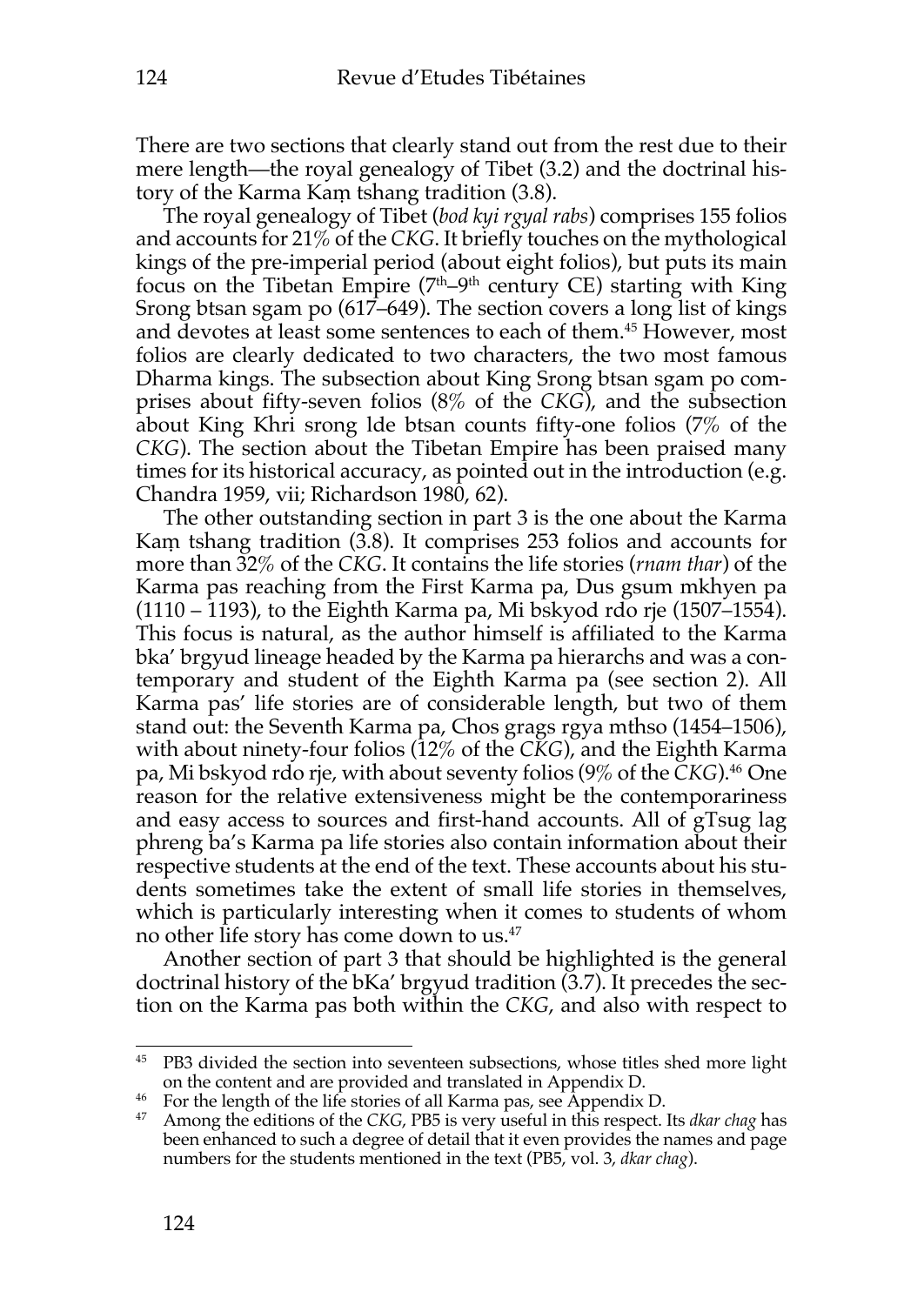the content and time period covered, as it describes the predecessors of the Karma pas, who are common to all branches of the bKa' brgyud transmission. It starts with the Indian masters and then goes over to Mar pa Chos kyi blo gros (1012?–1097), the famous Mi la ras pa (1040– 1123), sGam po pa bSod nams rin chen  $(1079-1153)$ , and others.<sup>48</sup>

Part 3 also contains sections on other schools of Tibetan Buddhism such as rNying ma (3.5), bKa' gdams (3.6), 'Bri gung bKa' brgyud (3.9), and various other transmission lineages (3.10; notably Zhi byed, Sa skya, gCod, and Shangs pa bKa' brgyud). Certainly, the religio-historical works of the respective lineages themselves provide more information about them than the *CKG*. Nevertheless, when studying the reception of those lineages within the Kar ma bka' brgyud tradition, the *CKG* can be a relevant source.

### *3-1. Parts 4 & 5: Other Regions and Five Fields of Knowledge*

Part 4 covers the doctrinal history of regions other than India and Tibet. The outline in the block print does not devise any explicit section for this part, however the text can logically be divided into five sections according to regions (and periods)—Khotan, Earlier China, Tangut, Mongolia and Later China.<sup>49</sup> All in all, it comprises twenty-five folios and accounts for less than 3% of the whole work.

Part 5 shifts the focus from history to the five fields of knowledge (*rig gnas lnga*). Though not split into sections explicitly, the natural division of this part would be into those five fields of knowledge—the science of inner development (*nang don rig pa*), the science of valid cognition (*tshad ma rig pa*), the science of language (*sgra rig pa*), the science of fabrication (incl. arts and crafts) (*bzo rig pa*), and the science of healing (*gso ba rig pa*).50 With fifty folios and a share of almost 7% of the whole work, this part seems not to be completely insignificant. Among those five, particularly the section about the inner development stands out due to its length (thirty-seven folios).

According to the author's colophon, parts 4 and 5 were written eighteen years after parts 1 to 3 had been started.<sup>51</sup> This information and the relative conciseness of the two parts give ground to conjecture that they were rather meant to round off the whole work.

At the end of part 5 an epilogue, an outline of the structure of the work, as well as the author's colophon and a printer's colophon are

<sup>&</sup>lt;sup>48</sup> Here again PB5 has to be mentioned, as for this section it meticulously lists all personal names in its table of contents (PB5, vol. 2, *dkar chag*).

<sup>&</sup>lt;sup>49</sup> This division into sections has been made in the table of contents of PB3, see Appendix D.

 $50$  Division according to PB3, see Appendix D.

 $51$  For the Tibetan text of the colophon together with a translation, see Appendix B.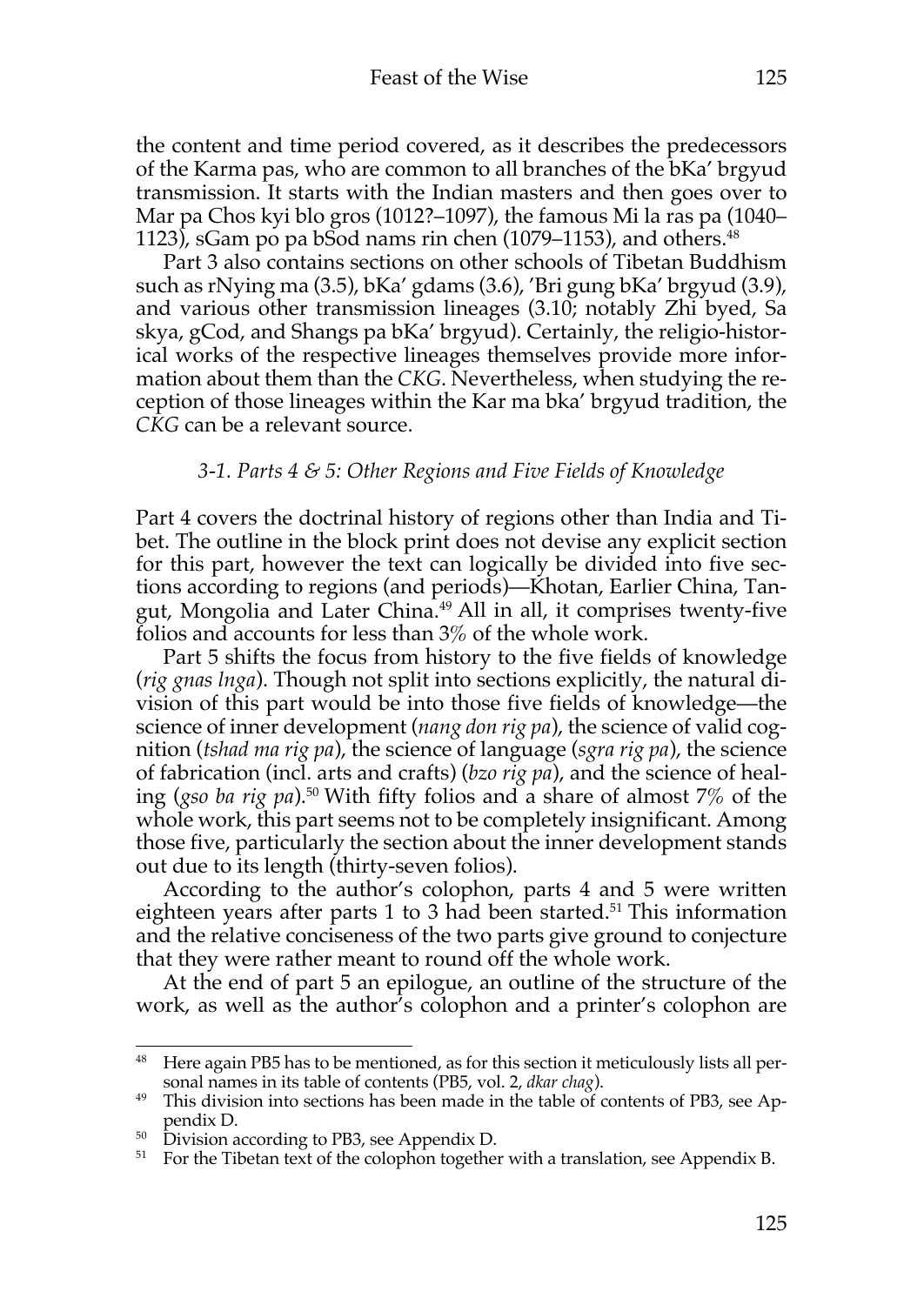found, all of which are provided and translated in Appendix B.

## **4. Textual Witnesses**

In this section the different textual witnesses and editions that I could identify shall be described. In order to identify them, I used different databases and catalogs—both online and in print. Among them are the Buddhist Digital Resource Center (BDRC),<sup>52</sup> the Tibetan Book and Manuscript Catalog of the Library of Tibetan Works and Archives (LTWA), <sup>53</sup> the Library of Congress Catalog (LOCC), <sup>54</sup> WorldCat, <sup>55</sup> various university library catalogs, the catalog of the Nepalese German Manuscript Cataloguing Project (NGMCP), <sup>56</sup> the catalog of the Tucci collection, <sup>57</sup> and the catalog of the library of Ogyen Chöling in Bhutan. <sup>58</sup> In addition, general search engines, as well as online book stores and publisher's websites (for the modern editions) have been consulted. Several block prints, (partial) manuscripts and modern book editions have been identified and will be presented in the following subsections.

## *4-1. Block Prints and Their Reprints*

All textual witnesses described in this subsection are based on the lHo brag printing blocks. There are prints of those printing blocks in different libraries worldwide. BDRC has also scanned some of the available textual witnesses of this kind. Most of them are incomplete and only cover parts of the whole work. Some are not very legible. There are a number of reprints of block prints by certain publishing houses. Those are very close to the block prints proper, but usually more legible and complete.

Before characterizing the different block prints and reprints of block prints, some features they all share are to be described. When it comes to orthography, these block prints exhibit some non-standard spellings—applied, however, in a consistent way. Most obvious are the frequent use of the verb form *gsung* instead of *gsungs*, omission of *wa zur* where one would expect it, and use of the variants of the *lhag bcas* particle not according to the usual rules with respect to the preceding let-

<sup>52</sup> https://www.tbrc.org/.

<sup>53</sup> https://tibetanlibrary.org/tibetan-book-and-manuscript-catalog/.

<sup>54</sup> https://catalog.loc.gov/.

<sup>55</sup> https://www.worldcat.org/.

 $\frac{56}{57}$  https://catalogue.ngmcp.uni-hamburg.de/.

<sup>57</sup> Rossi Filibeck 2003.

<sup>58</sup> Karmay 2003.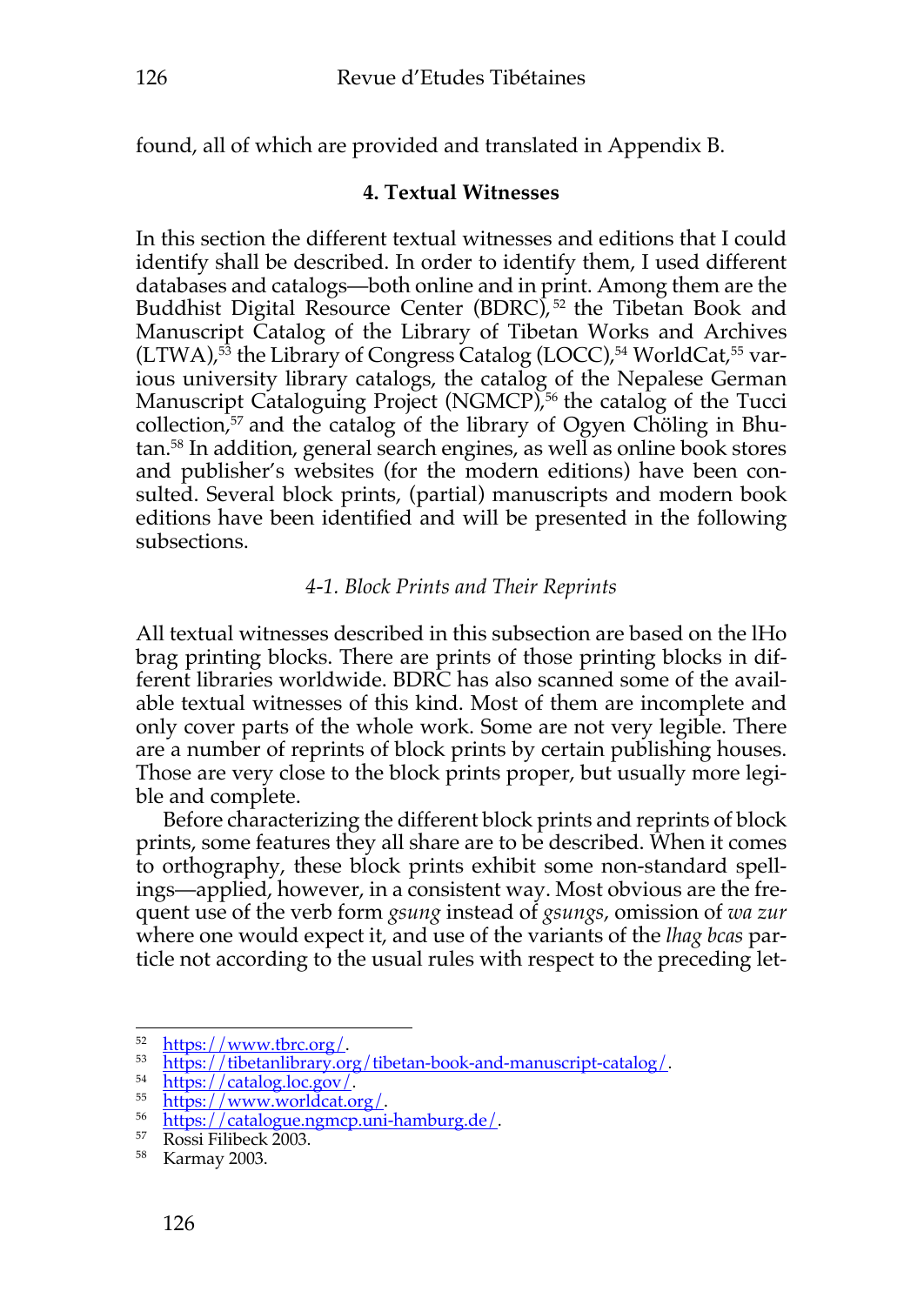ter. The same applies to the *la don* particles *du* and *tu*. These observations are mainly based on my work with vol. *pa*—the Karma pas' life stories—but likely also apply to other sections. <sup>59</sup> Another common feature is an image of the Eighth Karma pa, Mi bskyod rDo rje, at the beginning of vol. *pa*. Otherwise, there are no images contained in this work.

I will start with the description of the reprints and then continue with the block prints proper. Sigla, which are also referred to in the bibliography of this article, are given to all textual witnesses for quicker reference.

### *PX1: Xylograph reprint by Dehli Karmapa Chhodhey Gyalwae Sungrab Partun Khang*

In 1980, an edition of the *CKG* in two volumes was published by Dehli Karmapa Chhodhey Gyalwae Sungrab Partun Khang. The title and description on the title page read *Chos 'byuṅ mkhas pa'i dga' ston. A detailed history of the development of Buddhism in India and Tibet by the Second Dpa'-bo of Gnas-naṅ, Gtsug-lag-'phreṅ-ba. Reproduced from prints from Lho brag blocks from Rumtek Monastery*. This edition was scanned by BDRC and is available as a PDF download (BDRC: W28792).

After the first two pages, the edition starts with folios in *dpe cha* format reproduced from a block print. The *dpe cha* title page bears a threeline title identical to the one seen in the block prints proper (e.g. PX3, PX4, PX6). However, there are differences. On the right-hand side of the title box, it features the emblem of the Karma pa lama (with the words *dpal rgyal pa karma pa* in *dbu can* script, two deer and a scepter with a Dharma Wheel in the middle), <sup>60</sup> which is not the case in the block prints proper. Since this reproduction is based on a block print which originates from Rumtek monastery, the seat of the Sixteenth Karma pa, Rang byung rig pa'i rdo rje (1924–1981), at the time of publication, the emblem might have been added to their copy by the monastery, possibly as a stamp, but this is hard to discern in the black-andwhite reproduction. The reproduction retains pagination as well as folio numbering and volume indication in *dbu can* letters at the left-hand side (usually) at the front page of each folio. However, an additional page numbering in Arabic numerals is added on the right-hand side of each page.

<sup>59</sup> Dell 2020, 2021a, 2021b, and forthcoming. Rheingans (2021, 134) made similar observations for another section of volume *pa*.

<sup>60</sup> The image can be viewed on "Martin's Ecclesiastical Heraldry", section "Buddhism", https://ecclesiasticalheraldry.weebly.com/buddhism.html, accessed on 21 Feb 2021.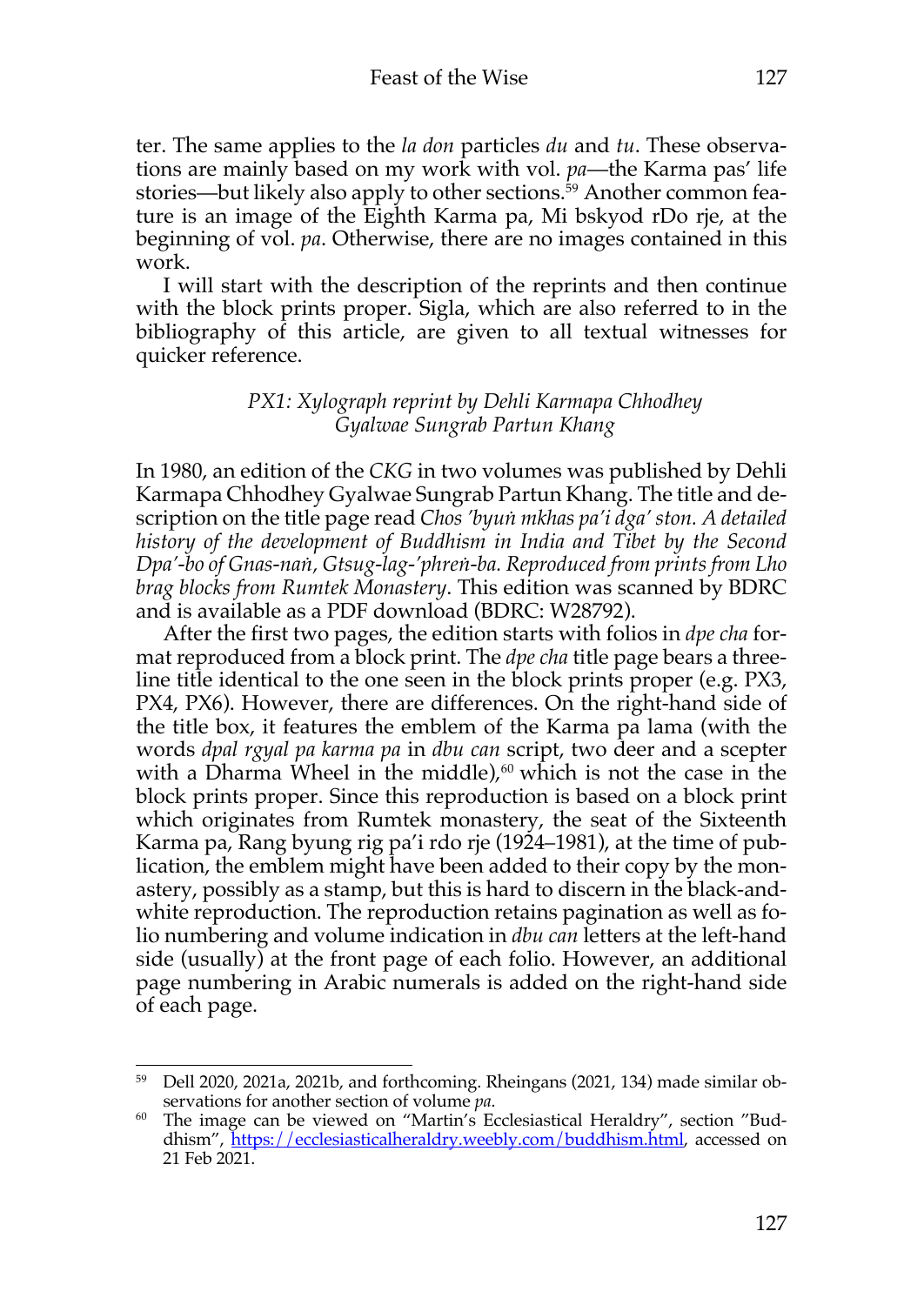### *PX2: Xylograph reprint by mTsho sngon mi rigs dpe skrun khang*

In 2010, mTsho sngon mi rigs dpe skrun khang published a collection called *Bod kyi lo rgyus rnam thar phyogs bsgrigs* ("History of Tibet, Collection of Life Stories"), consisting of thirty-one volumes in *dpe cha* format. Volumes 16 and 17 contain an edition of the *CKG* as a block print reproduction. The whole collection was scanned by BDRC and is available as a PDF download (BDRC: W1KG10687).

The title page contains the collection title and volume number in Arabic numerals. Moreover, it indicates that this text was compiled (*bsgrigs*) by dPal brtsegs bod yig dpe rnying zhib 'jug khang and produced in print by the printing house mentioned above. The second folio says that this is vol. *ma* or *tsa*, respectively, of the collection and shows a *dkar chag* just showing that this is vol. *stod* or *smad*, respectively, of the *CKG*. These first two folios are in modern type setting. Then follows the reproduction, which is very much like the one described in PX1. Its title page also features the emblem of the Karma pa lama at the same position. Not only does it have the same layout, it also shows the same characteristics of print, such as bold face due to too much ink and spots of ink at the same places. This gives ground to conjecture that the reproduction is not only produced from the same block print, but that it is the same reproduction re-used in this collection thirty years after its initial publication. Nevertheless, there is one notable difference. While PX1 has an additional Arabic page numbering on the left-hand side of each page, PX2 exhibits it on the right-hand side.

### *PX3: Block print from the collection dPe rnying rtsa chen par ma'i skor phyogs bsdus*

BDRC (W2PD20323) digitized a collection of seventy volumes called *dPe rnying rtsa chen par ma'i skor phyogs bsdus* ("Collection of Prints of Important Old Pechas") and made it available for download. Volume 46 (*mi*) contains the first volume (*stod*) of the *CKG*. The second volume (*smad*) is not present. All scanned pages exhibit a vertical measuring tape, some also a horizontal one. The appearance of the paper is somewhat grayish and in some places the print is hardly legible or illegible, mostly due to lack of ink. The title page bears a stamp with the words "UGYEN CHOLING" in Roman script and "*o rgyan chos gling*" in *dbu can* script. This, most likely, points to O rgyan chos gling library in the sTang valley of Bum thang in Bhutan (Pommaret 2008, 7). Formerly, this place had been called "The Messed-Up Books" by the locals, until Samten Karmay cataloged the collection of 957 texts between 1999 and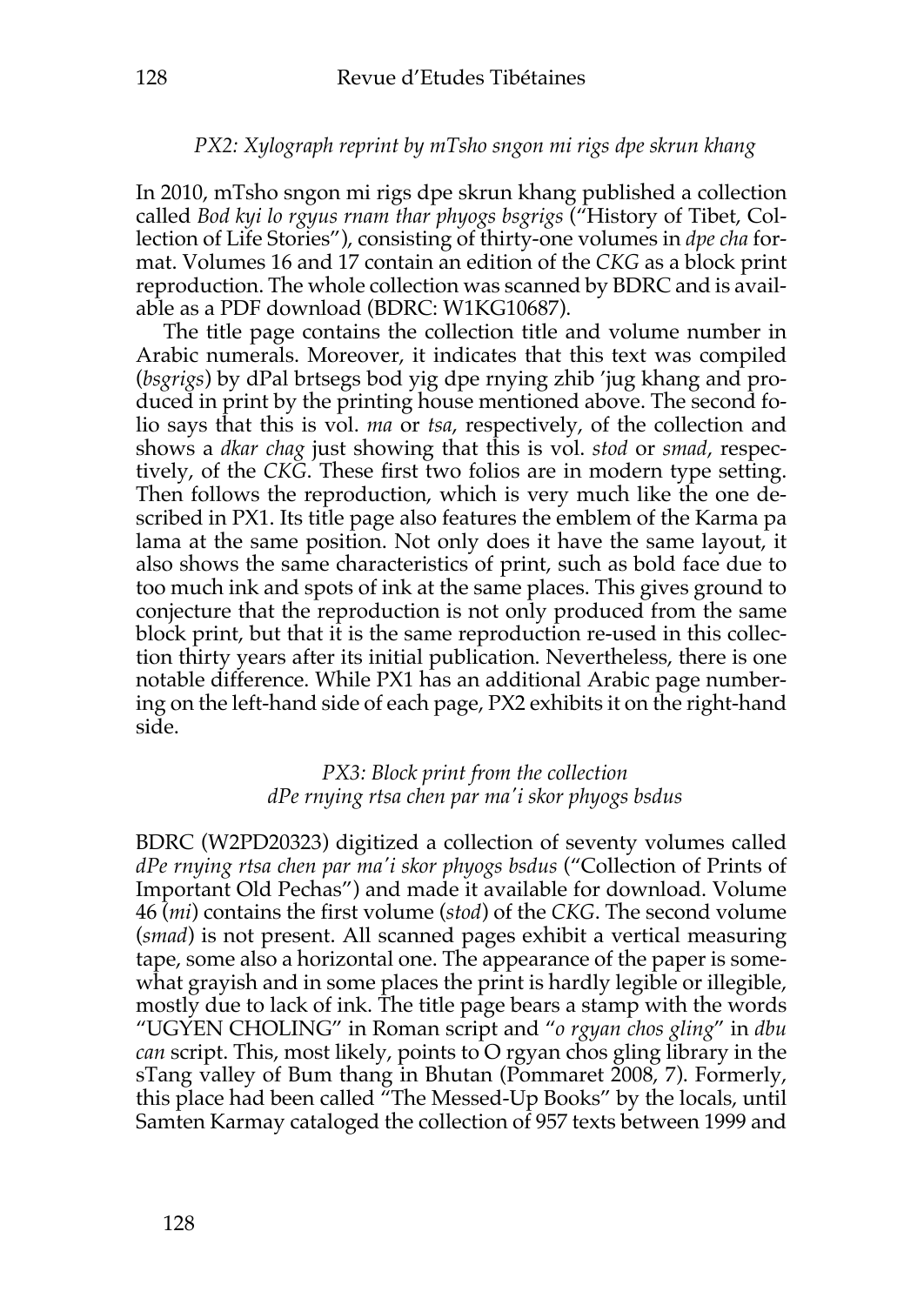2002 (Karmay 2003, 19–20). The catalog is organized according to religious schools. Item C.060 in the bKa' rgyud section is listed as the *CKG* (Karmay 2003, 176–77). A comment indicates that volumes *ka* to *na* are contained therein. This matches with the text at hand. The bKa' rgyud section in the catalog contains seventy texts, the same number of texts contained in the collection at hand. Hence, it is likely that all bKa' rgyud texts were just put together to make one collection. If so, however, the order of volumes in the collection is different from the order in the catalog. Pommaret describes the process of cataloging and mentions that "[each] of the books was given a number and the stamp of Orgyan chos gling, made specially for the occasion, applied to them" (Pommaret 2008, 9). This must be the stamp observed on the title page. Bum thang, the place where this text has been stored, is an area in Bhutan just south of the Tibetan border, which is close to the lHo brag region on the Tibetan side of the border, where the printing house producing the CKG block prints is located. They are geographically close and share a common history.<sup>61</sup> Therefore, it is not surprising that this text was found in Bum thang.

### *PX4: Incomplete block print with middle part missing and unknown location of preservation*

This textual witness of the block print edition was scanned by BDRC on their premises in Cambridge, Massachusetts, and made available for download (BDRC, W3CN22702). Apart from this meta-information giving ground to conjecture that the physical text might be preserved in the United States, the *dpe cha* itself does not exhibit any hints as to its location of storage, such as a library stamp or the like. The paper has a brownish appearance and on many folios there are blurs showing that the paper had gotten wet at some point. In some places the text is difficult to read, mostly due to lack of ink, in a very few cases due to damage of the paper. The text is incomplete. Volumes *cha* to *tha*, *na*, and *pha* are missing. The remaining text only contains 434 folios. Hence, almost half of the work has been lost.

## *PX5: Incomplete block print with different sections missing and containing an unrelated text*

This textual witness of the block print edition was scanned by BDRC on their premises in Cambridge, Massachusetts, and made available for download (BDRC, W3CN15295). Apart from this meta-information giving ground to conjecture that the physical text might be preserved

<sup>&</sup>lt;sup>61</sup> For their common history, see Pommaret 2003.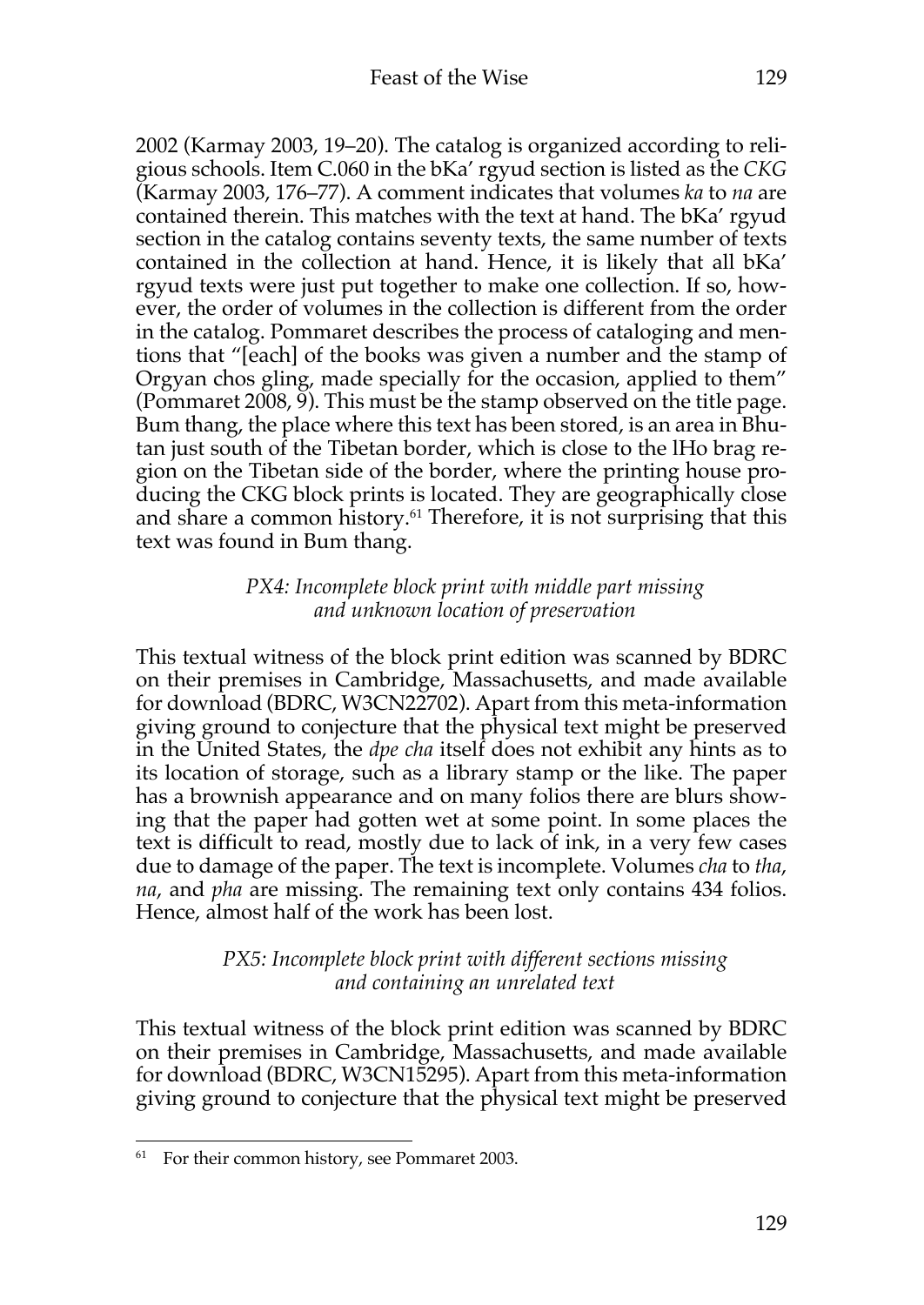in the United States, the *dpe cha* itself does not exhibit any hints as to its location of storage, such as a library stamp or the like. The paper has a brownish appearance and on many folios there are blurs showing that the paper had gotten wet at some point. With few exceptions, the print is legible. It starts with a folio, which seems not to belong there. It has some cloth with a flower pattern on the left-hand side, *dbu med* script on the back side, and the paper looks different from the rest. Following this, there comes the first folio bearing the title of vol. *cha*. Then again, there is one damaged folio, which does not belong there, bearing some hardly legible *dbu med* notes. After vol. *cha*, another text (block print) is inserted, which does not belong to the *CKG*. It comprises eighty folios and its title is *mNgon brjod kyi bstan bcos mkhas pa'i rna rgyan*. The Library of Congress Catalog lists a modern book edition of this text and describes its content as "Tibetan synonyms dealing with animate and inanimate phenomena of heaven, subterrestrial world (bhutala), and earthly world". <sup>62</sup> Obviously, this textual witness of the *CKG* not only contains additional material, but also with respect to the content it is supposed to have, it is rather incomplete. Volumes *ka* to *ca*, *ja* to *na*, and *ba* to *tsa* are missing. Hence, more than half of the work has been lost.

### *PX6: Incomplete block print with colored Eighth Karma pa*

This textual witness of the block print edition was scanned by BDRC on their premises in Cambridge, Massachusetts, and made available for download (BDRC, W1KG15897). Apart from this meta-information giving ground to conjecture that the physical text might be preserved in the United States, the *dpe cha* itself does not exhibit any hints as to its location of storage, such as a library stamp or the like. The title page bears a note affixed to its left-hand side with transparent adhesive tape. Written on it are the following words in *dbu can* script: *chos 'byung mkhas pa'i dga' ston shing par rnying pa ldeb ring pod gcig bar bar du ma tshang/ agro'i dpe cha/* (*CKG*, old xylograph print, long folios, volume one, occasionally incomplete, *dpe cha* of *agro63*). On the same note, there is a text of equal length in Chinese letters, presumably of the same content, and the Arab numeral "6". The text on the note describes the state of the *dpe cha* quite well. It might be added that the paper has a brownish appearance and many folios have rips and missing pieces of paper

<sup>&</sup>lt;sup>62</sup> https://lccn.loc.gov/99949078, accessed 25 Feb 2021. This edition is also available at BDRC, see Ngag dbang 'jigs med grags pa 1999.

 $63$  This word is not found in any dictionary. Given the context, it could be a name meaning that this *dpe cha* belongs to the person called by this name. Only *a gro* is found in dictionaries, meaning "high quality wheat", but it does not really fit here, unless it possibly were to describe the color of the folios.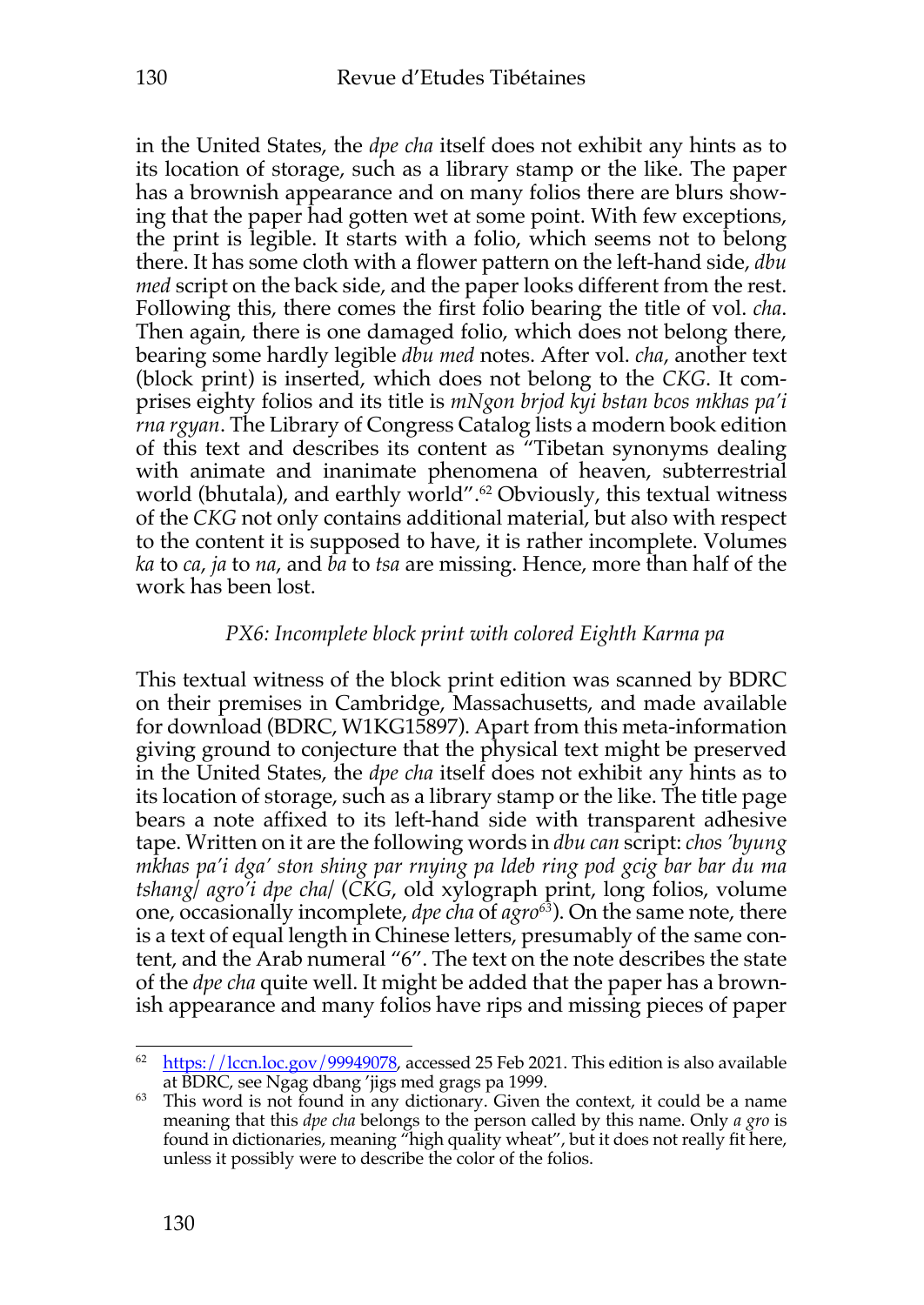at the corners and edges, some of which are fixed with adhesive tape. Many folios also exhibit blurs of humidity. On some folios legibility is rather poor. Occasionally, single folios are missing in the different volumes. The digitized version indicates this by putting empty placeholder folios with the text "Missing folio". Apart from these single missing folios, the following volumes are missing as well: parts of *ja* (from section 3.2.7 onward), *nya*, *ta*, *da*, and *tsa*. On the title page of vol. *pa*, the section containing the Karma pas' life stories, short notes in an Indian script resembling Gujarātī script have been added in handwriting in three places. The back side of this folio exhibits the image of the Eighth Karma pa, which has been colored by paint (red robes, etc.). Likewise, the space between the lines framing the text has been colored in gray on this folio. The start of each Karma pa's life story is marked with a gray spot for the reader's convenience. The last page (i.e. the end of vol. *ma*) bears some handwritten annotations in *dbu med* script at the bottom margin.

## *PX7: Partial block print reproduction (vol. ja) by Nang bstan shes rig 'dzin skyong slob gnyer khang*

In 1965 a reproduction of vol. *ja* of the block print edition was published by Nang bstan shes rig 'dzin skyong slob gnyer khang in sBag sa. I was not able to get hold of a copy of this edition, but it was mentioned by Martin and Bentor (1997, 89) and also has entries in the catalogs of the LOC (LCCN: 89915066) and the LTWA (D01866  $&$ D01867). Its title is *Chos 'byung mkhas pa'i dga' ston gyi yan lag gsum pa bod kyi skabs le'u bcu las skabs gnyis pa bod kyi rgyal rabs*, which coincides with the title of section 3.2 (vol. *ja*) in the block print edition. It covers the chapter about the "Royal genealogy of Tibet" (*bod kyi rgyal rabs*).

## *PX8/PX9: Block print from the Tucci collection*

In the catalog of the Tucci collection, preserved by the Istituto Italiano per l'Africa e l'Oriente (IsIAO) in Rome, there are different entries for textual witnesses of the block print edition (nos. 775–79; Rossi Filibeck 2003, 353–55). The catalog provides the volume numbers (in Tibetan from *ka* to *tsa*) contained in each entry, as well as some section titles and sometimes information about the sponsor of the respective volume (extracted from the respective colophon). Obviously, nos. 775–77 and nos. 778–79 add up to complete textual witnesses, respectively. It is not clear to me why they are once split across three entries and once across two entries, but the catalog entries of nos. 778–79 refer to the nos. 775–77. Hence, though not stated very clearly, it can be assumed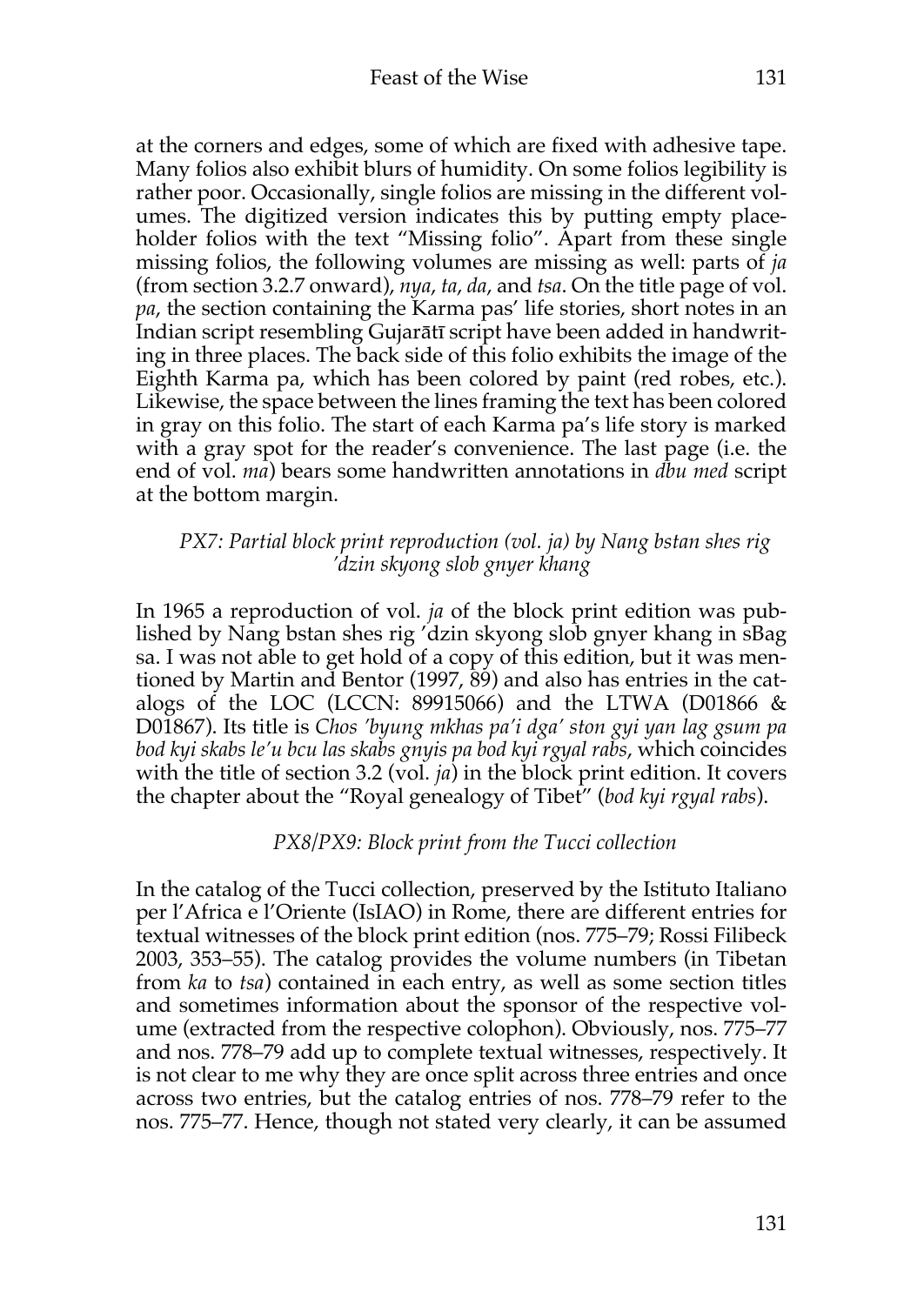that they are textual witnesses of the same printing block. <sup>64</sup> I could not get hold of either of these two textual witnesses, but Rheingans worked with a copy of vol. *pa* of catalog no. 778 and he describes it as follows: "The block print is slightly worn out and its legibility is problematic; at times it is hardly possible" (Rheingans 2021, 134).

# *PX10: Incomplete block print preserved by the LTWA*

The Tibetan Book and Manuscript Catalog of the LTWA contains nine different entries for presumably one textual witness of the lHo brag block print edition (the "Publisher" field contains the words *bod par*) preserved in Dharamsala. The title of the first entry (D01913) indicates that it contains sections 1 and 2 (vols. *ka*–*ca*). Furthermore, an addition to the title indicates that vols. *ja* (3.2), *na* (3.7), *ba* (3.10) are missing (*ja/ na/ ba/ gsum ma tshang*). Accordingly, the other entries' (D01914– D01921) titles indicate that they contain vols. *cha* (3.1), *tha* (3.5), *da* (3.6), *pa* (3.8), *pha* (3.9), *ma* (4), *tsa* (5), and *nya* (3.3) in that order. Thus, apparently, apart from the three missing volumes *ja*, *na* and *ba* mentioned in the first entry, vol. *ta* (3.4) is also missing.

# *4-2. Manuscripts*

A number of partial manuscripts could be identified, some of them in *dbu med*, and others in *dbu can* script. From the information available, it was not possible to date the manuscripts. A clear statement as to whether they are mere handwritten copies of the xylograph edition or date back to an original manuscript cannot be made at this point. Further content and text critical analysis would have to be undertaken to shed more light on this question.

> *PM1: Incomplete (vols. pha–tsa) dbu med manuscript in very good condition*

BDRC (W3CN17900) digitized a collection of the works of dPa' bo gtsug lag phreng ba (*dPa' bo gtsug lag phreng ba'i gsung phyogs bsdus*) in four volumes and made it available for download. It was scanned by BDRC on their premises in Cambridge, Massachusetts. Apart from this meta-information giving ground to conjecture that the physical text might be preserved in the United States, the *dpe cha* itself does not exhibit any hints as to its location of storage, such as a library stamp or the like. The collection mainly contains texts written in *dbu med* script. It can be considered incomplete in the sense that more works which

<sup>64</sup> Rheingans (2021, 134) comes to the same conclusion.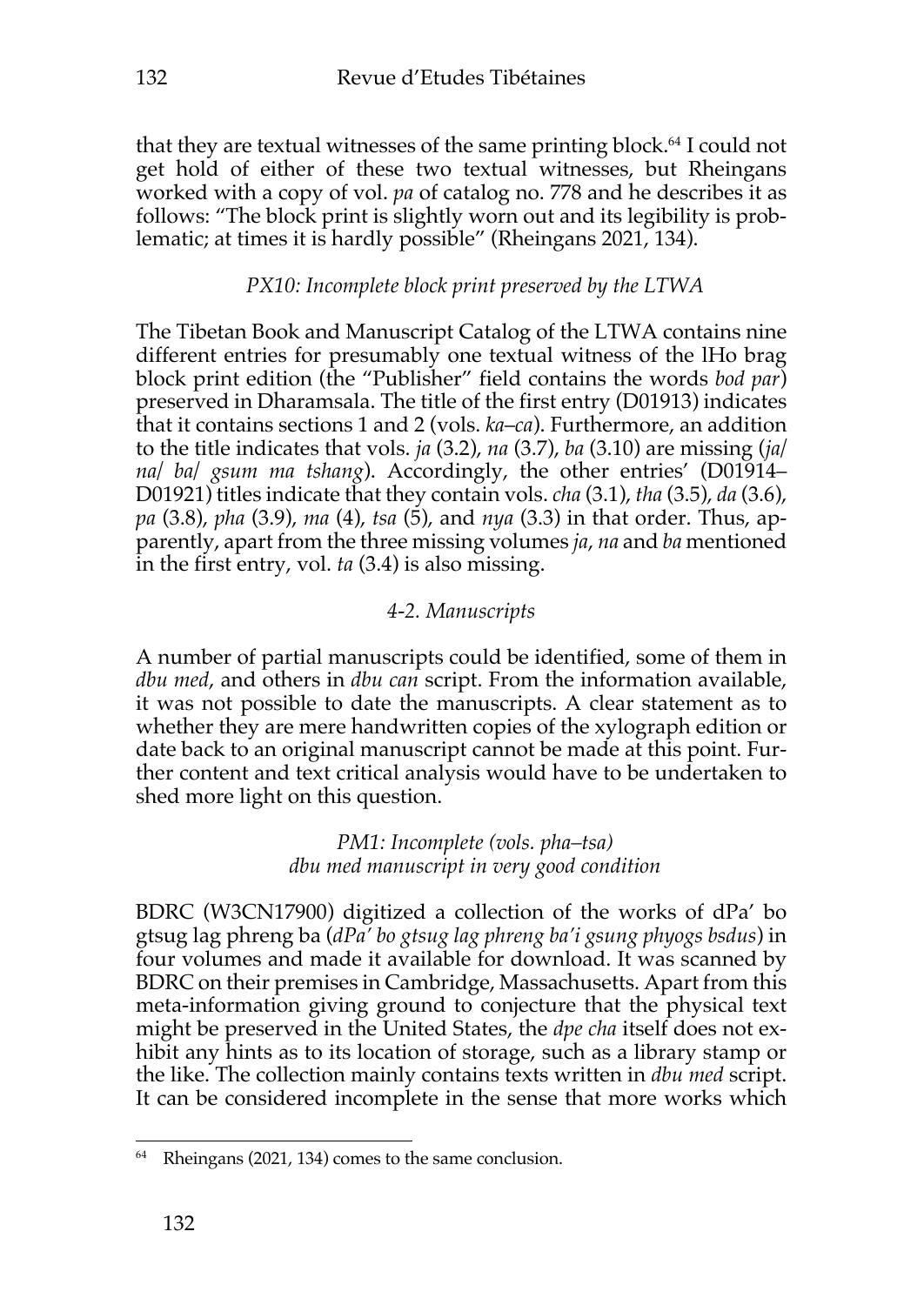are attributed to dPa' bo gtsug lag phreng ba are known than those contained here. <sup>65</sup> Volume 4 contains an incomplete edition of the *CKG* handwritten in *dbu med* script. It contains only volumes *pha* to *tsa*, i.e. the end of the work. Each of the four volume title pages bears a section title like the corresponding title in the block print edition, with a rectangular double stroke frame in red ink surrounding it. The first one or two pages of each volume usually also exhibit this kind of complete double stroke frame, while the further pages only have doubles strokes on the left and right margins of the text block. An exception to this is volume *ba*, which exhibits these margin double strokes on all pages. All fully filled pages have six lines, but in volume *ba*, the face of the script is thinner than in volumes *pha*, *ma* and *tsa*. Moreover, the letters are smaller and the number of syllables per page is clearly higher. This gives ground to conjecture that volume *ba* was written by a different scribe. Generally, in all volumes the paper is in very good condition. Neither damage nor blurs are visible. The script is very clearly written in black ink and very legible (disregarding the sometimes tricky identification of ligatures in *dbu med* script). Occasionally, there are annotations on the upper and lower margins and between the lines written with red ink in *dbu med* script. Especially, on the last few folios of volume *ma*, there are many such annotations. The face of the script of these annotations is not very clear (as opposed to the actual text). When comparing the colophons of the four volumes with their counterparts in the block print edition, the author's colophons are identical, but the printer's colophons (the ones which indicate the sponsor of the printing and the names of the carvers of the wooden printing blocks etc.) are missing, which is expected, as there was no printing involved. The good condition of the *dpe cha* gives ground to conjecture that this manuscript is not very old. Hence, it is either a handwritten copy of an older manuscript or of the block print edition (not copying the printer's colophons). Further analysis might shed some light on this question.

### *PM2: Incomplete (vol. ka–ja) dbu can manuscript from Tucci collection*

The catalog of the Tucci collection, preserved by the IsIAO in Rome, contains an entry for an *dbu can* manuscript (no. 780; Rossi Filibeck 2003, 355). The entry is divided into three sections. Section three refers to no. 775/1 of the catalog (the beginning of the block print edition), which probably means that it comprises the same content. Hence, this

<sup>65</sup> See e.g. the *dkar chag* of a recently published modern edition of his collected works in fourteen volumes (gTsug lag phreng ba, *dPa' bo gtsug lag phreng ba'i gsung 'bum, dkar chag*).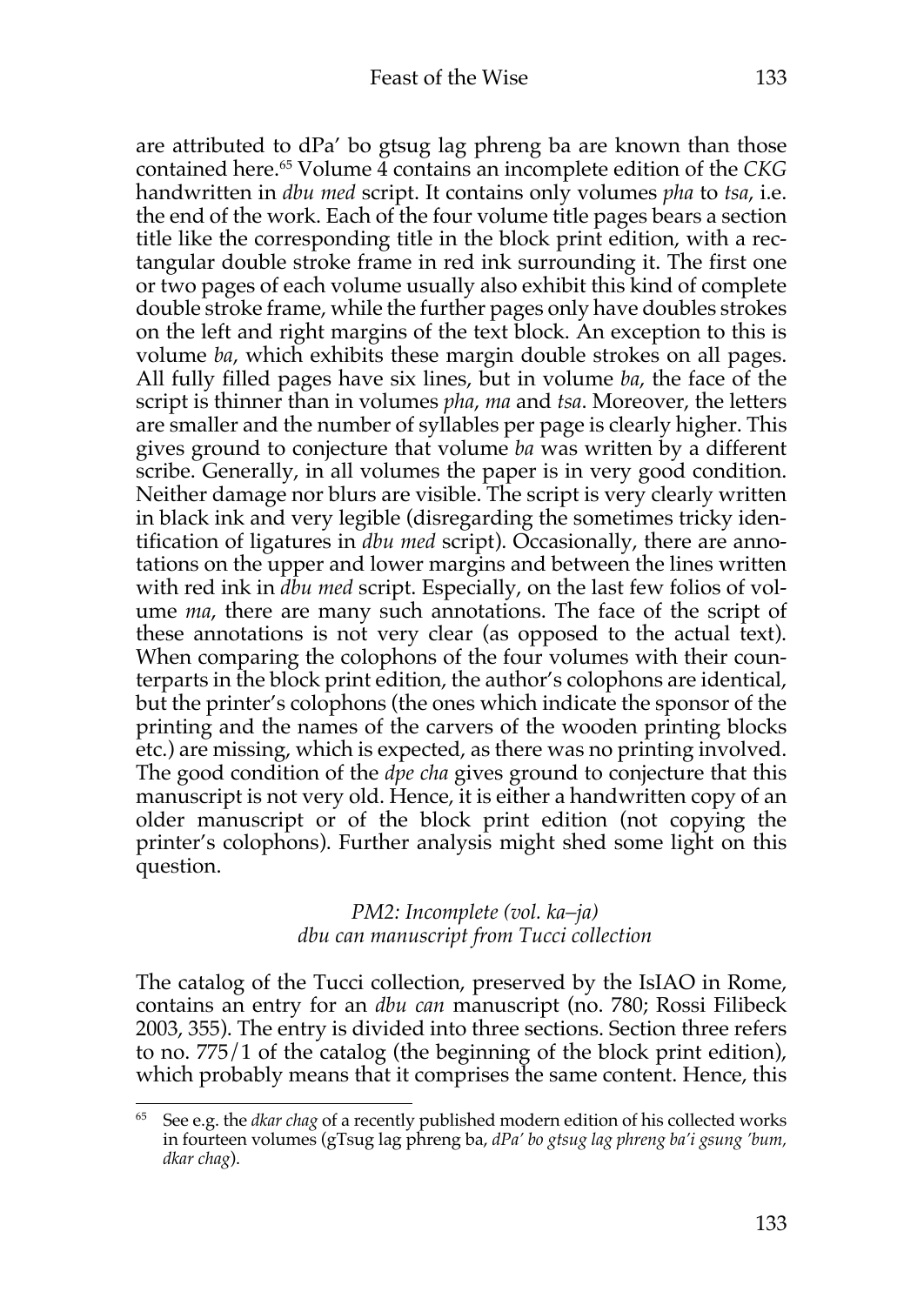would be volumes *ka* to *ca* (or sections 1 and 2) of the *CKG*. According to the catalog, the folio pagination is "1a–92b" (the corresponding part of the block print edition counts fifty-one folios). If folio 92 is the last one of volume *ca*, the manuscript uses almost twice as many folios as the block print for the same content. Section 1 of the catalog entry refers to volume *cha* (section 3.1). The folio pagination is "1a-5b" (twenty-four folios in the block print edition). Comparing these numbers, apparently, a great number of folios must be missing. Section 2 of the catalog entry refers to volume *ja* (section 3.2). The folio pagination is "1a-3b" (compared to 155 folios in the block print edition). Here also, most of the folios of volume *ja* must be missing. All three catalog sub-entries indicate their respective part of the *CKG* as "incomplete". It is not further differentiated if the folios are only missing at the end of the respective text or also in between. I could not get hold of this manuscript and I have no information to infer if it is a partial copy of the block print edition or if it constitutes a parallel textual transmission. Further text-critical and colophon analysis might answer this question.

## *PM3: dbu med manuscript of volume ja ("Richardson manuscript")*

The University of Washington Libraries hold an *dbu med* manuscript of volume *ja* of the *CKG* as microfilm (Worldcat OCLC No. 860914911). It comprises 205 folios, which are out of order according to the catalog entry. The entry also says "known as the Richardson ms". The famous scholar Hugh E. Richardson, who travelled Tibet before the Chinese invasion, states that when he was in Lhasa a manuscript copy of volumes *ka* to *ja* was lent to him (Richardson 1959, x). The catalog entry seems to imply that the cataloged text is the one used at that time by Richardson. Either volumes *ka* to *cha* have been lost or, since the folios are described as out of order, it can very well be that those volumes have not been recognized when cataloging it (in the block print edition volumes *ka* to *cha* only count seventy-five folios, while volume *ja* counts 155 folios). Richardson does not explicitly say that his manuscript was copied from the block print edition, but the passage where he writes about it seems to imply that. 66

<sup>66</sup> "A manuscript copy of vols *KA* to *JA* was lent to me when I was at Lhasa […] I set about enquiring about other copies. It appears from the colophon that the book was printed at gNas bžis, a bKa' rgyud pa monastery, in Lho brag …" (Richardson 1959, x). Obviously, the manuscript contained the printer's colophon—a rather clear indication that it had been copied from the xylograph edition.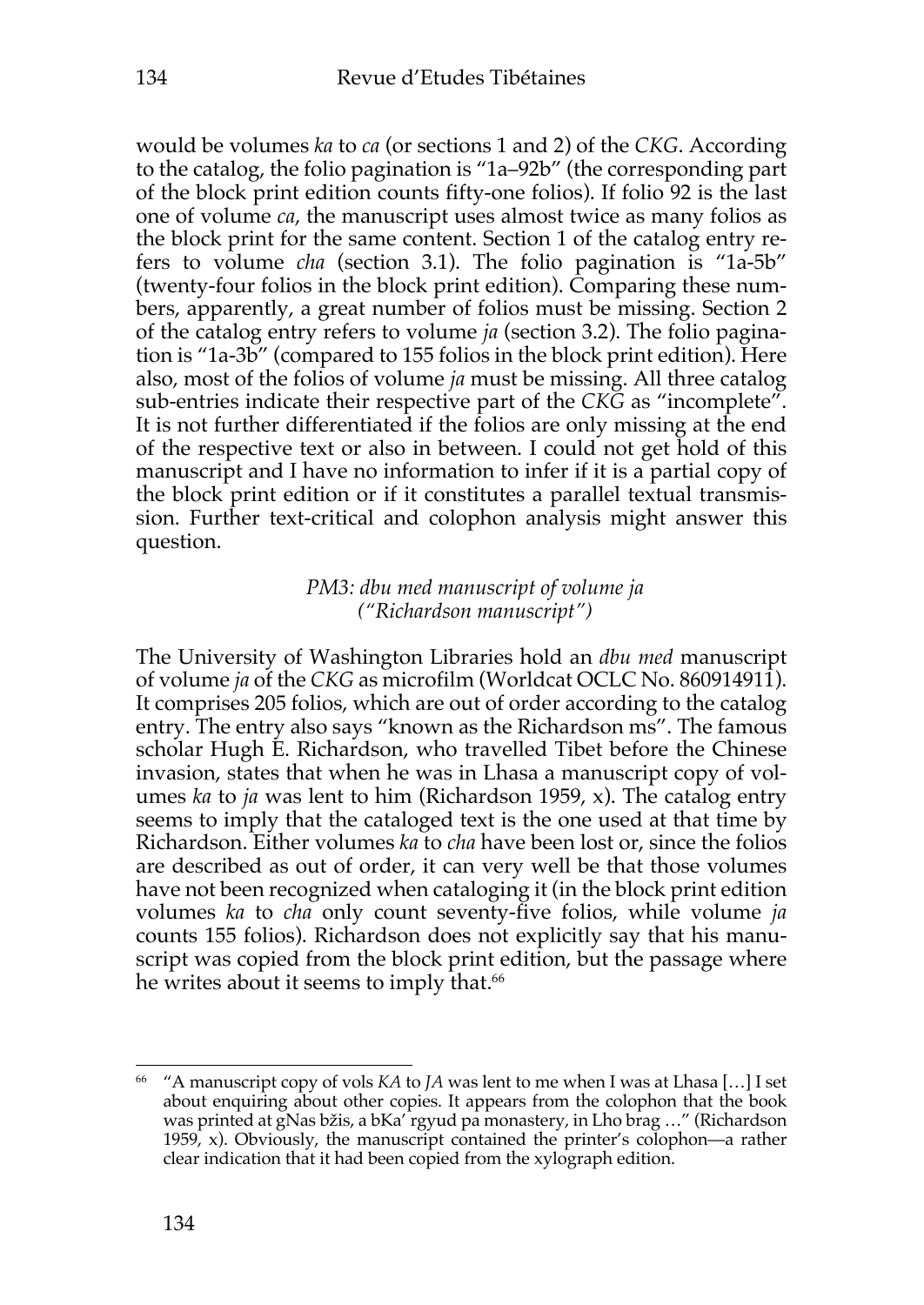## *PM4: Manuscript of extracts of volume ja*

The University of Washington Libraries hold a manuscript containing extracts of volume *ja* of the *CKG* as microfilm made by the British Museum Photographic Service in London in 1962 (Worldcat OCLC No. 859573214). It counts thirty-one pages and must therefore be incomplete (the complete volume *ja* in the block print edition counts 155 folios). It is not stated in the catalog entry whether the manuscript is written in *dbu med* or *dbu can*.

## *PM5/PM6: Manuscripts of volume ja (NGMCP)*

The Nepalese German Manuscript Cataloguing Project (NGMCP) holds two different microfilms of manuscripts of volume *ja* of the CKG, both of which bear the section title as known from the xylograph edition.

The first of these manuscripts (PM5) is cataloged under the reel number E 755/20-756/1. It counts 204 folios (the xylograph counts 155 folios) and the owner is indicated as Gyaltsen from Kathmandu. The folio size is 9.5 cm x 51 cm. It is attributed to gTsug lag phreng ba as author.

The second manuscript (PM6) has the reel number L 593/3 and counts 106 folios. It is indicated as incomplete. According to a remark, the folios 80, 82, 83, 86, 87, 90, 106 and 107 are missing. Folio size is 8.3 cm x 47.8 cm. It belongs to lCags phug sPrul sku from Phole, Tapeljung. Interestingly, the catalog gives the author's name as Blo gros yangs pa referring to the colophon. This does not seem to be a name of gTsug lag phreng ba, but given the exact match of the volume title, it is still likely that it is a fragment of the *CKG*.

### *PM7/PM8: Manuscripts of volume ma (NGMCP)*

The NGMCP holds two different microfilms of manuscripts of volume *ma* of the *CKG* (part 4, about the regions other than India and Tibet), both of which bear the section title as known from the xylograph edition.

The first of these manuscripts (PM7) is cataloged under the reel number DD 32/6. It counts twenty-five folios (which matches the number of folios in the block print) and the owner is indicated as Chetsang Rinpoche from Byang chub gling. The folio size is 9.4 cm x 55.5 cm. Interestingly, the catalog provides the author according to the colophon as Ngag dbang blo bzang rgya mtsho, the Fifth Dalai Lama, which is unlikely given the exact match of the volume title with gTsug lag phreng ba's volume *ma*.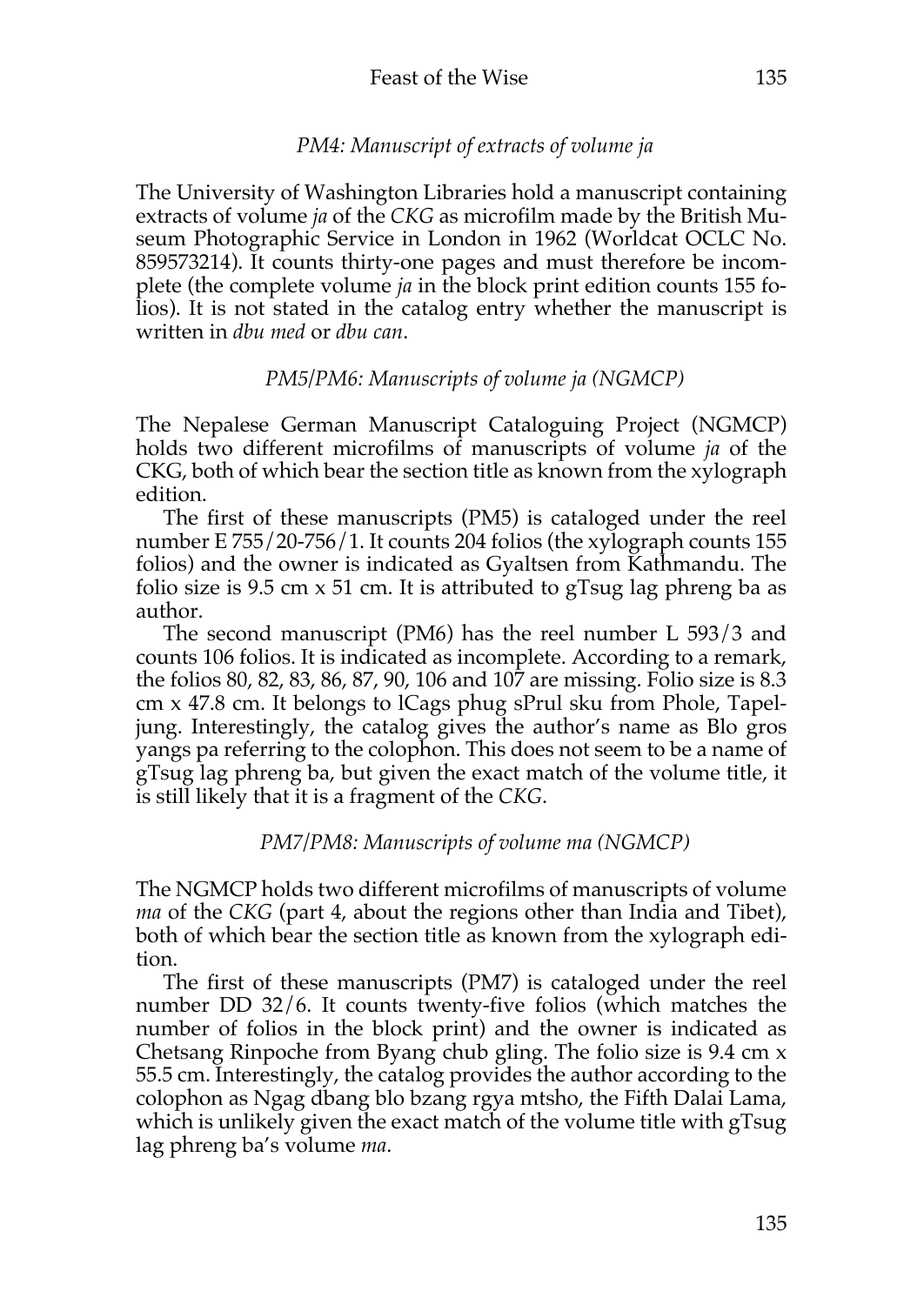The second manuscript (PM8) has the reel number E 3071/2 and counts forty-two folios. The folio size is 7.2 cm x 42.5 cm. It belongs to Lachen Rinpoche from Lachen, Sikkim. The catalog does not provide any author information.

### *4-3. Modern Book Editions*

A number of different modern book editions of the *CKG* could be identified. Unfortunately, I could not get hold of all of them. It seems very likely that all of them are based on a textual witness of the xylograph edition. Most notable are probably the Lokesh Chandra edition (PB1), as it was already published in 1959 to 1965 and was a very valuable contribution at that time, and the different editions by rDor rje rgyal po (PB2, PB3, PB4), for their clear editorial statement of standardizing spelling to contemporary orthography. The very recent edition by dPal brtsegs (PB5) is very useful inasmuch as the table of contents has been enhanced compared to the block print and exhibits at times a very high granularity.

### *PB1: Lokesh Chandra edition*

In the years 1959 to 1965, Lokesh Chandra published an edition of the *CKG* in four volumes in New Delhi. It is based on a block print he had borrowed and reproduced from one Lopsang Phuntshok Lhalungpa. This block print was incomplete inasmuch as volume *ja*, the chapter about the Tibetan imperial period, was missing (Chandra 1959, vii– viii). Therefore, it was omitted in the first three volumes, which have been copied in handwriting in *dbu can* script. Volume 4 of Chandra's edition then contains a reprint of the block print edition of volume *ja*. The handwritten reproduction mostly retains the non-standard spellings of the block print described above, such as *gsung* instead of *gsungs* or the specific variant of the *lhag bcas*. However, *wa zur* is usually added where one would expect it; also the *la don* particle *tu* is sometimes changed to *du* according to the preceding letter, but not consistently. This observation is based on extracts of volume *pa* I have worked with. In other sections it might be different, especially since Chandra mentions that the text was copied by at least three different scribes. 67 It is not stated if these emendations follow any systematic principle, or if the scribes just did them occasionally where they felt the spelling was incorrect, or maybe even unwittingly.

The handwritten reproduction follows the division of the block print edition into volumes *ka* to *tsa* (apart from volume *ja*) and uses the

 $67$  See Chandra 1959, viii, and Chandra 1961. In each of the prefaces to volumes 1 and 2, two scribes are mentioned, where one of the names overlaps. Volume 3 has no preface, hence names or number of scribes are not mentioned.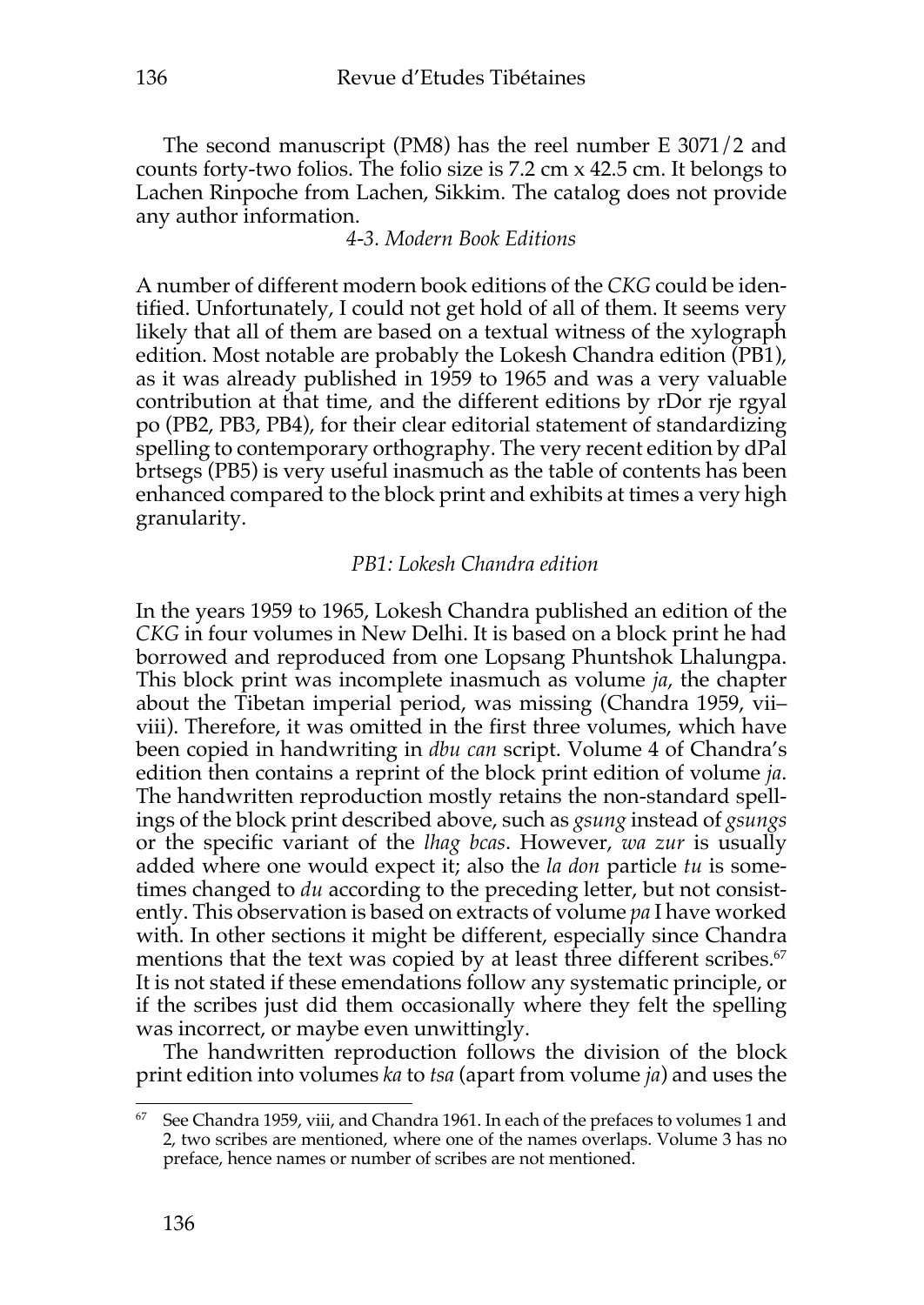same section titles. The page numbering at the bottom of each page uses numerals in Devanāgarī script and is continued over the first three volumes. The handwriting occasionally exhibits corrections, where missing letters or syllables are written between the lines above or below the place they belong to. In volumes 2 and 3, folio numbers of the original block print edition are indicated at the left or right margins, respectively. In volume 1 there is no such reference. As described above, in the block print edition there is an image of the Eighth Karma pa, Mi bskyod rdo rje, at the beginning of volume *pa*. Even in this respect, Chandra tried to provide a faithful reproduction of the block print by inserting an illustration of Mi bskyod rdo rje right before volume *pa* (PB1, vol. 2, 425). The name and location of the artist are provided in the preface (Chandra 1961).

All four volumes are available for download from BDRC (W1KG24245).

### *PB2/PB3/PB4: Beijing edition by rDo rje rgyal po*

Mi rigs dpe skrun khang published a modern book edition of the *CKG* in two volumes in Beijing in 1986 (PB2). It was edited by rDo rje rgyal po. Two more editions, this time in one volume, were published by the same publishing house and editor in 2006 (PB3) and 2015 (PB4). The first two editions are available for download at BDRC (W7499; W1PD9606). The 2015 edition has an entry in the BDRC database, but is not available for download (W8LS19006).

The 1986 edition is split into two volumes in the same place as the block print edition, i.e. after volume *na*. The page numbering of the first volume (*stod cha*) continues in the second volume (*smad cha*). The first volume contains a table of contents (*dkar chag*) referring to both volumes. The separation into volumes *ka* to *tsa* is not used here. Instead, the division into five *yan lag* and a number of *le'u* as subdivisions is used. The information for this structure is contained in the volume titles of the block print and, alternatively, in the colophon. The titles in the table of contents do not always match the wording from those sources exactly, but are at least similar with respect to their meaning. The first volume contains a publisher's preface (*dpe skrun gsal bshad*) of a bit more than one page. According to this preface, the text that the book edition is based on is a print of the Lho brag blocks (*lho brag gi par ma, PB2, 2*). Further, it is stated that spellings that were not in accordance with contemporary orthography were modified, but otherwise the original text is retained.<sup> $68$ </sup> It also gives examples, which

<sup>68</sup> PB2, 1: *deng skabs kyi yig srol dang gtan nas mi mthun pa rnams bcos pa las/ de byings tshig dang don rnams ma yig sor bzhag tu bsgrigs yod lags/.*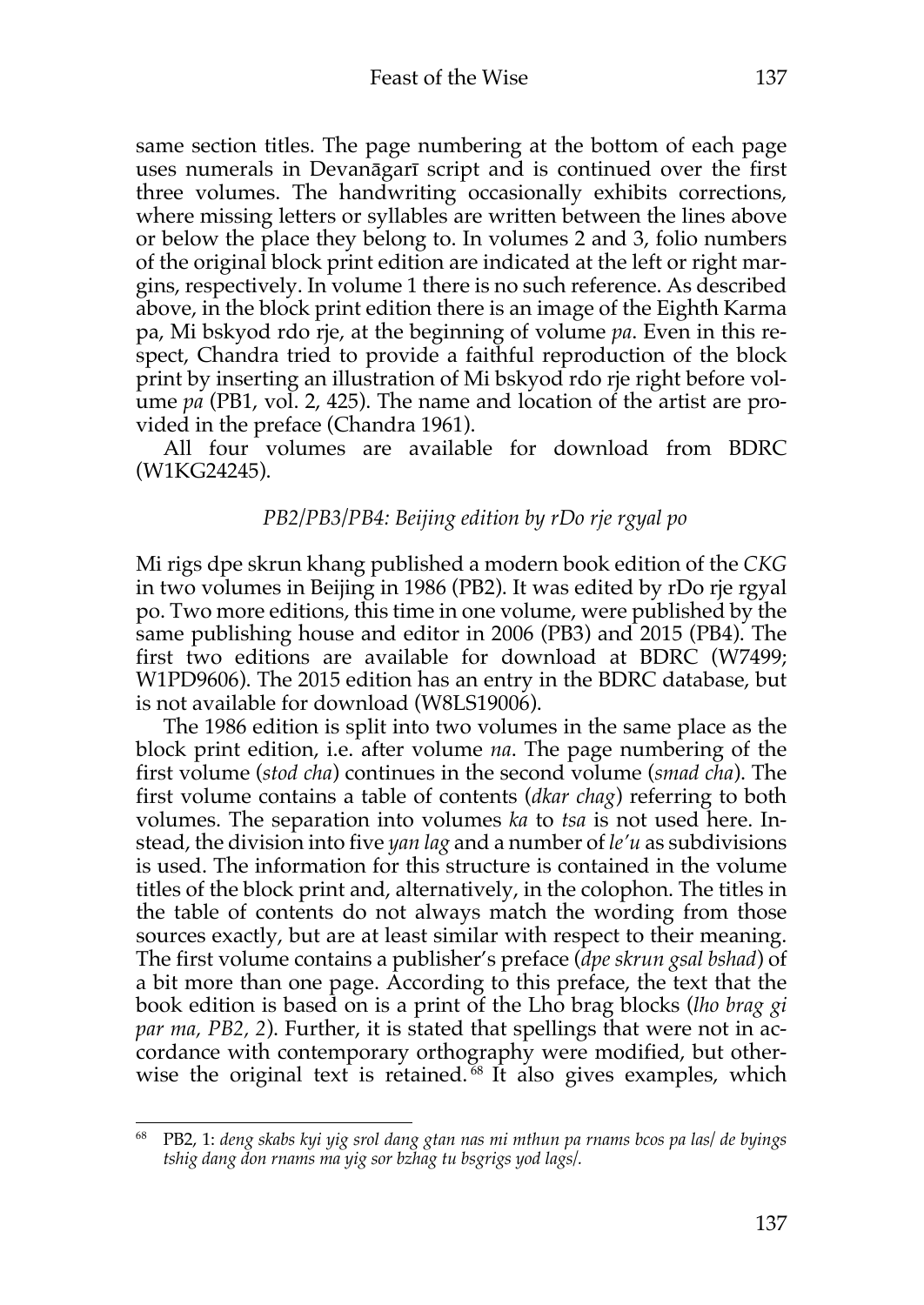mainly cover changes of the *lhag bcas* particle according to the preceding letter, as well as changes of the phrase connector *cing* and its variants. When comparing the text of this edition to the block print edition, this is confirmed. The irregularities in orthography described above for the block print are emended according to contemporary orthography (this also includes the emendation of *gsung* to *gsungs* etc.).

In the second edition, the one from 2006 (PB3), the original preface is reprinted and additionally, there is a publisher's preface to the second edition (*par gzhi gnyis pa'i gsal bshad*, PB3, 2–5). It mainly contains a summary of the content of the *CKG*. However, at the end, it is also said that there has been some editing (*zhus dag*) with respect to mistaken letters (*yi ge nor ba*), mistakes in case markers (*rnam dbye'i phrad*) and in verb tenses (*dus gsum bya byed kyi tshig*), as well as with respect to missing and additional letters (*yi ge chad lhag*).<sup>69</sup> It is also mentioned that despite the fact that this book is published in its second edition, some mistakes will certainly still remain. This gives ground to conjecture that the editing process described above refers not only to what had already been done for the first edition, but also to another round of editing and proofreading that seems to have taken place. In the few paragraphs that I compared, I could not find any difference in spelling and the like between the two editions. Hence, the changes due to reediting seem to be minor. The preface of the second edition also mentions that additional titles (*sa bcad*) for chapters (*le'u*) and subsections (*don tshan*) were inserted. This can indeed be witnessed in the table of contents and within the text. Much to the reader's convenience, this feature facilitates the quick localization of information within the text and goes clearly beyond the outline of the original block print.<sup>70</sup>

Apart from the orthographic standardization and few occasional errors, the book versions are very faithful to the block print. There is one exception: when looking at the printer's colophons at the end of each volume, there are sometimes significant differences, ranging from replacement of syllables and words to replacement of several clauses.<sup>71</sup> It is not clear to me where this comes from. The printer's colophon is usually carved in smaller letters on the printing block and therefore a bit more difficult to read. However, in the textual witness of the block print edition I have seen, legibility of this part was still acceptable.

I could not get hold of a copy of the third edition of the book published in 2015 (PB4). However, it seems reasonable to me to assume that the changes made to the 2006 edition are very minor, if extant at all.

<sup>69</sup> PB3, 5.

<sup>&</sup>lt;sup>70</sup> For this reason, I used this outline in Appendix D of this paper.

<sup>71</sup> One of the more striking examples is the colophon of volume *nya*. Compare PB3, 262, with PX1, 503.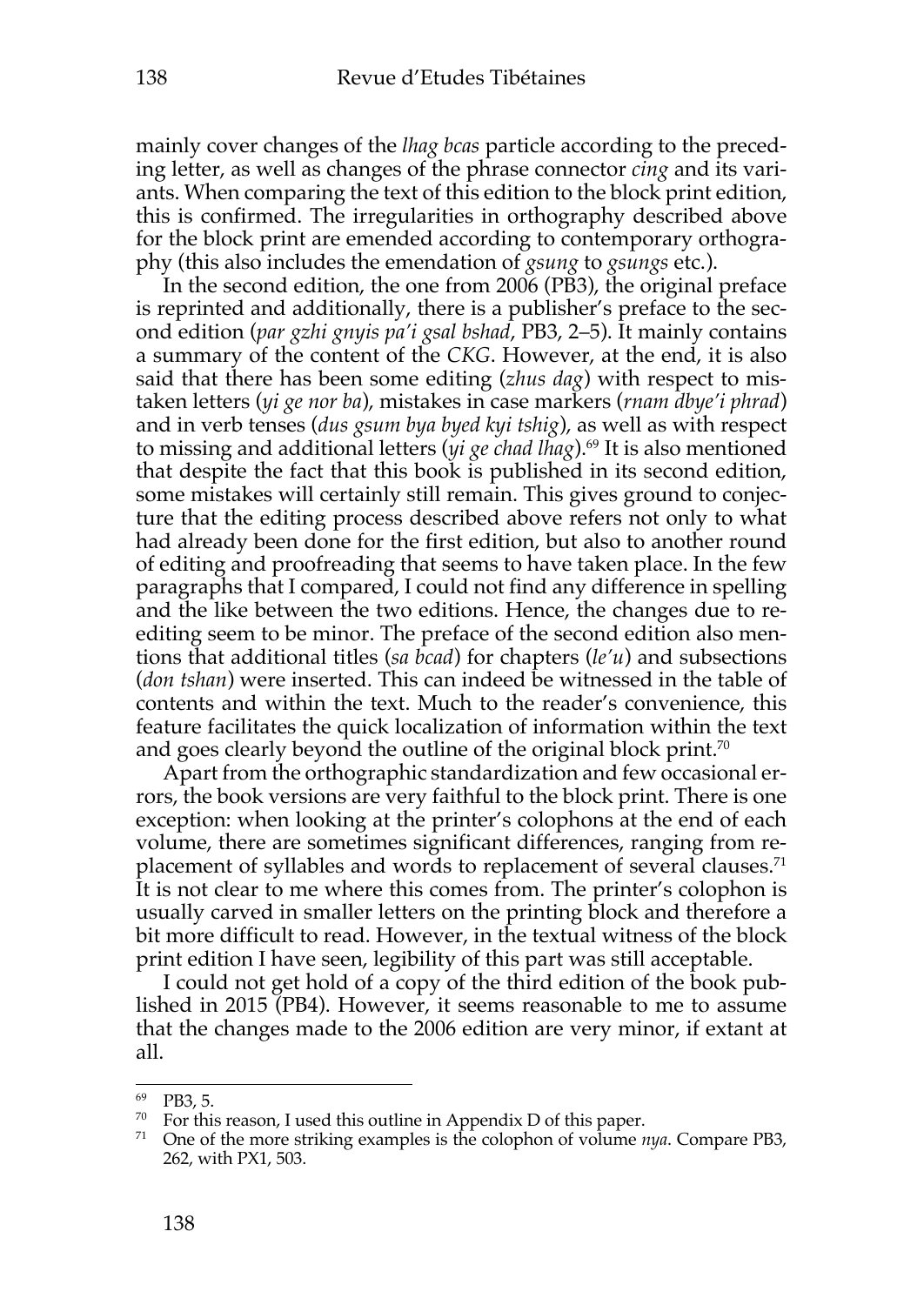### *PB5: Lhasa edition by dPal brtsegs*

Only recently, dPal brtsegs bod yig dpe rnying zhib 'jug khang gathered the available works of dPa' bo gtsug lag phreng ba. All texts were typed in on computers and published as his Collected Works in a modern book format in fourteen volumes in 2019. There is a record of this work in the BDRC database (W3CN25711), but its text cannot be accessed. I was able to obtain a copy of the *dkar chag* of all volumes.72 The first four volumes contain an edition of the *CKG*. I have no information as to any principles of editing applied to the text. However, what is remarkable about this edition is that it comes with a very detailed table of contents, which goes far beyond that of the original block print edition. In some places its granularity lags the table of contents of rDo rje rgyal po's 2006 edition (PB3), while in other places it exceeds it. In volume *ja*, which covers the royal genealogy of Tibet (*bod kyi rgyal rabs*), rDo rje rgyal po dedicates a separate entry to most of the kings presented in the text, adding up to seventeen subsections, while dPal brtsegs only divides the volume into eight subsections. For volume *na*, the account of the general doctrinal history of the bKa' brgyud (*bka' brgyud spyi'i chos kyi byung ba brjod pa*), the situation is opposite. rDo rje rgyal po does not provide any subsections, while dPal brtsegs is extremely granular here. An entry is dedicated to every single person appearing in this volume, even if the subsection sometimes covers less than one page. It starts with eighteen characters of the Indian part of the lineage and continues with the Tibetan protagonists (such as Mar pa, Mi la ras pa, sGam po pa etc.), for which it even exhibits entries for sub-subsections. For volume *pa*, the account of the doctrinal history of the Karma Kam tshang (*karma kam tshang gi chos kyi byung ba brjod pa*), the situation is somewhat similar, though less extreme. rDo rje rgyal po provides an entry for each of the Karma pas (from the First to the Eighth Karma pa), while dPal brtsegs is more granular. Very often, at the end of a *rnam thar* a list of the students of the respective master is provided. Sometimes, the students are not only mentioned, but a short description of their lives, which may comprise up to a couple of pages, is included. This is also the case for the Karma pa life stories contained in the *CKG*. dPal brtsegs dedicates entries to those students in the table of contents, which is very useful information, especially if the students are less prominent and other accounts of their lives have not come down to us. As for volume *ba*, the doctrinal history of various transmission lineages (*chos brgyud sna tshogs pa'i chos kyi byung ba*), the tables of contents of both books provide the same level of additional granularity, a division of subsections into four different schools. Similarly,

<sup>72</sup> I would like to thank Jörg Heimbel for providing this to me.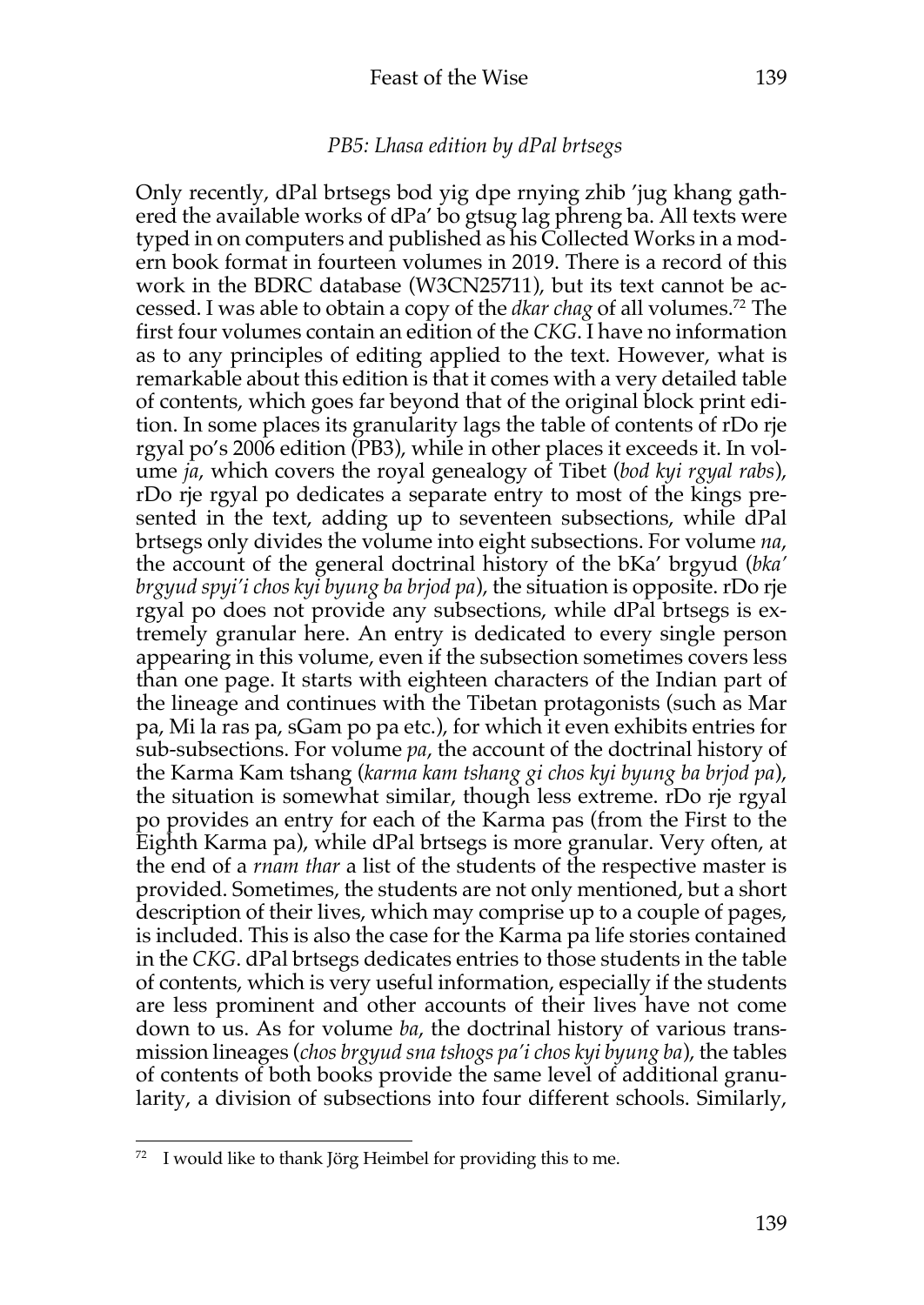for volume *ma*, the chapter about Khotan, Earlier China, Tangut, Mongolia and Later China (*li yul dang/ rgya nag snga ma/ mi nyag/ hor/ rgya nag phyi ma bcas kyi skabs*), both books divide the chapter into five subsections according to the regions. As for volume *tsa*, the history of the five fields of knowledge (*yul spyi dang shes bya'i gtso bo rig gnas lnga byung tshul*), it is divided into five subsections by rDo rie rgyal po, while dPal brtsegs does not add granularity. Since the dPal brtsegs edition forms a part of the collected works of dPa' bo gtsug lag phreng ba, the remainder of volume 4 is filled up with texts that are not part of the *CKG*.

# *PB6: Lhasa edition by Tshe ring rdo rje*

According to the Library of Congress Catalog, there is an edition of the *CKG* in two volumes edited by Tshe ring rdo rje and published by Bod ljongs mi dmangs dpe skrun khang in Lhasa in 2014. <sup>73</sup> It appeared in a series called *Gangs can gtsug lag rin chen phreng ba* as volume 9. I have no further information about this edition.

# *PB7: Varanasi edition by Vajra Vidya Institute*

According to the Tibetan Book and Manuscript Catalog of the LTWA, there is an edition of the *CKG* in two volumes published by Vajra Vidya Institute in Sarnath, Varanasi, in 2002 and 2003 (D29446 & D29447). I have no further information about this edition.

# *PB8: Karma Lekshey Ling edition*

There is a purely electronic edition of the *CKG* published by the Karma Lekshey Ling Institute in Kathmandu in 2014. It counts 1031 pages and is available for free download.<sup>74</sup> The table of contents lists titles according to the seventeen volumes of the block print and additionally provides the section numbering, but there is no additional granularity (PB8, 1–2). Folio numbers of the block print, as well as volume and front or back side, are indicated in the text in brackets at each changeover using Tibetan letters and numerals. The book pages themselves bear Arabic numerals for pagination. At the end of the book, after the colophon, verses of good wishes (*par byang smon tshig*) have been added (PB8, 1031). Principles of editing are not mentioned in the book, but it seems that some standardization to contemporary orthography has been applied, e.g. *gsung* has been changed to *gsungs* in the samples

<sup>73</sup> https://lccn.loc.gov/2017323915, accessed 6 March 2021.

<sup>&</sup>lt;sup>74</sup> http://www.dharmadownload.net/pages/english/Texts/texts\_0095.htm, accessed March 19, 2021.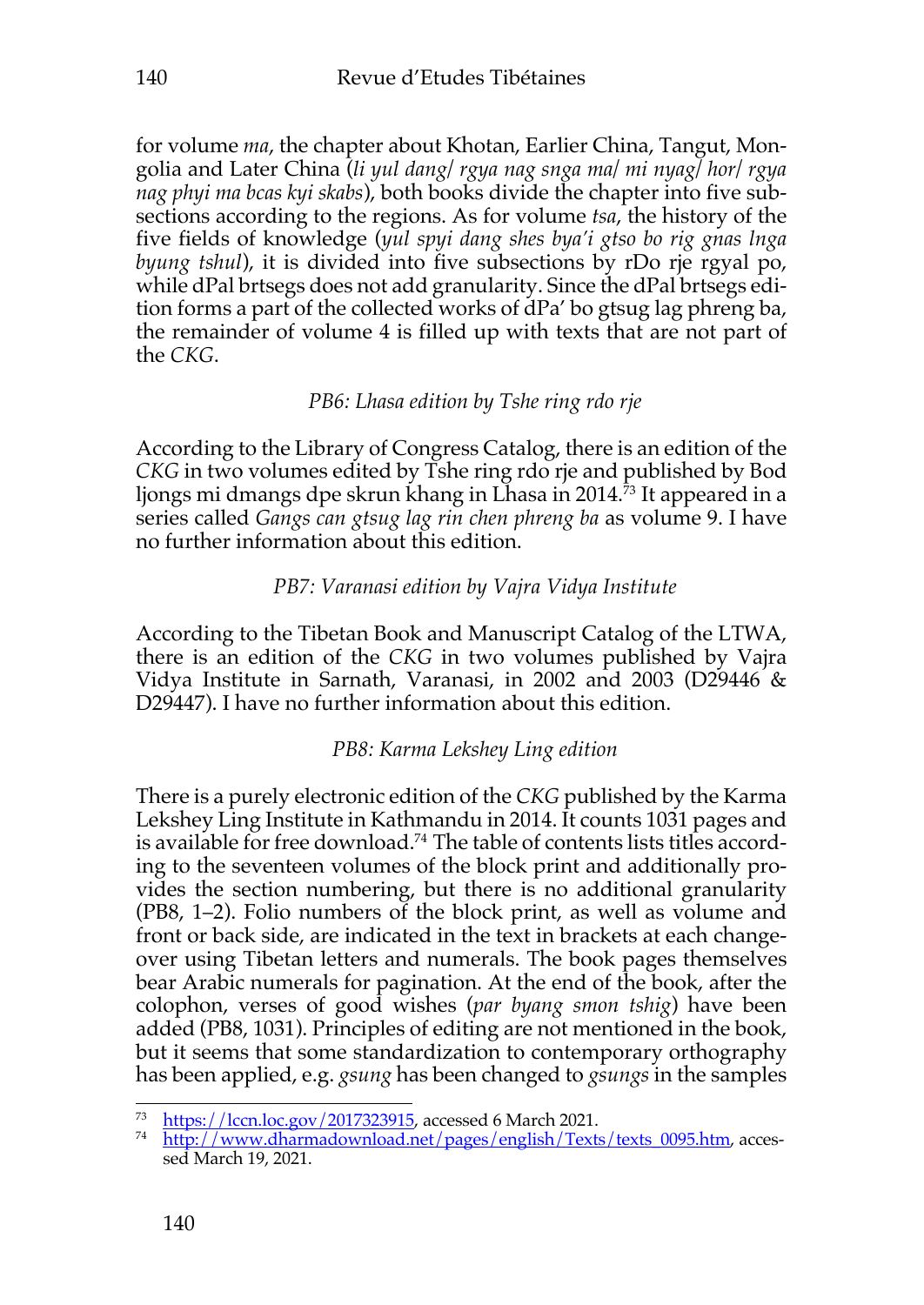I looked at.

#### *4-4. Summary*

I leave it to the reader to decide which editions to use, and, of course, it depends very much on the purpose to be served. Nevertheless, I would like to try a summary to provide some orientation. All prints and published reprints of prints from the wooden printing blocks should be equivalent, if no restoration of the printing blocks took place between the prints. Therefore, for most purposes, it should be sufficient to use one representative of this class. Due to their legibility and completeness, PX1 or PX2 should be a most convenient choice. Concerning the manuscripts, the question of whether they are mere handwritten copies of the xylograph edition needs to be approached, e.g. through text-critical analysis. However, depending on which part of the *CKG* is to be studied, the manuscripts that have come down to us might be irrelevant, as they are all partial manuscripts, and even taken together do not cover the whole *CKG*. As for the modern book editions, they are helpful at times. The rDo rje rgyal po editions (PB2, PB3, PB4) use the approach of standardizing the block prints' archaic spelling to contemporary orthography, but otherwise are faithful to the original. Their emendations should, of course, not be consumed uncritically, but can be considered as valuable suggestions for a better understanding of the text. The newer rDo rje rgyal po editions (PB3, PB4) and for some sections, especially the dPal brtsegs edition (PB5) can be very valuable for finding information quickly due to their at times very granular table of contents. Based on the current state of analysis, it seems that the differences between the editions are mostly limited to minor spelling variants. Therefore, depending on the purpose to be served, it can also be justified to just pick up any of them.

### **5. Conclusion**

In this article, an introduction into the *chos 'byung* genre and the *Chos 'byung mkhas pa'i dga' ston* by the Second dPa' bo, gTsug lag phreng ba, have been provided. The state of research on the author's life has been highlighted and a brief summary of his life has been compiled. The structure of his much-praised religio-historical oeuvre has been outlined. Finally, different textual witnesses and editions of the *Chos 'byung mkhas pa'i dga' ston* have been identified and described.

To date, it seems not much of this oeuvre has been translated and only parts have been researched to a certain extent. Hence, there is much work left for future research. A next useful step could be to compile a bibliography of research and translations based on the *Chos*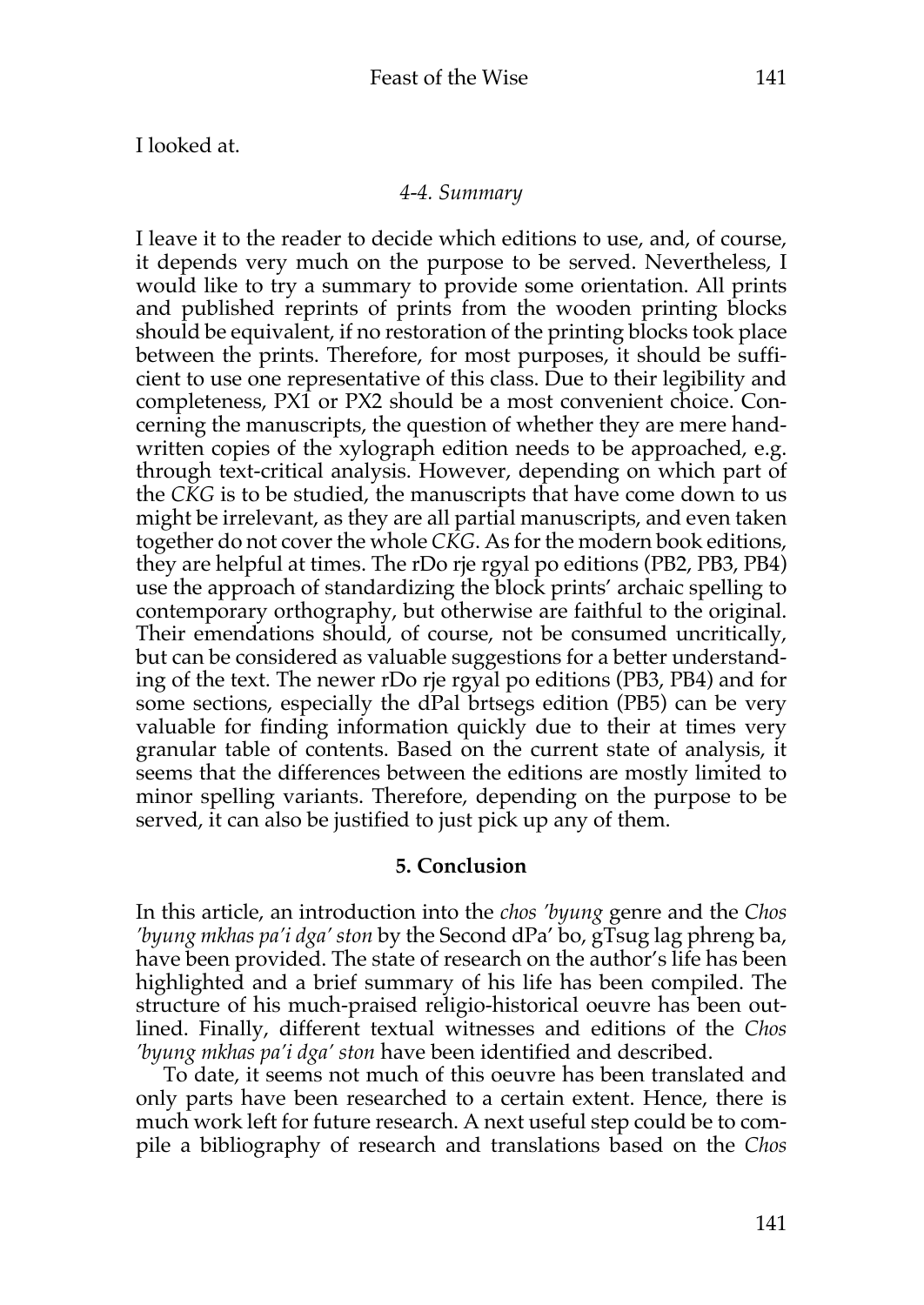*'byung mkhas pa'i dga' ston*. Likewise, research on gTsug lag phreng ba's life is still in its infancy, given the extent of available biographical sources.

Referring to the quote by Hugh Richardson presented at the beginning of the paper ("Detailed examination of the whole work is likely to provide a wealth of information […] on many aspects of Tibetan studies"), my feeling is that this wealth of information is still far from having been explored fully, even more than sixty years later. I hope this paper helps to draw some, certainly deserved, attention to gTsug lag phreng ba's *chos 'byung*, as well as to his life.

### **Appendix A: Title, Worship, Declaration of Intent**

In this appendix, first, the Tibetan text of the title page and the beginning of volume *ka* of the xylograph edition is provided according to PX1. Variant readings according to the modern book edition PB3 are supplemented in the footnotes. However, here the variant readings are mostly limited to spelling standardization. Afterward, a translation is provided. The paragraph presented here can be divided into the title page, the expression of worship (*mchod brjod*, partly in verse), and the declaration of intent for the exposition (*bshad par dam bca' ba*, in verse).

*Tibetan Text*

### **[Title page]**

(PX1, vol. 1, p. 1)

*dam pa'i chos kyi 'khor los bsgyur ba rnams kyi byung ba gsal bar byed pa mkhas pa'i dga' ston zhes bya ba'i legs par bshad pa la yan lag chen po lnga las yan lag dang po 'jig rten gyi khams spyir bstan pa dang/ yan lag gnyis pa rgya gar gyi skabs la le'u bzhi las dang po ston pa'i mdzad pa bshad pa/ gnyis pa bka' bsdu ba khyad par du bshad pa/ gsum pa dkon mchog gsum gyi rten byung tshul bzhi pa rgya gar gyi rgyal rabs rnams bzhugs so//*

### **[Expression of worship (***mchod brjod***)]**

(PX1, vol. 1, p. 2, l. 1)

*dam pa'i chos kyi 'khor los bsgyur rgyal rnams kyi byung ba gsal bar byed pa mkhas pa'i dga' ston zhes bya ba'i legs par bshad pa/ thams cad mkhyen pa sras dang slob mar bcas pa la phyag 'tshal lo/*

*/don kun rab grub skye 'gro'i rten gnas gcig po gang/ /theg gsum dam pa'i chos kyi 'khor los mnga' sgyur ba/ /ston pa mchog dang de sras slob mar bcas kun la/*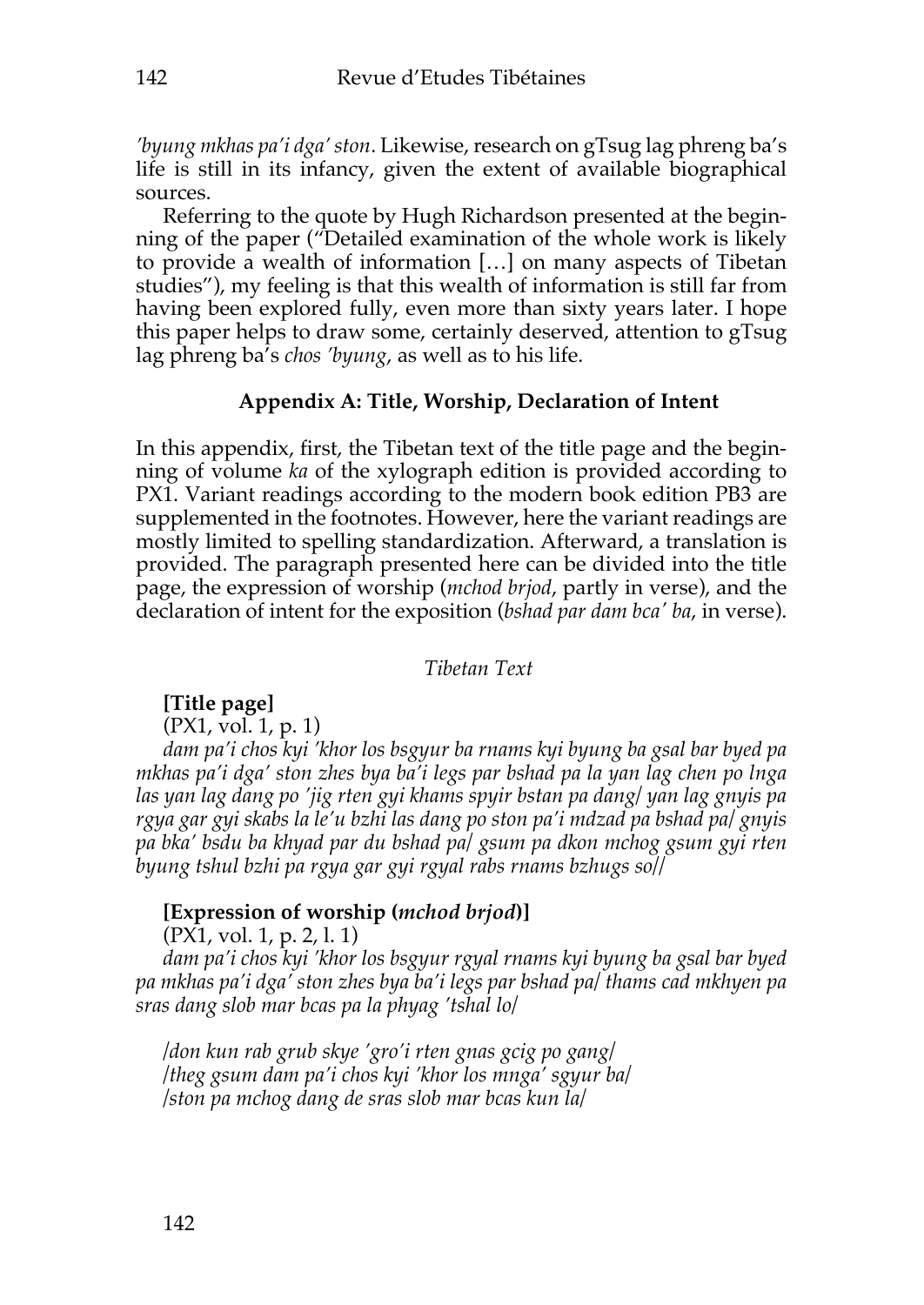*/byang chub bar du spyi bos 'dud to75 rab 'dud to76/*

## **[Declaration of intent for the exposition (***bshad par dam bca' ba***)]** (PX1, vol. 1, p. 2, l. 3)

*/rab mchog gtso bo rnams kyi ngo mtshar gtam/ /thos tshe bdag 'dra gyi na'i skye bo yang/ /lus kyi spu ldang mchi ma khong nas 'khrug*

*/dad pa'i shugs drag zlogs77 par dka' gyur na/ /skal bzang blo gsal dpyod ldan skye bo rnams/ /ci phyir dad pa'i dbang stobs rgyas mi 'gyur/*

*/mtshan thos tsam yang don chen ldan 'gyur na/ /mos cing78 gus par gyur rnams lta ci smos/*

*/de phyir dam pa rnams kyi yon tan la/ /gcig du79 dad pas yid rab drang ba dang/ /bdag dang skal mnyam gzhan la'ang phan bya'i phyir/ /chos rgyal rnams kyi mdzad pa'i tshul bzang 'bri/*

*/rgya mtsho'i chu bo sngon nas mang bcus mod/ /da dung su yis blangs kyang mi zad ltar/ /'di tshul sngon rabs mkhas pas mang sbyar mod/ /da dung legs* (PX1, p. 3) *bshad mkhas pa'i spyi nor yin/ /'on yang80 don rgyas tshig nyung mtha' rgya chod/*

*/kun la gzur gnas nges pa'i khungs dang 'brel/ /chos nyid la 'jug mtshan mar mi smra ba/ /de ni legs bshad 'di yi khyad chos ste81/ /de bas blo ldan rnams kyis mnyan par gyis/*

*Translation*

## **[Title page]**

In "The excellent exposition elucidating the history of the ones who ruled through the wheel of the authentic Dharma, called the 'Feast of

<sup>75</sup> *do* PB3.

<sup>76</sup> *do* PB3.

<sup>77</sup> *zlog* PB3.

<sup>78</sup> *shing* PB3.

<sup>79</sup> *tu* PB3.

<sup>80</sup> *kyang* PB3.

<sup>81</sup> *te* PB3.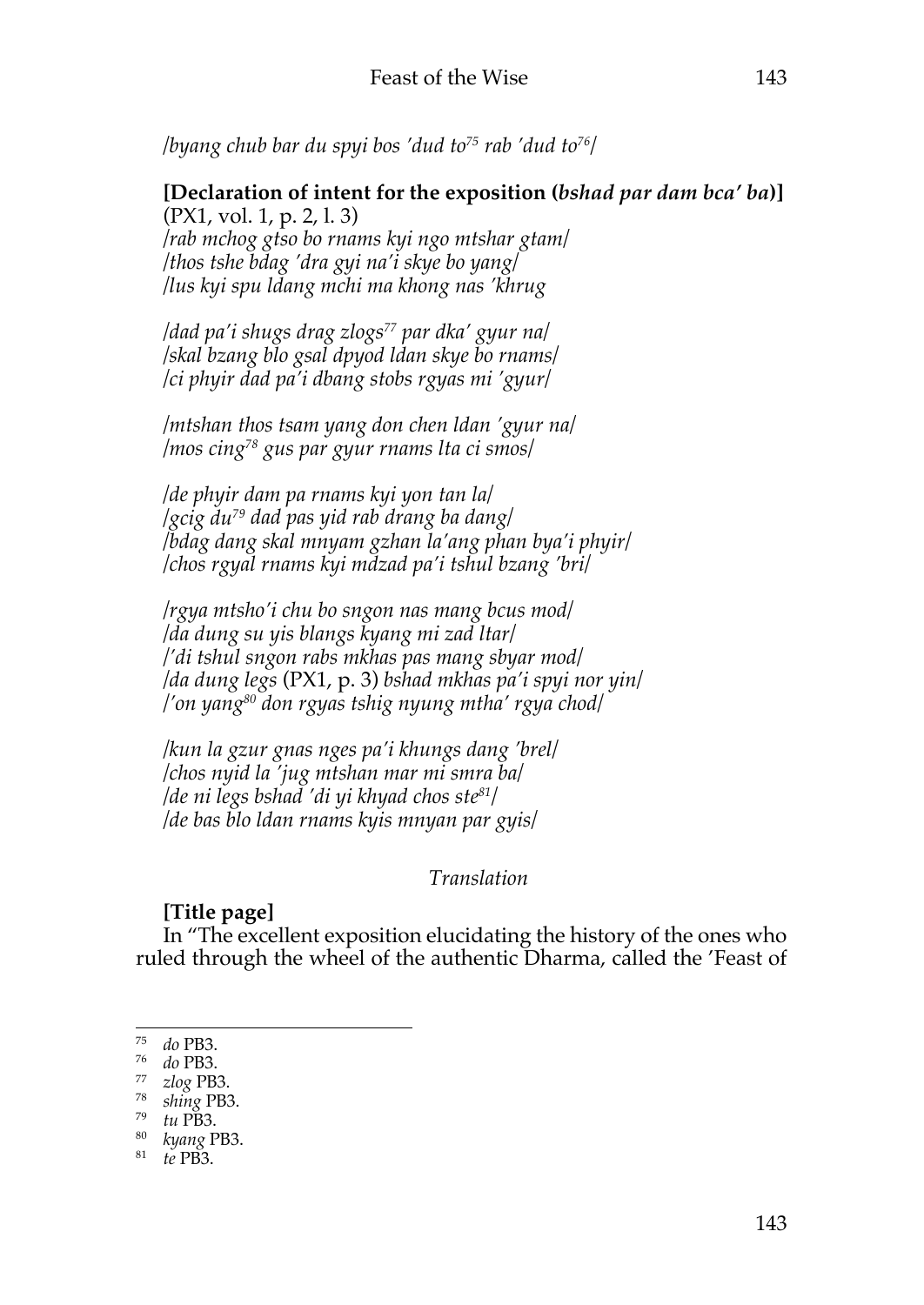the Wise'", <sup>82</sup> among the five major parts the first part [is] the "Overview of the world". In the second part, the "Chapter on India", among the four sections, the first [one is] the "Exposition of the Buddha's actions", the second [one is] the "Exposition of the coverage of the Buddhist Councils", the third [one is] the "History of the representation of the Three Jewels" [and] the fourth [one is] the "Royal genealogy of India". 83

### **[Expression of worship (***mchod brjod***)]**

"The excellent exposition elucidating the history of the victorious ones who ruled through the wheel of the authentic Dharma, called the 'Feast of the Wise'"84. [We] pay homage to the sons and students of the Omniscient One, to [all of them] together.

Until enlightenment [we] bow down with the crown of [our] head to the one who controls the three vehicles by means of the wheel of the authentic Dharma, [the one] who [is] the only place of support of all sentient beings [for] the full accomplishment [of] the benefit of all. [We bow down] to the Supreme Teacher and his sons and students, to all [of them] together. [We] bow down fully.

### **[Declaration of intent for the exposition (***bshad par dam bca' ba***)]**

When [they] hear the accounts of the miracles of the highest, the supreme, the principal ones, even the hair of the body [of] beings of a level similar to ours stand on end [and they have] tears of being touched inside.

If it will be difficult to repel the great force of trust [once developed], why have beings with good fortune [and] an analytical clear intellect not developed [this] strong power of trust?

If [one] will be endowed with great benefit, even if [one] only hears the name, what is there to say [about] the view [of] those who became respectful and oriented toward [it]?

For that reason, only through trust, the highest mind will be drawn toward the qualities of the authentic ones, and in order to bring benefit also to others [who are] of similar kind to myself, [I] write [about] the excellent way of acting of the victorious ones of the Dharma. 85

The rivers, which [became] the ocean, previously collected lots of

<sup>&</sup>lt;sup>82</sup> Identical to title in colophon, but different from title in incipit. An analysis and discussion of the translation of the title is found in the introduction of this paper.

<sup>83</sup> Tib. *rgya gar gyi rgyal rabs*. In the colophon, this section is called *rgyal po byon tshul* instead ("Royal history").

<sup>&</sup>lt;sup>84</sup> Differs from title on title page and in colophon by one syllable. An analysis and discussion of the translation of the title is found in the introduction of this paper.

<sup>85</sup> Tib. *chos rgyal rnams*, "Dharma kings", here probably to be understood in a wider sense as also including the Buddhist masters he writes about, therefore rendered as "victorious ones of the Dharma".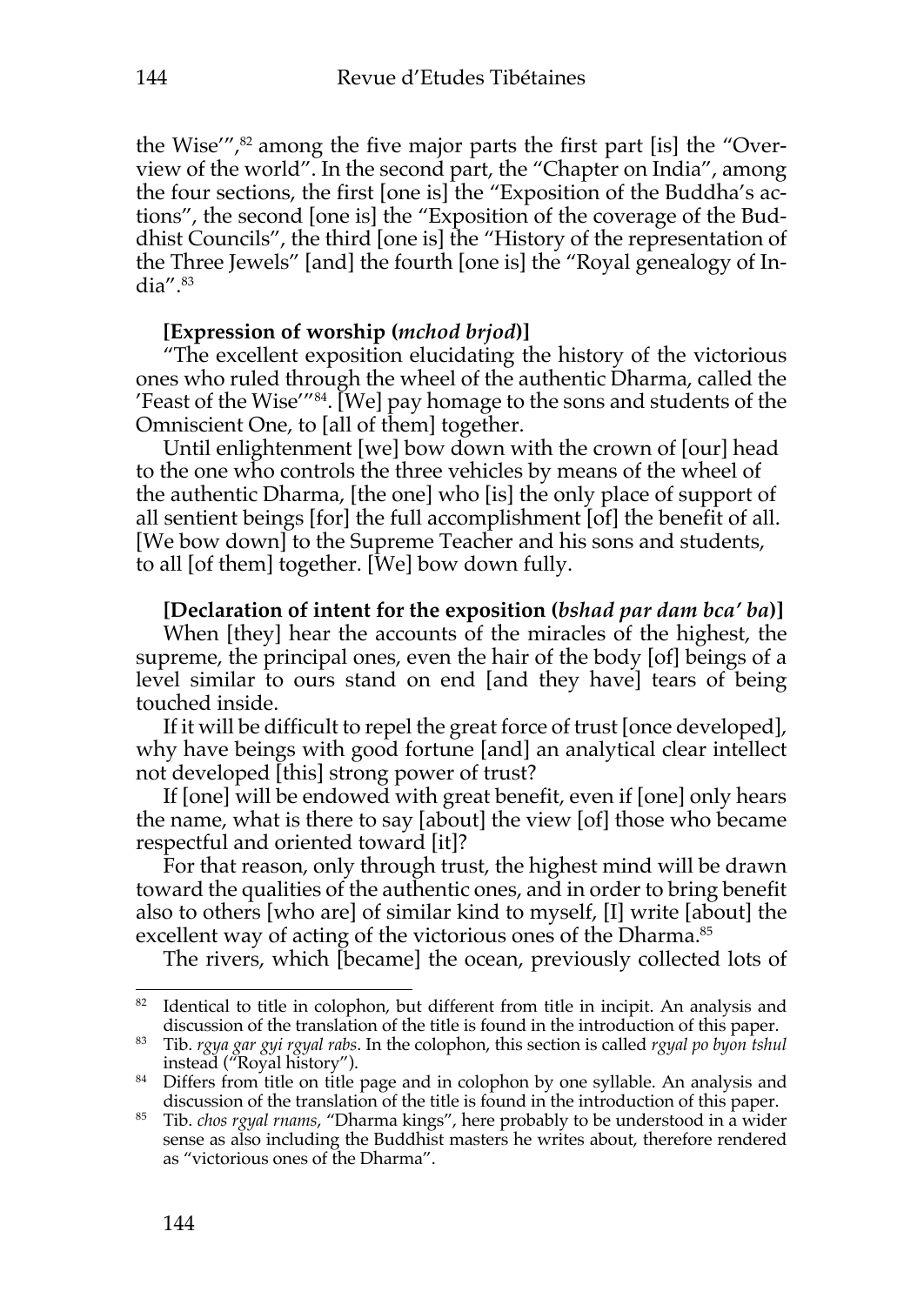water, but still: "By whom has [it] been taken, although [it is] inexhaustible?"

In this way, the scholars [of] previous generations composed a lot, but still an excellent exposition is the overall wealth of a scholar.

Nevertheless, the little [number of] words puts a limit [to] an extensive presentation.

In all passages, [the text] right in front relates to reliable sources. The entering into the very Dharma cannot [be] expressed in conceptual structure. As for that, the divisions of this excellent exposition [are] Dharma: Therefore, intelligent ones listen!

# **Appendix B: Epilogue, Colophon**

In this appendix, first, the Tibetan text of the end of volume *tsa* of the xylograph edition is provided according to PX1. Variant readings according to the modern book edition PB3 are supplemented in the footnotes. However, here the variant readings are mostly limited to spelling standardization. Afterward, a translation is provided. The paragraph presented here can be divided into an epilogue (in verse), an outline of the structure of the work (in prose), the author's colophon providing the circumstances of composition (in prose), and the printer's colophon providing the circumstances of printing (in verse).

*Tibetan Text*

## **[Epilogue]**

(PX1, vol. 2, p. 705, l. 7) *de ltar bskal pa bzang po 'di nyid kyi/ /bzhi pa shAkya seng ge'i bstan pa mchog* (PX1, 706) *gsal bar mdzad pa'i skyes chen dam pa'i tshogs/ /grangs med kun du86 khyab par byon pa las/ /'phags yul rgya nag hor dang li yul dang / /byang phyogs bod kyi yul du byon pa rnams/ /ngo mtshar gtam gyi cha shas dpag med las/ /cung zad tsam re bdag gis dad pas brjod/ /'dir 'bad dge bas bod kyi rgyal khams 'di'i/ /dus 'khrug yams nad thams cad rgyun chad cing/ /'gro kun dal 'byor don dang ldan byed pas/ /dam pa'i chos kyi snod tu87 rung bar shog /tshe rabs kun tu snying po'i bstan la 'jug*

<sup>86</sup> *tu* PB3.

<sup>87</sup> *tu* PB3.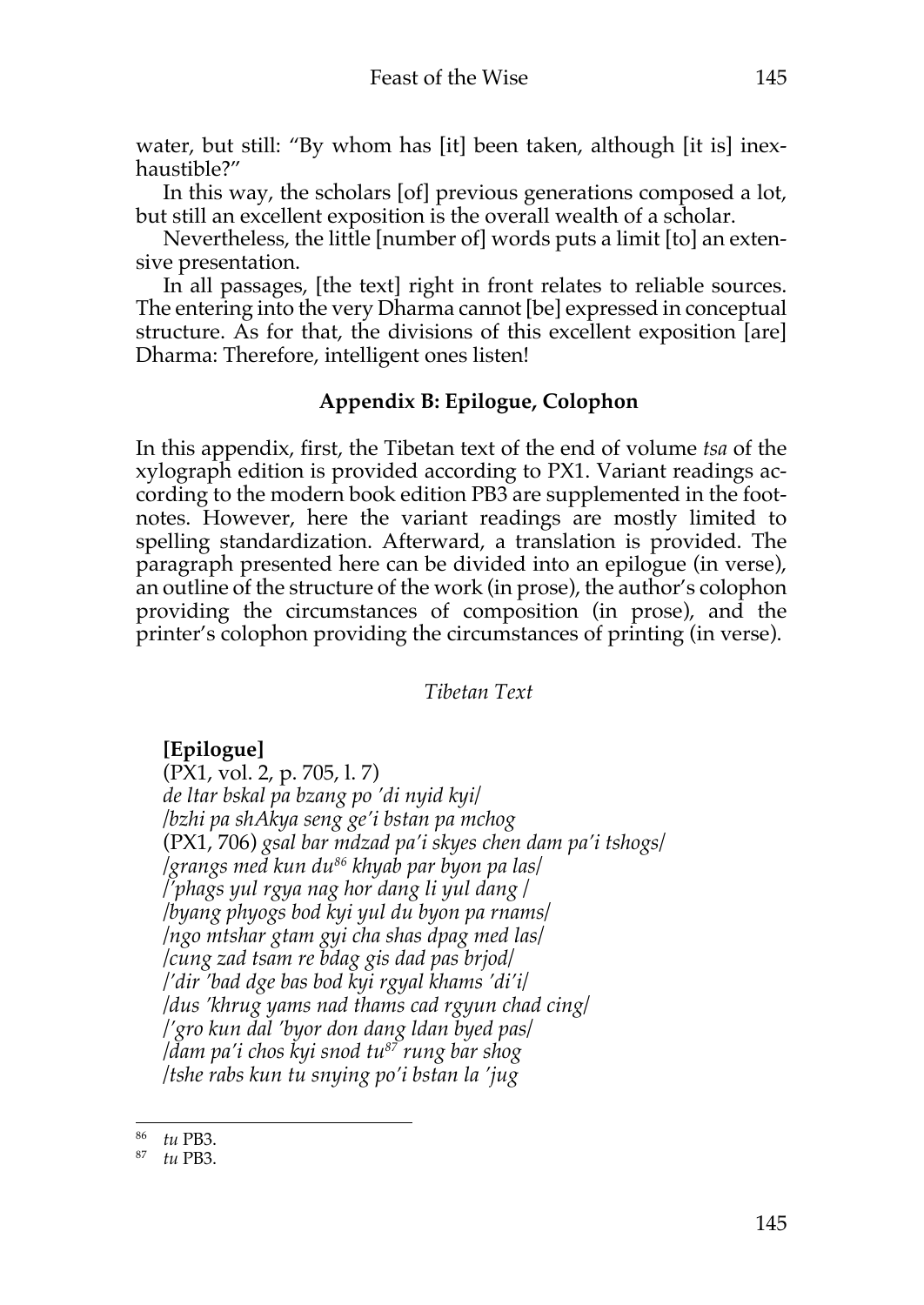*/sangs rgyas dngos kyi bla mas rjes su 'dzin/ /legs pa'i rten 'brel mtha' dag lhun grub pas/ /rang gzhan don gnyis cig char 'grub gyur cig*

## **[Outline]**

(PX1, vol. 2, p. 706, l. 3)

*/dam pa'i chos kyi 'khor los bsgyur ba rnams kyi byung ba gsal bar byed pa mkhas pa'i dga' ston zhes bya ba'i legs par bshad pa las yan lag dang po'i 'jig rten gyi khams spyir bstan pa'i skabs/*

*yan lag gnyis pa rgya gar gyi skabs la ston pa'i mdzad pa bshad pa/ bka' bsdu ba khyad par du bshad pa/ dkon mchog gsum gyi rten ji ltar byung tshul rgyal po byon tshul ste nang tshan du le'u bzhi/*

*yan lag gsum pa bod yul gyi skabs la dang por spyan ras gzigs kyis bod bdag gir mdzad tshul/ gnyis pa chos rgyal gyi rgyal rabs/ gsum pa 'dul ba'i chos byung/ bzhi pa lo paṇ ji ltar byon pa/ lnga pa gsang sngags snga 'gyur gyi chos byung/drug pa bka' gdams kyi chos byung /bdun pa bka' rgyud spyi'i chos byung/ brgyad pa karma kaM tshang gi chos byung/ dgu pa 'bri khung bka' rgyud kyi chos byung/ bcu pa chos rgyud sna tshogs pa'i chos byung ste nang tshan le'u bcu/*

*yan lag bzhi pa rgya nag sogs su chos byung tshul/*

*yan lag lnga pa spyir rig gnas ji ltar byung tshul ste skabs chen po lnga/nang tshan le'u bcu bdun gyis* (PX1, 707)*/legs par grub pa ste/*

## **[Author's colophon]**

(PX1, vol. 2, p. 707, l. 1)

*rang gi dad pa'i blo dang/ sa skyong ba88 chen po bsod nams rab brtan gyis bskul bar mdzad pa'i rkyen las/ shākya'i dge slong dus kyi dbang gis chos smra ba'i re mos su son pa mi pham chos kyi rgyal po don yongs su grub pa ming gzhan gtsug lag gi phreng ba 'dzin pas rang lo zhe gnyis pa la skabs dang po gsum89 brtsams cing90/ phyis rang lo drug bcu pa'i skabs ci rigs par le'u lhag ma rnams bris cing91 re gcig pa shing pho byi ba'i lo hor zla gnyis pa'i tshes gcig la dpal sangs rgyas mi 'gyur lhun gyis grub pa'i gtsug lag khang chen por grub par bgyis pa dge bar mthar phyin to//*

## **[Printer's colophon]**

(PX1, vol. 2, p. 707, l. 4) *//rig gnas lnga yi chos kyi byung ba 'di/ /gnam gshegs dpal 'byor bzang mo'i dgongs rdzogs phyir/ /lho brag gnas kyi gzhis khar par du bsgrubs/*

<sup>88</sup> *pa* PB3.

<sup>89</sup> *gsum pa* PB3.

<sup>90</sup> *shing* PB3.

<sup>91</sup> *shing* PB3.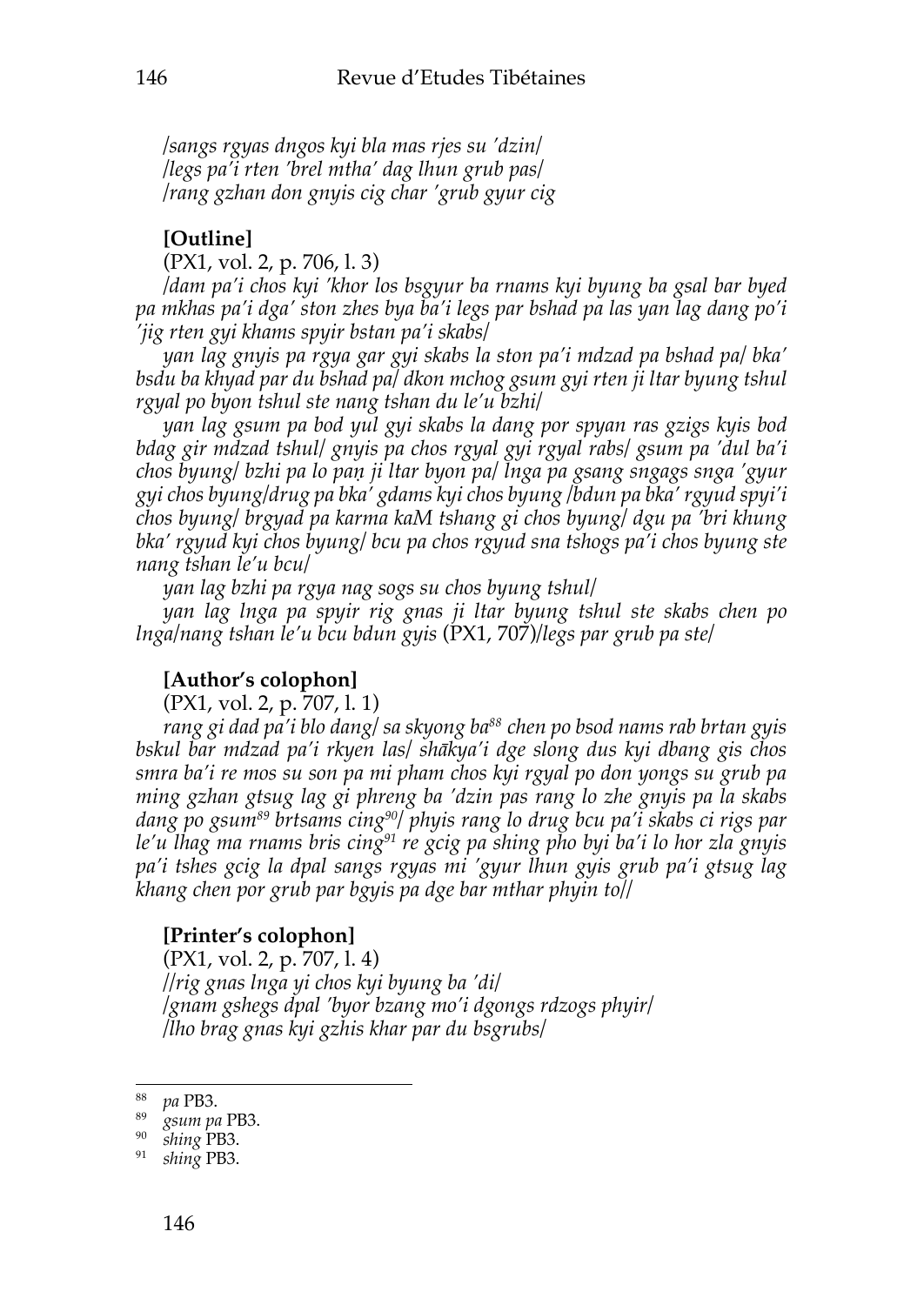*/yig rkos92 gnyis ka byed po g.ye pa93 yin/ /dge 'dis 'gro kun thams cad mkhyen thob shog/ //*

### *Translation*

## **[Epilogue]**

With regard to that [text], [the bodhisattvas $94$ ] came to form $95$  completely the innumerable assembly of authentic great beings who elucidate the excellent teachings of the lion of the Śākyas, <sup>96</sup> the fourth [Buddha] of our own "good kalpa".

From among unfathomably [many] pieces of amazing episodes [of] those who came to the Noble Land [India], China, Mongolia, Khotan and to the North, to the land of Tibet, I faithfully described only a few [for] each [of them].

Through virtuous effort, during the period of this Tibetan kingdom, all contagious diseases were stopped and all beings were endowed with the benefit of [the eight] freedoms [and the ten] circumstances [which turn the human body into a precious one]. <sup>97</sup> Therefore, may [they] be suitable vessels for the excellent Dharma!

[May they] practice the essential teachings in all lifetimes!

[May they] be guided by the lamas who are the real buddhas!

Through spontaneous accomplishment [of] the excellent connections in [their] entirety, may the two-fold benefit for oneself and others be accomplished at once!

<sup>92</sup> *brkos* PB3.

<sup>93</sup> *ba* PB3.

<sup>94</sup> The first part of the sentence, the temporal clause ending in *byon pa las*, which I made into a separate sentence in English, has no subject mentioned. It only appears in the main clause as *yang phyogs bod kyi yul du byon pa rnams*, but using it in the first clause does not sound good in English due to doubling and length. Therefore, I inserted a subject according to meaning, "the bodhisattvas", which refers to the different lamas and teachers described in this work. Given the context of Mahāyāna and the fact that many of them are described to have descended from a heavenly realm, as would a bodhisattva incarnating in this world, the term "bodhisattva" seems appropriate to be used here.

<sup>&</sup>lt;sup>95</sup> Tib. *khyab pa*. It might be a rather free translation to render it with "to form", but it appears to me that the meaning is not that there is one group that permeates another group, but that they actually make up this group.

<sup>96</sup> Tib. *shAkya seng ge*. Skt. Śākyasiṃha, epithet of Buddha Śākyamuni.

<sup>97</sup> Tib. *dal 'byor* refers to the two aspects of the precious human body (*mi lus rin po che*)—"the eight freedoms" (*dal ba brgyad*) and "the ten connections" (*'byor pa bcu*). The eight freedoms refer to being free from the eight unfree states, in which beings cannot practice the Dharma. The ten connections are the circumstances which make a human existence suitable for practicing the Dharma. The person has connected with these ten circumstances through previous accumulated merit (Duff 2009, *dal 'byor*, *dal ba brgyad*, *'byor pa bcu*).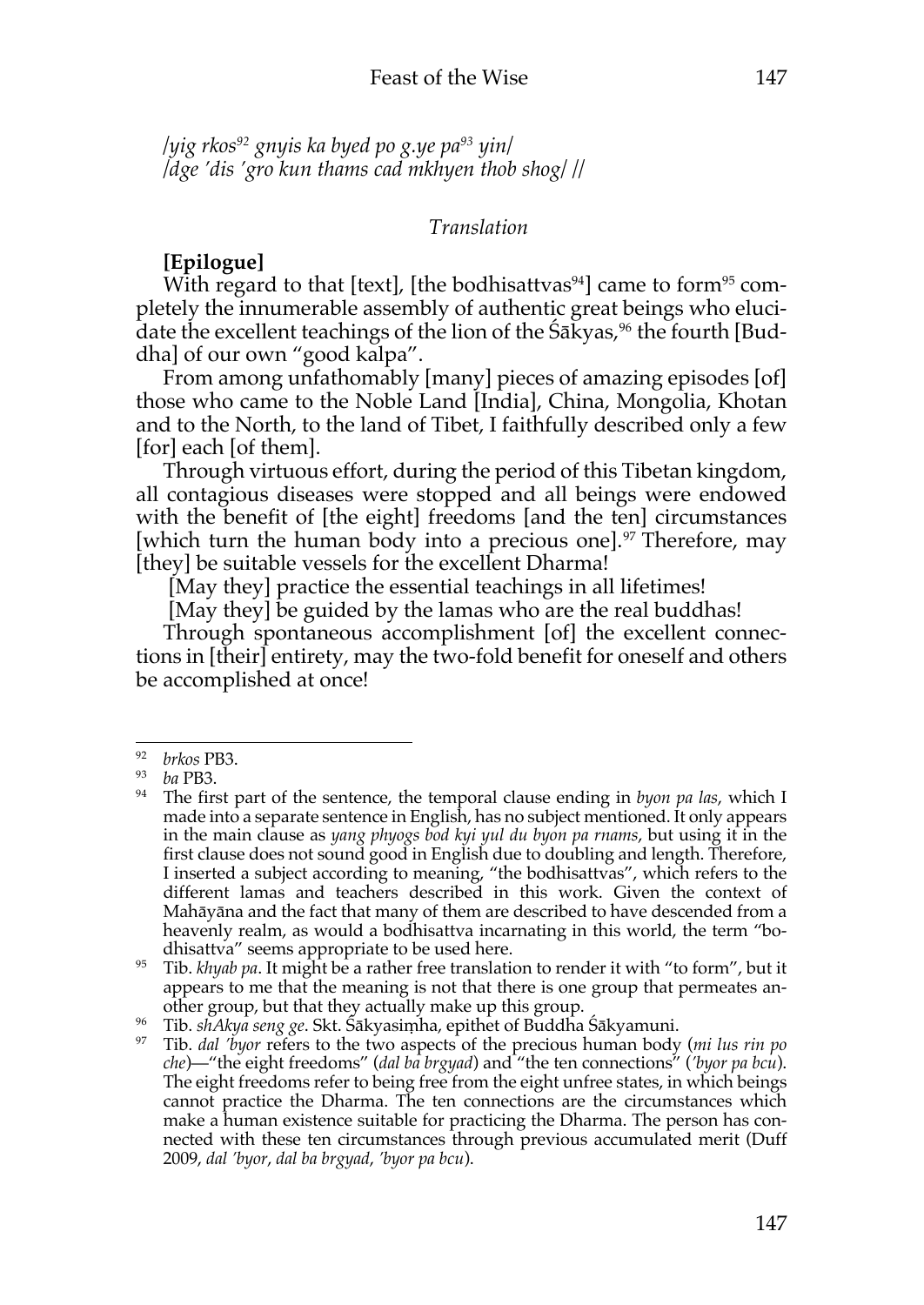## **[Outline]**

[In] "The excellent exposition elucidating the history of the ones who ruled through the wheel of the authentic Dharma, called the 'Feast of the Wise'"98 the first part [is] the chapter on the "Overview of the world".

In the second part, the "Chapter on India", [there is] a division into four sections: [2.1] "Exposition of the Buddha's actions", [2.2] "Exposition of the coverage of the Buddhist Councils", [2.3] "History of the representation of the Three Jewels", [and 2.4] "Royal history". 99

In the third part, the "Chapter on Tibet", [there is] a division into ten sections: [3.1] "How Avalokiteśvara took possession of Tibet", [3.2] "Royal genealogy of Dharma kings", [3.3] "Doctrinal history of the Vinaya teachings", [3.4] "History of translators and paṇḍitas", [3.5] "Doctrinal history of the early translation of the secret mantra", [3.6] "Doctrinal history of the bKa' gdams [tradition]", [3.7] "General doctrinal history of the bKa' brgyud [tradition]", [3.8] "Doctrinal history of the Karma Kam tshang [tradition]", [3.9] "Doctrinal history of the 'Bri gung bKa' brgyud [tradition]", [and 3.10] "Doctrinal history of various transmission lineages".

The fourth part [deals with] the [4.] "Doctrinal history of China and other [countries]".

The fifth part [deals with] the [5.] "History of the [five] fields of knowledge in general". [The work] has been well accomplished through five major parts [and] an inner division [into] seventeen<sup>100</sup> sections.

## **[Author's colophon]**

Out of the circumstances of being encouraged by my own faithful wishes $^{101}$  and by the great ruler bSod nams rab brtan, $^{102}$  [and since] the Dharma has come down [to us] through time [from] the fully ordained monks of [Buddha] Śākya[muni] via alternations of [re]telling, [I], Mi pham chos kyi rgyal po don yongs su grub pa, also bearing the name of gTsug lag gi phreng ba, started<sup>103</sup> the first three chapters at the age

<sup>&</sup>lt;sup>98</sup> Identical to title on title page, but different from title in incipit. An analysis and discussion of the translation of the title is found in the introduction of this paper.

<sup>99</sup> Tib. *rgyal po byon tshul*. On the title page this section is called *rgya gar gyi rgyal rabs* instead ("Royal genealogy of India").

<sup>&</sup>lt;sup>100</sup> The five parts are mentioned here. The seventeen sections correspond to the number of volumes (*ka* to *tsa*) the work is organized into.

<sup>101</sup> Tib. *rang gi dad pa'i blo*, lit. "my own faithful mind".

<sup>&</sup>lt;sup>102</sup> On his identity, see the discussion in the introduction.

<sup>103</sup> Here the past stem of the verb *rtsom* is used, which has two meanings: "to compose" and "to start". Hence, it is not clear, if he composed those parts within that year or if he started to write them. Given the mere extent of part 3 and its being based on various sources, it seems unlikely to have been written within one year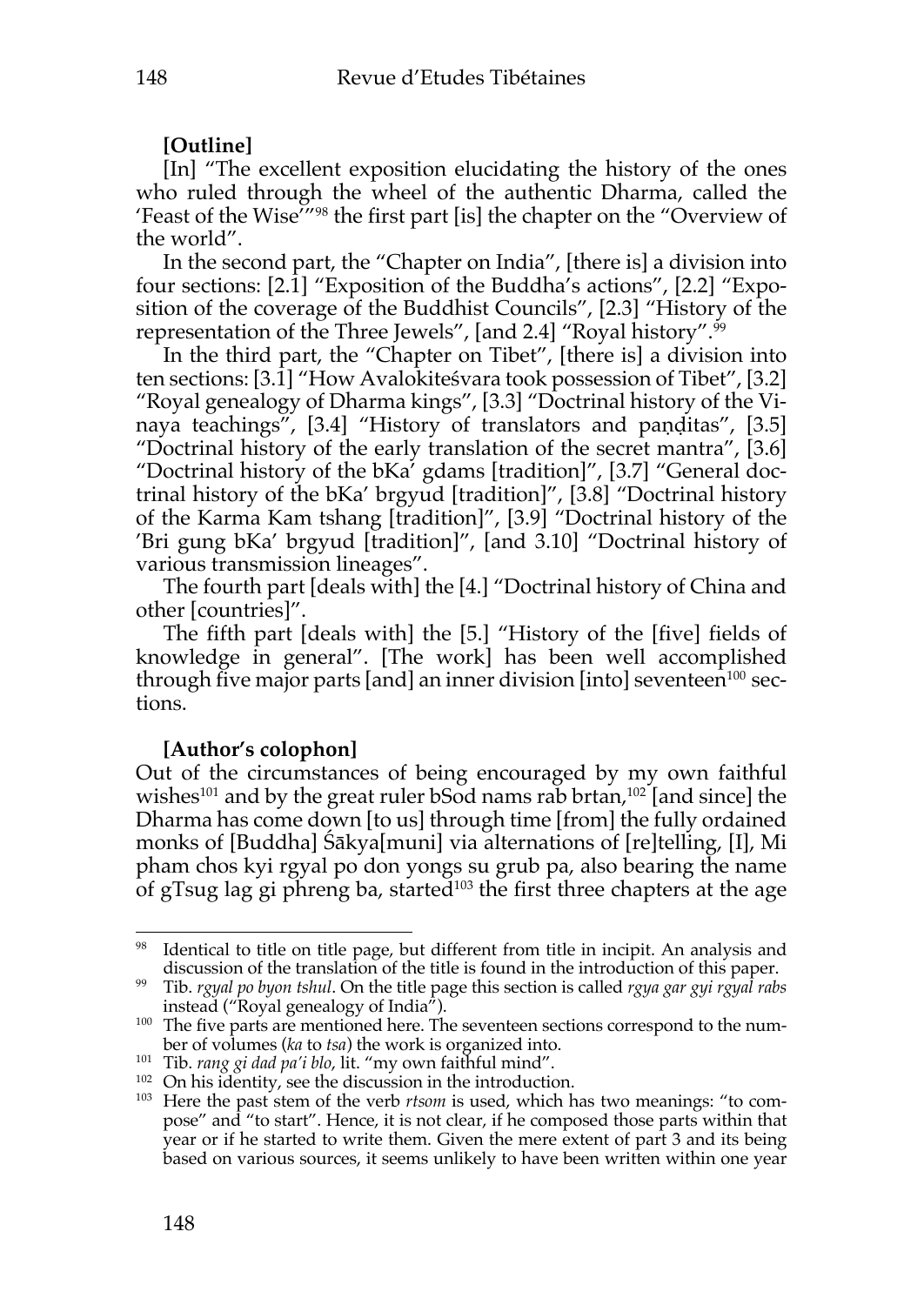of forty-two [1545]. Afterwards, when [I was] sixty years old, [I] wrote the remaining sections of various kinds. [At the age of] sixty-one, at the first day of the second month of the male wood-mouse year (1564), in the big temple dPal sangs rgyas mi 'gyur lhun gyis grub pa, <sup>104</sup> [I] finally completed [this] virtuous undertaking.

## **[Printer's colophon]**

This doctrinal history of the five fields of knowledge<sup>105</sup> was produced in printing at the lHo brag gnas kyi gzhis kha [printing house]106 in order to complete the intent of gNam gshegs dpal 'byor bzang mo. 107 The one who did both writing and carving is [called] g.Ye pa. May all beings attain omniscience through this virtue!

## **Appendix C: Structure of Block Print Edition**

The following table presents the structure of the xylograph edition in terms of volumes, volume titles and sections. This also corresponds to the structure devised originally by the author, as it is also described in this way in the author's colophon (see Appendix B). The modern book editions do not necessarily refer to the seventeen volumes, but they use the section structure and sometimes enhance its granularity.

| $\begin{array}{c c c} \textbf{Print} & \textbf{Vol-} & \textbf{Fo-} & \textbf{Sec-} \\ \textbf{Vol-} & \textbf{ume} & \textbf{lios} & \textbf{tion} \end{array} \begin{array}{c} \textbf{Title} \\ \end{array}$ |     |    |                                                                                                                                   |
|-----------------------------------------------------------------------------------------------------------------------------------------------------------------------------------------------------------------|-----|----|-----------------------------------------------------------------------------------------------------------------------------------|
| 1/<br>stod                                                                                                                                                                                                      | ka  | 13 | dam pa'i chos kyi 'khor los bsgyur ba rnams kyi byung ba gsal<br>bar byed pa mkhas pa'i dga' ston zhes bya ba'i legs par bshad pa |
|                                                                                                                                                                                                                 | kha |    | la yan lag chen po lnga las yan lag dang po 'jig rten gyi khams                                                                   |

<sup>(</sup>unless all the information had been gathered and extracted before). Also Bjerregaard (2007, 29) concludes from his biographies that he was working on the *CKG* for almost twenty years.

 $104$  Lit. "the big temple where the unchanging [state of] the glorious Buddha is accomplished spontaneously". This is the name of the temple of bSams yas monastery given by BDRC (G287) as dPal lugs gsum mi 'gyur lhun gyis grub pa'i gtsug lag khang. For gTsug lag phreng ba, bSams yas was one of the most important places for writing this work, as "copies of original documents from the time of the early kings […] had been preserved" there and he copied many of them himself and included them in the *CKG* (Richardson 1980, 62). An example of an edict copied by him is found in Richardson (1980, 64), where gTsug lag phreng ba explicitly mentions the temple of "bsams yas lhung gyis grub pa" (PX1, vol. 1, 366).

<sup>&</sup>lt;sup>105</sup> While the paragraphs before referred to the work as a whole, this paragraph only

refers to the last volume (*tsa*), since each volume bears a printer's colophon. 106 Full name of the printing house as given in BDRC, G3JT12590: lHo brag gnas kyi gzhis kha'i par khang. As explained in the introduction, it seems that not all printing blocks were produced in the same location and at the same time.

 $107$  For possible sponsors, see the discussion in the introduction.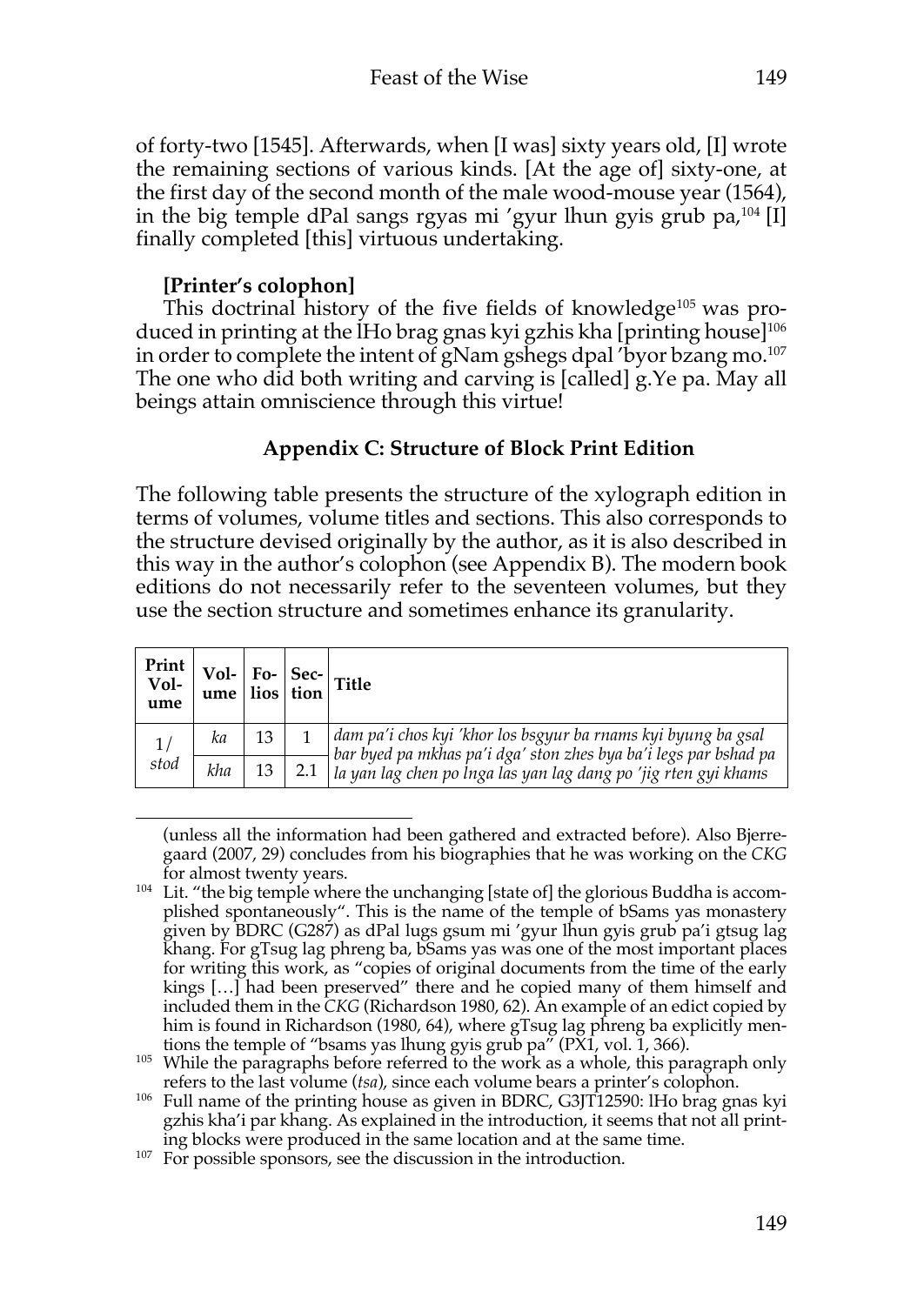|            | ga  | 10  | 2.2  | spyir bstan pa dang/ yan lag gnyis pa rgya gar gyi skabs la le'u                                                                                                                                              |
|------------|-----|-----|------|---------------------------------------------------------------------------------------------------------------------------------------------------------------------------------------------------------------|
|            | nga | 6   | 2.3  | bzhi las dang po ston pa'i mdzad pa bshad pa/gnyis pa bka'<br>bsdu ba khyad par du bshad pa/ gsum pa dkon mchog gsum gyi                                                                                      |
|            | ca  | 9   | 2.4  | rten byung tshul bzhi pa rgya gar gyi rgyal rabs rnams bzhugs<br>$\frac{1}{20}$                                                                                                                               |
|            | cha | 24  | 3.1  | chos 'byung mkhas pa'i dga' ston gyi yan lag gsum pa bod kyi<br>skabs la le'u bcu las dang po thugs rje chen pos bod bdag gir<br>mdzad tshul bzhugs/                                                          |
|            | ja  | 155 | 3.2  | chos 'byung mkhas pa'i dga' ston gyi yan lag gsum pa bod kyi<br>skabs la le'u bcu las skabs gnyis pa bod kyi rgyal rabs bzhugs//                                                                              |
|            | nya | 22  | 3.3  | dam pa'i chos kyi 'khor los bsgyur ba rnams kyi byung ba gsal<br>bar byed pa mkhas pa'i dga' ston zhes bya ba las yan lag gsum<br>pa bod kyi skabs la le'u bcu las gsum pa 'dul ba'i chos 'byung<br>bzhugs so |
|            | ta  | 14  | 3.4  | dam pa'i chos kyi 'khor los bsgyur ba rnams kyi byung ba gsal<br>bar byed pa mkhas pa'i dga' ston zhes bya ba las yan lag gsum<br>pa bod kyi skabs la le'u bcu las bzhi pa lo pan chos 'byung<br>bzhugs       |
|            | tha | 65  | 3.5  | chos 'byung mkhas pa'i dga' ston gyi yan lag gsum pa bod yul<br>gyi skabs la le'u bcu las skabs Inga pa gsang sngags rnying ma'i<br>chos 'byung bzhugs so//                                                   |
|            | da  | 44  | 3.6  | chos 'byung mkhas pa'i dga' ston gyi bod yul gyi skabs la le'u<br>bcu las drug pa bka' gdams chos 'byung bzhugs//                                                                                             |
|            | na  | 60  | 3.7  | chos 'byung mkhas pa'i dga' ston gyi yan lag gsum pa bod gyi<br>skabs las bdun pa bka' brgyud spyi'i chos 'byung bzhugs                                                                                       |
|            | pa  | 253 | 3.8  | chos 'byung mkhas pa'i dga' ston gyi yan lag gsum pa bod gyi<br>skabs las brgyad pa sgrub rgyud karma kam tshang gi chos<br>'byung rgyas pa bzhugs                                                            |
|            | pha | 12  | 3.9  | chos 'byung mkhas pa'i dga' ston gyi yan lag gsum pa bod gyi<br>skabs las dgu pa 'bri gung bka' rgyud kyi rnam thar snying po<br>bzhugs so/]                                                                  |
| 2/<br>smad | ba  | 13  | 3.10 | chos 'byung mkhas pa'i dga' ston gyi yan lag gsum pa bod gyi<br>skabs la le'u bcu las bcu pa chos rgyud sna tshogs pa'i chos<br>'byung bzhugs so//                                                            |
|            | ma  | 25  | 4    | chos 'byung mkhas pa'i dga' ston las yan lag bzhi pa la li yul/<br>rgya nag snga ma/ mi nyag/ hor/ rgya nag phyi ma rnams su<br>rgyal po dang chos ji ltar byung ba rnams bzhugs so//                         |
|            | tsa | 50  | 5    | chos 'byung mkhas pa'i dga' ston gyi yan lag lnga pa yul spyi<br>dang bye brag ma phye bar shes bya'i gtso bo rig gnas lnga ji<br>ltar byung tshul bshad pa bzhugs soll                                       |

*Table 4: Structure of Block Print Edition*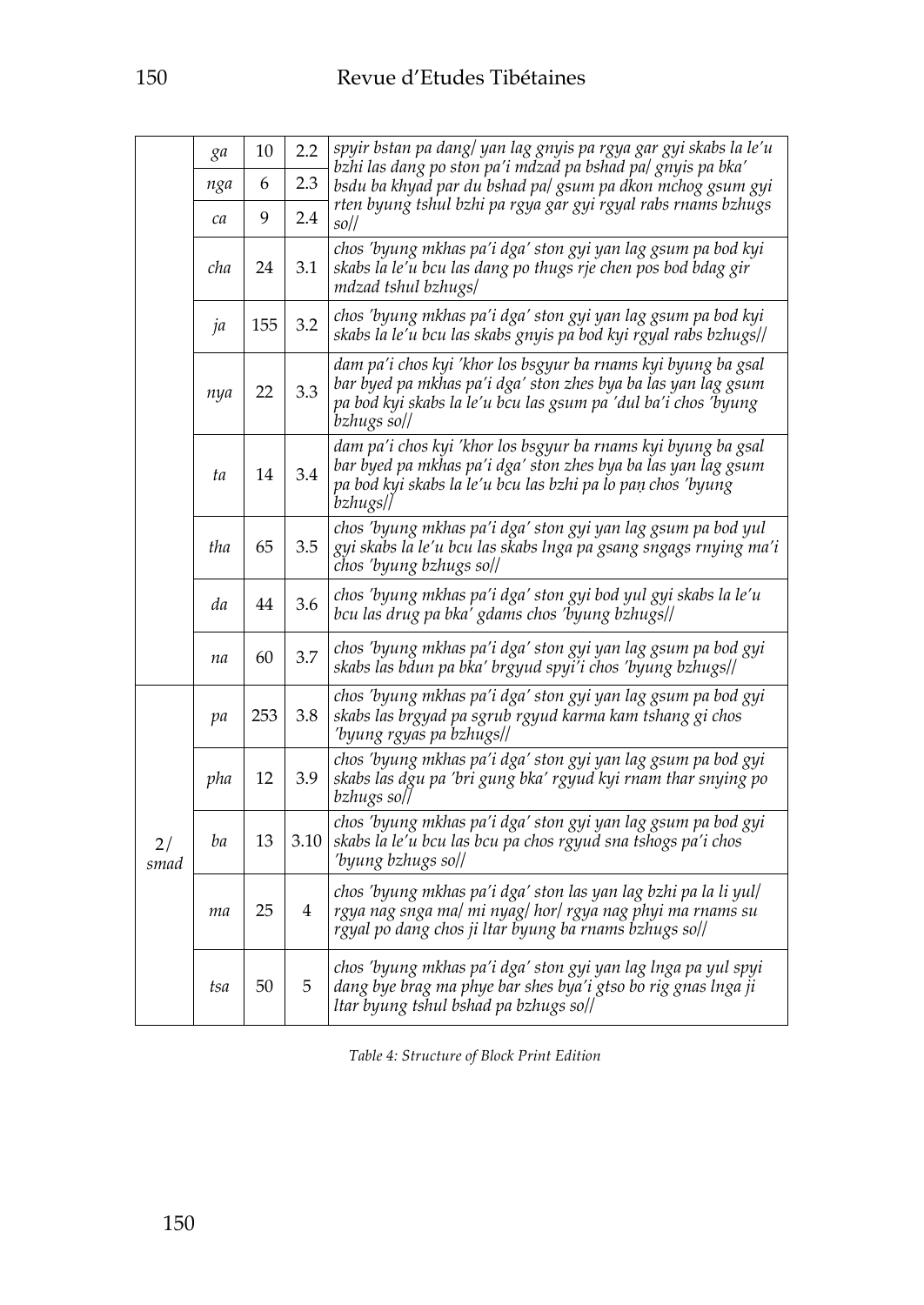# **Appendix D: Table of Contents—Translated**

The outline of the different sections in the colophon was translated in Appendix B. Here, I chose to translate the table of contents of the modern book edition PB3. It coincides with the block print in structure and content, but exhibits a higher granularity, and thus sheds more light on the content. As an edition-independent measure, the table provides the number of syllables<sup>108</sup> (instead of folios or pages). Additionally, the lengths of the different entries have been related to the total length of the opus expressed as a percentage, in order to provide an intuitive idea of the significance of the different paragraphs.<sup>109</sup>

| Sec-<br>tion | Title                                                                                                                       | Sylla-<br>bles | Per-<br>cent |
|--------------|-----------------------------------------------------------------------------------------------------------------------------|----------------|--------------|
|              | Expression of worship<br>mchod brjod                                                                                        | 87             | $0.0\%$      |
|              | Declaration of intent for the exposition<br>bshad par dam bca' ba                                                           | 193            | $0.0\%$      |
| 1.           | Overview of the world<br>'jig rten gyi khams spyir bstan pa                                                                 | 8186           | 1.6%         |
| 2.           | The chapter about India<br>rgya gar kyi skabs                                                                               |                |              |
| 2.1.         | Exposition of the Buddha's actions<br>ston pa'i mdzad pa bshad pa                                                           | 8265           | 1.6%         |
| 2.2.         | Exposition of the coverage of the Buddhist Councils<br>bka' bsdu ba khyab par du bshad pa                                   | 7091           | 1.4%         |
| 2.3.         | History of the representation of the Three Jewels<br>dkon mchog gsum gyi rten byung tshul                                   | 3893           | 0.8%         |
| 2.4.         | Royal genealogy of India<br>rgya gar gyi rgyal rabs                                                                         | 5829           | 1.1%         |
| 3.           | The chapter about Tibet<br>bod kyi skabs                                                                                    |                |              |
| 3.1.         | How the Great Compassionate One [Avalokiteśvara] took<br>possession of Tibet<br>thugs rje chen pos bod bdag gir mdzad tshul | 14616          | 2.9%         |
| 3.2.         | Royal genealogy of Tibet<br>bod kyi rgyal rabs                                                                              |                |              |
| 3.2.1.       | History of human population in Tibet<br>bod yul du mi'i 'gro ba byung tshul                                                 | 2219           | 0.4%         |

<sup>&</sup>lt;sup>108</sup> Based on some samples, average syllable amounts for full pages and lines have been determined and used to estimate the length of all parts and sections.

<sup>109</sup> Pirie and Manson (2017, 2–3) also provide a translation of parts of the table of contents of PB3. Their focus is mostly on part 3 and there especially on section 3.2 (royal genealogy of Tibet) with its subsections.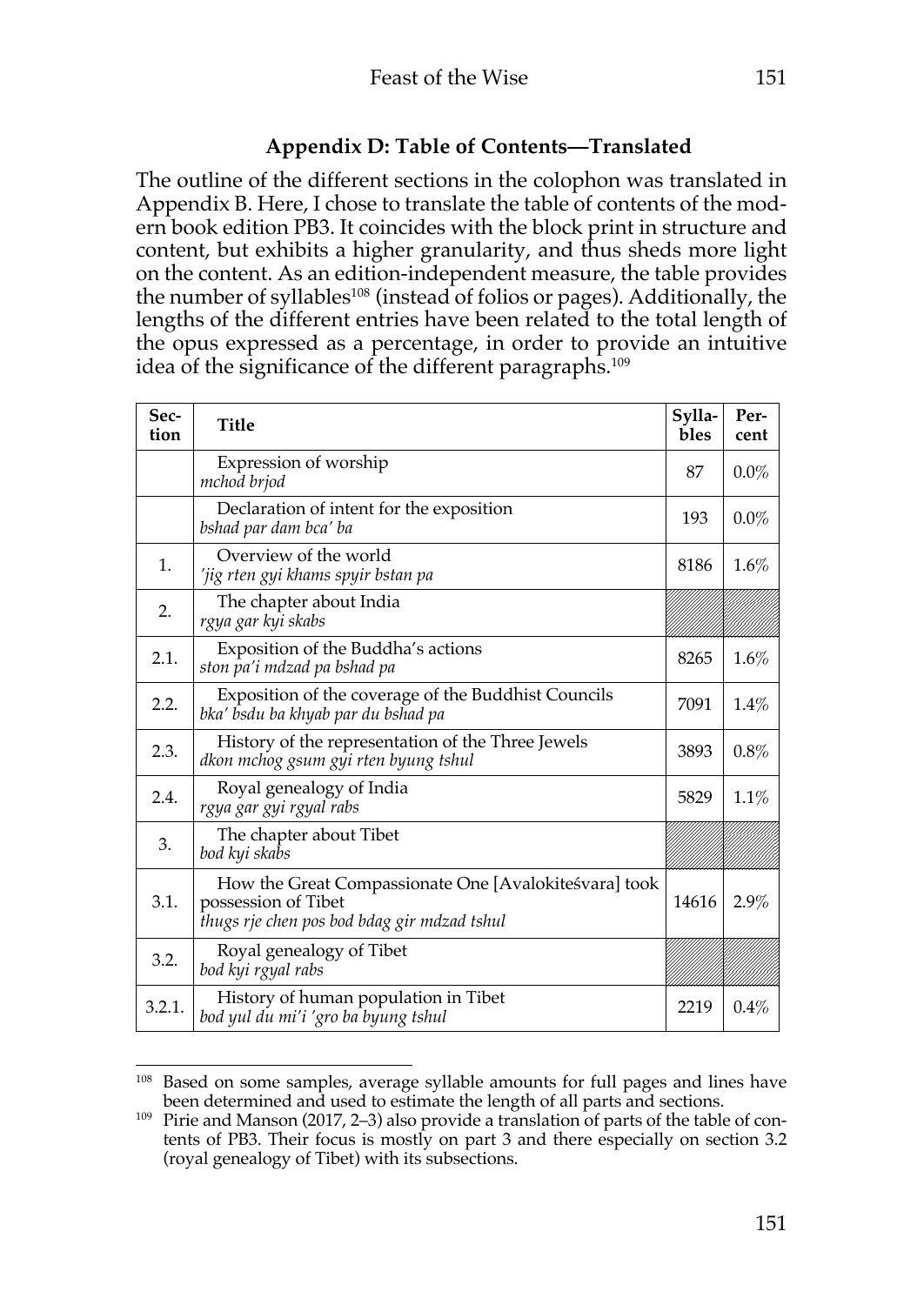| 3.2.2.  | About the twelve minor king[dom]s amongst other things<br>rgyal phran bcu gnyis sogs kyi skor                                                                 | 348   | 0.1%    |
|---------|---------------------------------------------------------------------------------------------------------------------------------------------------------------|-------|---------|
| 3.2.3.  | About the seven heavenly kings<br>gnam gyi khri bdun gyi skor                                                                                                 | 1370  | $0.3\%$ |
| 3.2.4.  | About the two superior kings of the upper sphere<br>stod kyi steng gnyis kyi skor                                                                             | 1653  | $0.3\%$ |
| 3.2.5.  | About the six excellent kings of the terrestrial sphere and<br>the eight IDe kings of the intermediate sphere<br>sa yi legs drug dang bar gyi lde brgyad skor | 196   | $0.0\%$ |
| 3.2.6.  | About the five inferior kings<br>ʻog gi btsan lnga'i skor                                                                                                     | 2936  | $0.6\%$ |
| 3.2.7.  | About the king Srong btsan sgam po<br>rgyal po srong btsan sgam po'i skor                                                                                     | 40433 | 7.9%    |
| 3.2.8.  | About the king Mang srong mang btsan<br>rgyal po mang srong mang btsan gyi skor                                                                               | 305   | $0.1\%$ |
| 3.2.9.  | About the king 'Dus srong mang po rje<br>rgyal po 'dus srong mang po rje'i skor                                                                               | 283   | 0.1%    |
| 3.2.10. | About the king Khri Ide gtsug brtan<br>rgyal po khri lde gtsug brtan gyi skor                                                                                 | 1131  | $0.2\%$ |
| 3.2.11. | About the king Khri srong Ide btsan<br>rgyal po khri srong lde btsan gyi skor                                                                                 | 34496 | $6.8\%$ |
| 3.2.12. | About the king Mu ne btsan po<br>rgyal po mu ne btsan po'i skor                                                                                               | 2849  | $0.6\%$ |
| 3.2.13. | About the king Khri Ide srong btsan<br>rgyal po khri lde srong btsan gyi skor                                                                                 | 2436  | $0.5\%$ |
| 3.2.14. | About the king Khri gtsug Ide btsan Ral ba can<br>rgyal po khri gtsug lde btsan ral ba can gyi skor                                                           | 1979  | $0.4\%$ |
| 3.2.15. | About the king 'U dum btsan<br>rgyal po 'u dum btsan gyi skor                                                                                                 | 3524  | 0.7%    |
| 3.2.16. | About [the kings] gNam lde 'od srung, Khri lde yum<br>brtan and others<br>gnam lde 'od srung dang khri lde yum brtan sogs kyi skor                            | 5829  | 1.1%    |
| 3.2.17. | About Ra sa [IHa sa], bSam yas and other [places]<br>ra sa dang bsam yas sogs kyi skor                                                                        | 4807  | $0.9\%$ |
| 3.3.    | Account of the history of the Vinaya teachings<br>ʻdul ba'i chos kyi byung ba brjod pa                                                                        | 13898 | 2.7%    |
| 3.4.    | History of Buddhist translators and panditas<br>lo paṇ chos 'byung                                                                                            | 8135  | $1.6\%$ |
| 3.5.    | Account of the doctrinal history of the rNying ma [tradi-<br>tion] of the secret mantra<br>gsang sngags rnying ma'i chos kyi byung ba brjod pa                | 39063 | 7.7%    |
| 3.6.    | Account of the history of the bKa' gdams [tradition]<br>bka' gdams kyi byung ba brjod pa                                                                      | 27449 | 5.4%    |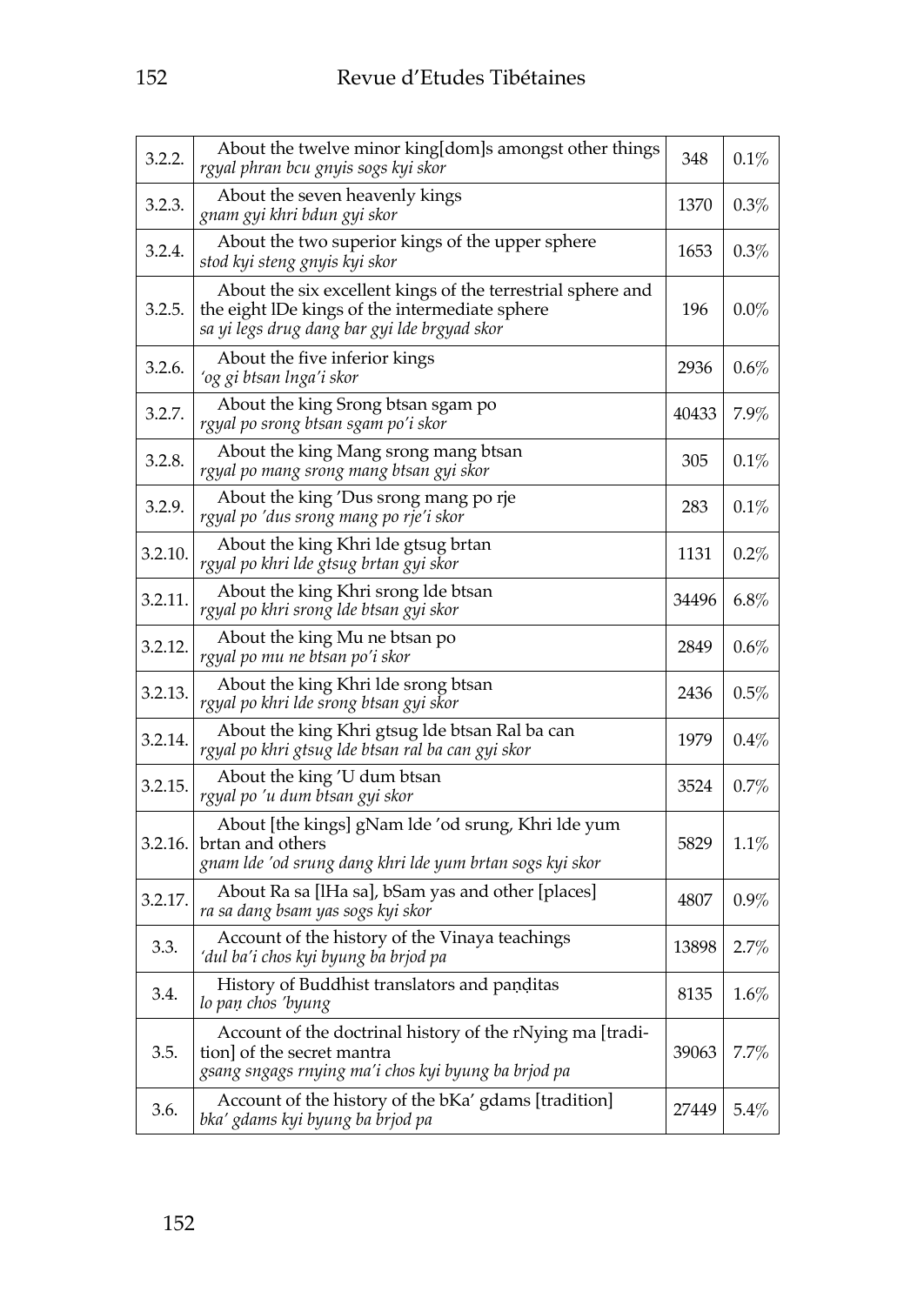| 3.7.    | Account of the general doctrinal history of the bKa'<br>brgyud [tradition]<br>bka' brgyud spyi'i chos kyi byung ba brjod pa                                       | 39911 | 7.8%    |
|---------|-------------------------------------------------------------------------------------------------------------------------------------------------------------------|-------|---------|
| 3.8.    | Account of the doctrinal history of the Karma Kam tshang<br>[tradition]<br>karma kam tshang gi chos kyi byung ba brjod pa                                         |       |         |
| 3.8.1.  | [First] Karma pa Dus gsum mkhyen pa<br>karma dus gsum mkhyen pa                                                                                                   | 7243  | 1.4%    |
| 3.8.2.  | [Second Karma pa] Karma pakshi Chos kyi bla ma<br>karma pakshi chos kyi bla ma                                                                                    | 13159 | 2.6%    |
| 3.8.3.  | [Third] Karma pa Rang byung rdo rje<br>karma rang byung rdo rje                                                                                                   | 10940 | 2.1%    |
| 3.8.4.  | [Fourth] Karma pa Rol pa'i rdo rje<br>karma rol pa'i rdo rje                                                                                                      | 14290 | 2.8%    |
| 3.8.5.  | [Fifth] Karma pa De bzhin gshegs pa<br>karma de bzhin gshegs pa                                                                                                   | 12528 | 2.5%    |
| 3.8.6.  | [Sixth] Karma pa mThong ba don Idan<br>karma mthong ba don Idan                                                                                                   | 1936  | 0.4%    |
| 3.8.7.  | [Seventh] Karma pa Chos grags rgya mtsho<br>karma chos grags rga mtsho                                                                                            | 60596 | 11.9%   |
| 3.8.8.  | [Eighth] Karma pa Mi bskyod rdo rje<br>karma mi bskyod rdo rje                                                                                                    | 44131 | 8.7%    |
| 3.9.    | Account of the history of the 'Bri gung bKa' brgyud [tra-<br>dition <br>ʻbri gung bka' brgyud kyi byung ba brjod pa                                               |       |         |
| 3.9.1.  | The teachings [on] the origin of the transmission lineage<br>chos brgyud kyi khungs bstan pa                                                                      | 1436  | 0.3%    |
| 3.9.2.  | Spread of the 'Bri gung bKa' brgyud [tradition]<br>'bri gung bka' brgyud dar tshul                                                                                | 5111  | 1.0%    |
| 3.10.   | Account of the doctrinal history of various transmission<br>lineages<br>chos brgyud sna tshogs pa'i chos kyi byung ba brjod pa                                    | 283   | 0.1%    |
| 3.10.1. | About the Zhi byed [tradition]<br>zhi byed pa'i skor                                                                                                              | 479   | 0.1%    |
| 3.10.2. | About the Sa skya pa [tradition]<br>sa skya pa'i skor                                                                                                             | 2784  | 0.5%    |
| 3.10.3. | About the [tradition of the] gCod [practice]<br>gcod kyi skor                                                                                                     | 805   | 0.2%    |
| 3.10.4. | About the Shangs pa bKa' brgyud [tradition]<br>shangs pa bka' brgyud kyi skor                                                                                     | 2893  | $0.6\%$ |
| 4.      | The chapter about Khotan, Earlier China, Tangut, Mongo-<br>lia and Later China<br>li yul dang/ rgya nag snga ma/ mi nyag/ hor/ rgya nag phyi ma<br>bcas kyi skabs |       |         |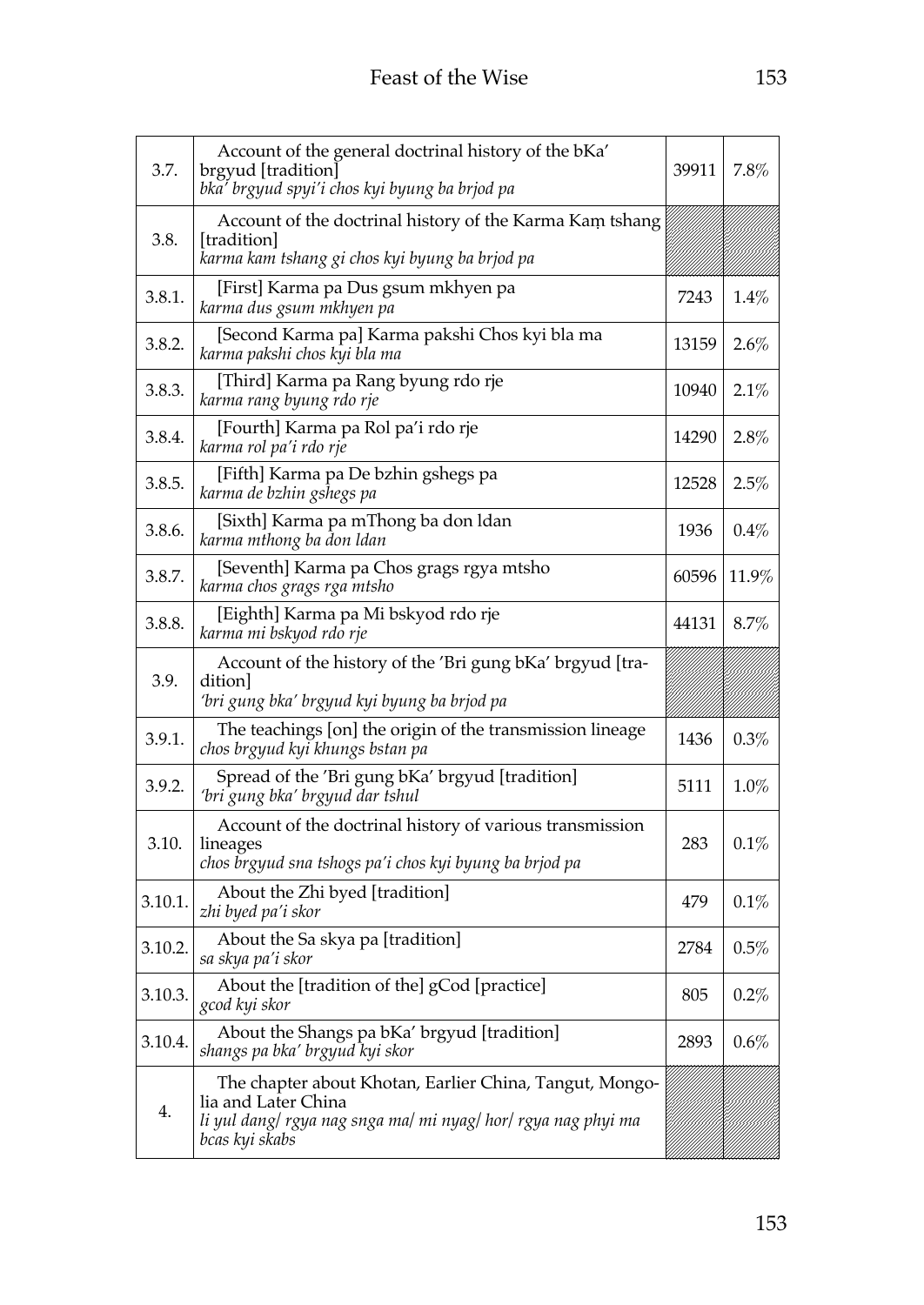| 4.1. | Account of the kings and the doctrinal history of Khotan<br>li yul gyi rgyal po dang chos kyi byung ba brjod pa                                                    | 1958  | 0.4%    |
|------|--------------------------------------------------------------------------------------------------------------------------------------------------------------------|-------|---------|
| 4.2. | Account of the kings and the doctrinal history of Earlier<br>China<br>rgya nag snga ma'i rgyal po dang chos kyi byung ba brjod pa                                  | 6612  | 1.3%    |
| 4.3. | Account of the kings and the doctrinal history of Tangut<br>mi nyag gi rgyal po dang chos kyi byung ba brjod pa                                                    | 1566  | 0.3%    |
| 4.4. | Account of the kings and the doctrinal history of Mongo-<br>lia<br>hor gyi rgyal po dang chos kyi byung ba brjod pa                                                | 3502  | 0.7%    |
| 4.5. | Account of the kings and the doctrinal history of Later<br>China<br>rgya nag phyi ma'i rgyal po dang chos kyi byung ba brjod pa                                    | 305   | 0.1%    |
| 5.   | History of the five fields of knowledge-the overall sub-<br>jects and principal objects of knowledge<br>yul spyi dang shes bya'i gtso bo rig gnas lnga byung tshul | 174   | $0.0\%$ |
| 5.1. | About the science of inner development<br>nang don rig pa'i skor                                                                                                   | 24012 | 4.7%    |
| 5.2. | About the science of valid cognition<br>tshad ma rig pa'i skor                                                                                                     | 1675  | 0.3%    |
| 5.3. | About the science of language<br>sgra rig pa'i skor                                                                                                                | 1718  | 0.3%    |
| 5.4. | About the science of fabrication [incl. arts and crafts]<br>bzo rig pa'i skor                                                                                      | 783   | 0.2%    |
| 5.5. | About the science of healing<br>gso ba rig pa'i skor                                                                                                               | 4328  | $0.9\%$ |
|      | Epilogue, colophon                                                                                                                                                 | 544   | 0.1%    |

*Table 5: Translated Section Titles*

# **Appendix E: Page Numbers for Available Sources**

The table provided in Appendix E is meant as a practical resource, which can save a lot of time when working with the different sources. It shows directly which sections are present in which source and on which page or folio number they start.<sup>110</sup> The incipit of all sections is also provided. Apart from quickly finding the exact place in editions where the new section is not set apart in a new paragraph, the incipit is also useful when working with the e-text search of PB2 in BDRC (W7499) to locate passages in the text.

<sup>110</sup> Some of the block prints exhibit both Western page numbering as well as traditional folio numbering. In these cases, the presentation in the table gives preference to the Western page numbering.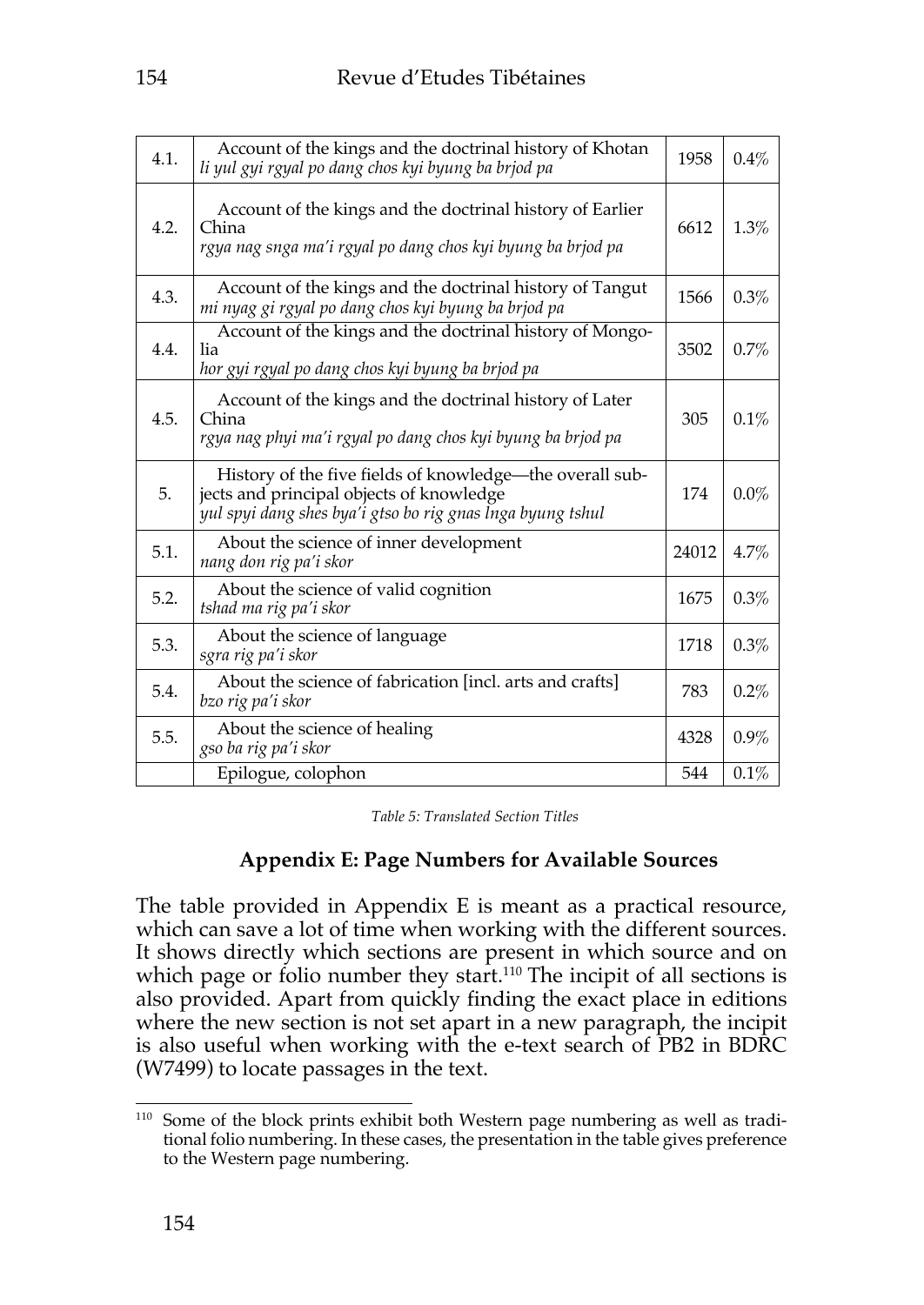In order to save space, the notation in the table is highly abbreviated and adheres to the following conventions. "Volume" is abbreviated to "v.". Page and folio are without any indication, in case of folios the number is followed by r for *recto* (front side) or v for *verso* (back side). In some cases, the line number is indicated (especially when the paragraph is not set off by layout); the line is separated from the folio or page number by a dot. For the user's convenience the electronic page number of the PDF file, as obtained from BDRC, is indicated in brackets. The word "missing" is abbreviated to "m.".

| Sec-<br>tion   | Title                                                               | Incipit                                                   | PX1                                | PX <sub>2</sub>                 | PX3                              | PX4                      | PX5                      | PX6                                                      | PM1 | PB1                      | PB <sub>2</sub>          | PB3         |
|----------------|---------------------------------------------------------------------|-----------------------------------------------------------|------------------------------------|---------------------------------|----------------------------------|--------------------------|--------------------------|----------------------------------------------------------|-----|--------------------------|--------------------------|-------------|
| (1)            | mchod brjod/                                                        | dam pa'i chos kyi 'khor<br>los sgyur rgyal rnams          | v. 1 / ka,<br>2.1(6)               | v.<br>16/ka<br>2.1(10)          | v. 1/ka, v. ka,                  | 1v.1(4) 1v.1(4)          | m.                       | v. ka,<br>1v.1(4)                                        | m.  | v. 1, 3.1<br>(19)        | v. 1, 3<br>(13)          | 3(19)       |
|                | $(1)$ bshad par dam bca' ba/                                        | rab mchog gtso bo<br>rnams kyi ngo mtshar<br>gtam         | v. 1/ka,<br>2.3(6)                 | v.<br>$16/ka$ ,<br>2.3(10)      | v. 1/ka, v. ka,                  | 1v.3(4) 1v.3(4)          | m.                       | v. ka,<br>1v.3(4)                                        | m.  | v. 1, 3.5<br>(19)        | v. 1, 3<br>(13)          | 4(20)       |
| 1              | yan lag dang po/ 'jig<br>rten gyi khams spyir<br>bstan pa/          | chos kun rang bzhin<br>gzod nas rnam dag<br>nyid          | v. 1/ka,<br>3.2(7)                 | v.<br>16/ka<br>3.2 (11)         | v. 1/ka, v. ka,                  | $2r.2(5)$ $2r.2(5)$      | m.                       | v. ka,<br>$2r.2(5)$ ,<br>m. fols.<br>2, 3, 10,<br>11, 13 | m.  | v. 1,<br>3.15<br>(19)    | v. 1, 5<br>(15)          | 5(21)       |
| $\overline{2}$ | yan lag gnyis pa  rgya  da ni ston pa'i mdzad<br>gar gyi skabs/     | pa brjod par bya                                          | v.<br>1/kha,<br>26.8 (30)          | v.<br>6/kha,<br>26.8<br>(34)    | v.<br>1/kha<br>13v.8<br>(28)     | v. kha,<br>13v.8<br>(28) | m.                       | v. kha,<br>13v.8<br>(28), m.<br>fols.                    | m.  | v. 1,<br>23.1<br>(39)    | v. 1, 29<br>(39)         | 18 (34)     |
| 2.1            | le'u dang po  ston pa'i da ni ston pa'i mdzad<br>mdzad pa bshad pa/ | pa brjod par bya                                          | v.<br>1/kha,<br>26.8 (30)          | v.<br>16/kha,<br>26.8<br>(34)   | v.<br>1/kha<br>13v.8<br>(28)     | v. kha.<br>13v.8<br>(28) | m.                       | v. kha,<br>13v.8<br>(28), m.<br>fols. 13,<br>15          | m.  | v. 1,<br>23.1<br>(39)    | v. 1, 29<br>(39)         | 18 (34)     |
| 2.1            | le'u gnyis pa  bka'<br>bsdu ba khyab par du<br>bshad pa/            | gang tshe mchog zung<br>mya ngan 'das pa'i tshe 51.7 (55) | v. 1/ga,                           | v.<br>16/ga<br>51.7<br>(59)     | v. 1 / ga,<br>26r.7<br>(53)      | v. ga,<br>26r.7<br>(53)  | m.                       | v. ga,<br>26r.7<br>(53)                                  | m.  | v. 1,<br>42.2<br>(58)    | v. 1, 53<br>(63)         | 31 (47)     |
| 2.3            | le'u gsum pa  dkon<br>mchog gsum gyi rten<br>byung tshul/           | bskal bzang sangs<br>rgyas bzhi pa sh'akya'i<br>tog       | v.<br>$1/nga$ ,<br>73.3 (77)       | v.<br>.6/nga,<br>73.3<br>(81)   | v.<br>$1/nga$ ,<br>37r.3<br>(75) | v. nga,<br>37r.3<br>(75) | m.                       | v. nga,<br>37r.3<br>(73)                                 | m.  | v. 1,<br>58.14<br>(74)   | v. 1, 73<br>(83)         | 42 (58)     |
| 3.4            | le'u bzhi pa  rgya gar<br>gyi rgyal rabs]                           | ston pa mchog la slar<br>yang gus btud nas                | v. 1/ca,<br>85.1 (89)              | v.<br>$16$ /ca,<br>85.1<br>(93) | v. 1 / ca,<br>43r.1<br>(87)      | v. ca,<br>43r.1<br>(87)  | m.                       | v. ca,<br>43r.1<br>(85)                                  | m.  | v. 1,<br>67.17<br>(83)   | v. 1, 84<br>(94)         | 48 (64)     |
| 3              | yan lag gsum pa/ bod<br>kyi skabs/                                  | rgyal dang rgyal sras<br>kun gyi brtse chen ni            | v.<br>$1$ / cha,<br>104.1<br>(108) | v.<br>16/cha,<br>104.1<br>(112) | v.<br>$1$ /cha,<br>1v.1<br>(106) | m.                       | v. cha,<br>1v.1<br>(108) | v. cha,<br>1v.1<br>(104)                                 | m.  | v. 1, 83<br>(99)         | v. 1,<br>103<br>(113)    | 57 (73)     |
| 3.1            | le'u dang po/ thugs rje<br>chen pos bod bdag gir<br>mdzad tshul/    | rgyal dang rgyal sras<br>kun gyi brtse chen ni            | v.<br>$1$ /cha,<br>104.1<br>(108)  | v.<br>16/cha,<br>104.1<br>(112) | v.<br>$1/$ cha,<br>1v.1<br>(106) | m.                       | v. cha,<br>1v.1<br>(108) | v. cha.<br>1v.1<br>(104)                                 | m.  | v. 1, 83<br>(99)         | v. 1,<br>105<br>(115)    | 59 (75)     |
| 3.2            | le'u gnyis pa/ bod kyi<br>rgyal rabs/                               | na mo ke shwa ra ya/<br>/de ltar rgyal                    | v. 1/ja,<br>152.1<br>(156)         | v.<br>16/ja<br>152.1<br>(160)   | v. 1 / ja,<br>1v.1<br>(154)      | m.                       | m.                       | v. ja,<br>1v.1<br>(152)                                  | m.  | v. 4/ja,<br>1v.1<br>(15) | v. 1,<br>149<br>(159)    | 81 (97)     |
|                | dang po/ bod yul du<br>3.2.1 mi'i 'gro ba byung<br>tshul∫           | na mo ke shwa ra ya/<br>de ltar rgyal                     | v. 1/ja,<br>152.1<br>(156)         | v.<br>16/ja,<br>152.1<br>(160)  | v. 1/ja,<br>1v.1<br>(154)        | m.                       | m.                       | v. ja,<br>1v.1<br>(152)                                  | m.  | v. 4/ja,<br>1v.1<br>(15) | v. 1,<br>149<br>(159)    | 81 (97)     |
|                | gnyis pa  rgyal phran<br>3.2.2 bcu gnyis sogs kyi<br>skor]          | de tshe rgyal phran sil<br>ma bcu gnyis dang              | v. 1/ja,<br>158.6<br>(162)         | v.<br>16/ja<br>158.6<br>(166)   | v. 1/ja,<br>4v.6<br>(160)        | m.                       | m.                       | v. ja,<br>4v.6<br>(158)                                  | m.  | v. 4/ja,<br>4v.6<br>(20) | v. 1,<br>155.12<br>(165) | 84<br>(100) |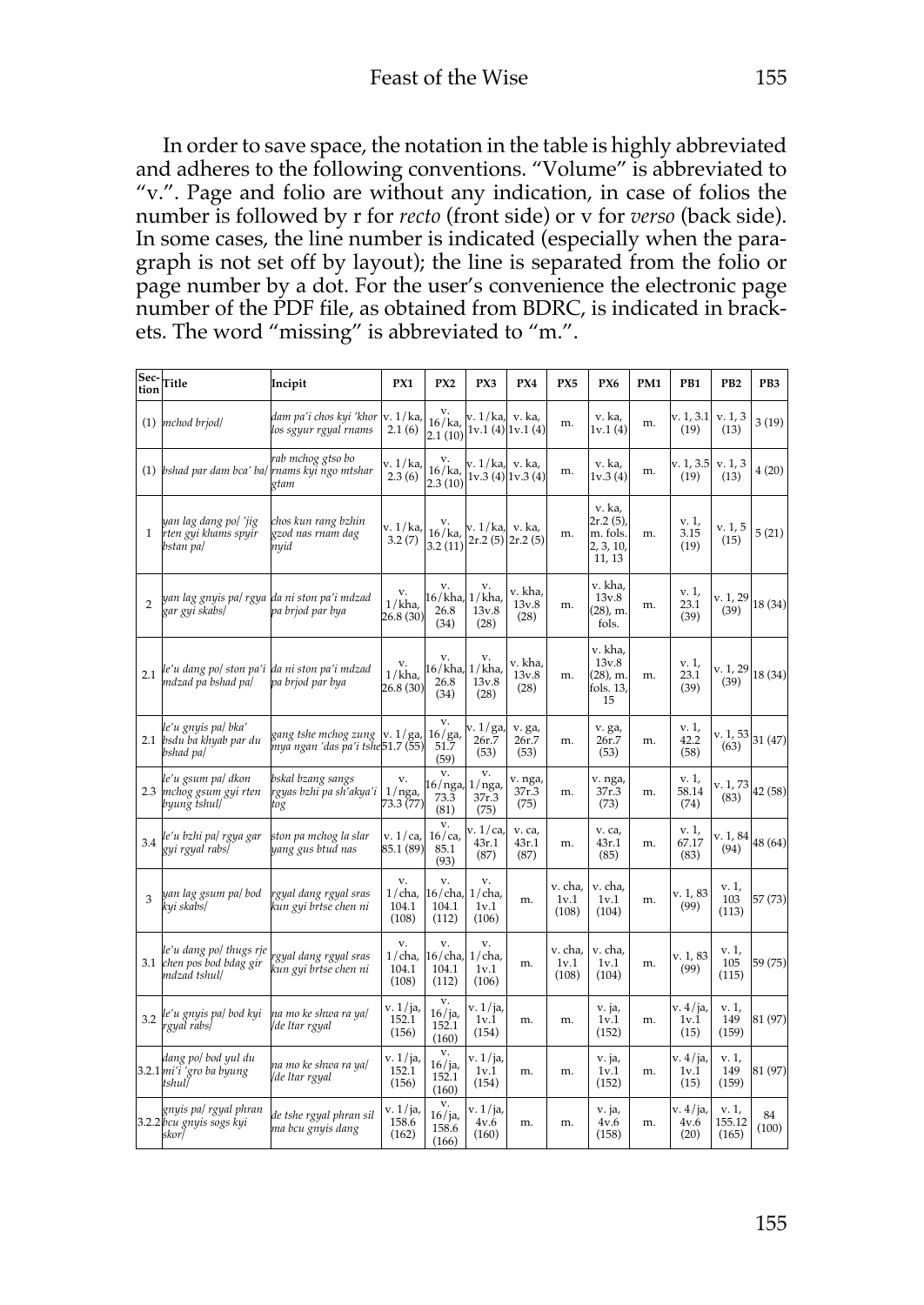| Sec-<br>tion | Title                                                                                                     | Incipit                                                                                  | PX1                                    | PX <sub>2</sub>                    | PX3                           | PX4 | PX5 | PX6                      | PM1 | PB1                         | PB <sub>2</sub>          | PB3          |
|--------------|-----------------------------------------------------------------------------------------------------------|------------------------------------------------------------------------------------------|----------------------------------------|------------------------------------|-------------------------------|-----|-----|--------------------------|-----|-----------------------------|--------------------------|--------------|
|              | 3.2.3 gsum pa/ gnam gyi<br>khri bdun gyi skor/                                                            | 'phags pa'i thugs rjes<br>byin gyis brlabs pa yis                                        | v. 1/ja,<br>159.5<br>(163)             | v.<br>16/ja,<br>159.5<br>(167)     | v. 1 / ja,<br>5r.5<br>(161)   | m.  | m.  | v. ja,<br>5r.5<br>(159)  | m.  | v. 4/ja,<br>5r.5<br>(21)    | v. 1,<br>156.12<br>(166) | 85<br>(101)  |
| 3.2.4        | bzhi pa/ stod kyi steng ¦de yi btsun mo sa<br>gnyis kyi skor/                                             | btsun klu rje′i sras                                                                     | v. 1/ja,<br>163.2<br>(167)             | v.<br>16/ja,<br>163.2<br>(171)     | v. 1 / ja,<br>7r.2<br>(165)   | m.  | m.  | v. ja,<br>7r.2<br>(163)  | m.  | v. 4/ja,<br>7r.2<br>(29)    | v. 1,<br>160.12<br>(170) | 87<br>(103)  |
|              | lnga pa  sa yi legs drug<br>3.2.5 dang bar gyi lde<br>brgyad skor/                                        | rgyal po de sho legs<br>dang thi sho legs                                                | v. 1/ja,<br>167.3<br>(171)             | v.<br>16/ja,<br>167.3<br>(175)     | v. 1 / ja,<br>9r.3<br>(169)   | m.  | m.  | v. ja,<br>9r.3<br>(167)  | m.  | v. 4/ja,<br>9r.3<br>(33)    | v. 1,<br>165.9<br>(175)  | 90<br>(106)  |
| 3.2.6        | drug pa/ ′og gi btsan<br>lnga'i skor/                                                                     | btsan lnga'i thog ma to<br>re long btsan yin                                             | v. 1/ja,<br>167.7<br>(171)             | v.<br>16/ja,<br>167.7<br>(175)     | v. 1/ja,<br>9r.7<br>(169)     | m.  | m.  | v. ja,<br>9r.7<br>(167)  | m.  | v. 4/ja,<br>9r.7<br>(33)    | v. 1,<br>165.21<br>(175) | 90<br>(106)  |
|              | bdun pa/ rgyal po<br>3.2.7 srong btsan sgam po'i<br>skor/                                                 | de yang 'phags mchog<br>spyan ras gzigs dbang<br>gis                                     | v. 1/ja,<br>175.5<br>(179)             | v.<br>$16/$ ja,<br>175.5<br>(183)  | v. 1 / ja,<br>13r.5<br>(177)  | m.  | m.  | m.                       | m.  | v. 4/ja,<br>13r.5<br>(41)   | v. 1,<br>174.11<br>(184) | 95<br>(111)  |
|              | brgyad pa/ rgyal po<br>3.2.8 mang srong mang<br>btsan gyi skor/                                           | mang srong bcu gsum<br>bzhes pas rgyal sa<br>mdzad                                       | v. 1/ja,<br>288.5<br>(292)             | v.<br>16/ja,<br>288.5<br>(296)     | v. 1 / ja,<br>69v.5<br>(290)  | m.  | m.  | m.                       | m.  | v. 4/ja,<br>69v.5<br>(154)  | v. 1,<br>291.21<br>(301) | 155<br>(171) |
|              | dgu pa  rgyal po ′dus<br>3.2.9 srong mang po rje'i<br>skor/                                               | yab 'das zhag bdun lon<br>pa chu byi'i lor                                               | v. 1/ja,<br>289.5<br>(293)             | v.<br>16/ja,<br>289.5<br>(297)     | v. 1 / ja,<br>70r.5<br>(291)  | m.  | m.  | m.                       | m.  | v. 4/ja,<br>70r.5<br>(155)  | v. 1,<br>292.20<br>(302) | 155<br>(171) |
| 3.2.1<br>0   | bcu pa/ rgyal po khri<br>lde gtsug brtan gyi<br>skor/                                                     | de sras khri lde gtsug<br>brtan zhes bya ba                                              | v. 1/ja,<br>290.5<br>(294)             | v.<br>16/ja,<br>290.5<br>(298)     | v. 1 / ja,<br>70v.5<br>(292)  | m.  | m.  | m.                       | m.  | v. 4/ja,<br>70v.5<br>(156)  | v. 1,<br>293.15<br>(303) | 156<br>(172) |
| 3.2.1<br>1   | bcu gcig pa/ rgyal po<br>khri srong lde btsan<br>gyi skor/                                                | de nas chos rgyal khri<br>srong lde btsan                                                | v. 1/ja,<br>293.7<br>(297)             | v.<br>16/ja,<br>293.7<br>(301)     | v. 1 / ja,<br>72r.7<br>(295)  | m.  | m.  | m.                       | m.  | v. 4/ja,<br>72r.7<br>(159)  | v. 1,<br>297.1<br>(307)  | 158<br>(174) |
| 2            | 3.2.1bcu gnyis pa  rgyal po  de nas lha sras mu tig<br>mu ne bisan po'i skor/hbisan po yis                |                                                                                          | v. 1/ja,<br>394.7<br>(398)             | v.<br>16/ja,<br>394.7<br>(402)     | v. 1 / ja,<br>122v.7<br>(396) | m.  | m.  | m.                       | m.  | v. 4/ja,<br>122v.7<br>(261) | v. 1,<br>398.11<br>(408) | 209<br>(225) |
| 3.2.1<br>3   | bcu gsum pa/ rgyal po<br>khri lde srong btsan<br>gyi skor/                                                | de nas khri lde srong<br>btsan rgyal sar bskos                                           | v. 1/ja,<br>403.5<br>(407)             | v.<br>16/ja,<br>403.5<br>(411)     | v. 1/ja,<br>127r.5<br>(407)   | m.  | m.  | m.                       | m.  | v. 4/ja,<br>127r.5<br>(270) | v. 1,<br>406.21<br>(416) | 213<br>(229) |
| 3.2.1<br>4   | bcu bzhi pa  rgyal po<br>ba can gyi skor/                                                                 | khri gtsug lde btsan ral <mark>rgyal po de la sras Inga</mark><br>ste lha sras gtsang ma | v. 1/ja,<br>411.3<br>(415)             | v.<br>$16/ja$ ,<br>411.3<br>(419)  | v. 1 / ja,<br>131r.3<br>(415) | m.  | m.  | m.                       | m.  | v. 4/ja,<br>131r.3<br>(278) | v. 1,<br>414.4<br>(424)  | 217<br>(233) |
| 5            | 3.2.1 bcu Inga pa/ rgyal po<br>'u dum btsan gyi skor/ bsod nams ni                                        | de nas bod yul 'gro ba'i                                                                 | v. 1/ja,<br>417.3<br>(421)             | v.<br>16/ja,<br>417.3<br>(425)     | v. 1 / ja,<br>134r.3<br>(421) | m.  | m.  | m.                       | m.  | v. 4/ja,<br>134r.3<br>(284) | v. 1,<br>419.23<br>(429) | 220<br>(236) |
| 6            | bcu drug pa/ gnam lde<br>3.2.1 ¦od srung dang khri ldephyi lo me mo yos la<br>yum brtan sogs kyi<br>skor/ | btsun mo chun ma                                                                         | v. 1/ja,<br>427.7<br>(431)             | v.<br>16/ja,<br>427.7<br>(435)     | v. 1 / ja,<br>139r.7<br>(431) | m.  | m.  | m.                       | m.  | v. 4/ja,<br>139r.7<br>(294) | v. 1,<br>430.8<br>(440)  | 225<br>(241) |
| 3.2.1<br>7   | bcu bdun pa  ra sa<br>dang bsam yas sogs kyi¦dar gyi rnam gzhag<br>skor/                                  | de yang bstan pa phyi<br>gzhag du                                                        | v. 1/ja,<br>445.3<br>(449)             | v.<br>16/ja,<br>445.3<br>(453)     | v. 1 / ja,<br>148r.3<br>(449) | m.  | m.  | m.                       | m.  | v. 4/ja,<br>148r.3<br>(312) | v. 1,<br>447.9<br>(457)  | 234<br>(250) |
|              | le'u gsum pa/ 'dul ba'i<br>3.3 chos kyi byung ba<br>brjod pa/                                             | bod du thub bstan phyi<br>ma dar tshul yang                                              | v.<br>1/nya,<br>462.1<br>(466)         | v.<br>$16/nya$ ,<br>462.1<br>(470) | v.<br>1/nya,<br>1v.1<br>(466) | m.  | m.  | m.                       | m.  | v. 1,<br>120<br>(136)       | v. 1,<br>465<br>(475)    | 242<br>(258) |
| 3.4          | le'u bzhi pa/ lo paṇ<br>chos 'byung/                                                                      | sprul pa'i chos rgyal<br>dam pa de rnams kyi                                             | v. 1/ta,<br>506.1<br>(510)             | v.<br>16/ta<br>506.1<br>(514)      | v. 1/ta,<br>1v.1<br>(512)     | m.  | m.  | m.                       | m.  | v. 1,<br>156<br>(172)       | v. 1,<br>509<br>(519)    | 263<br>(279) |
| 4.5          | le'u lnga pa  gsang<br>sngags rnying ma'i<br>chos kyi byung ba<br>brjod pa/                               | dpal ldan bla ma'i<br>zhabs la phyag 'tshal lo                                           | v.<br>$1/\text{tha}$<br>534.1<br>(538) | v.<br>16/tha,<br>534.1<br>(542)    | v.<br>1/tha,<br>1v.1<br>(540) | m.  | m.  | v. tha,<br>1v.1<br>(180) | m.  | v. 1,<br>178<br>(194)       | v. 1,<br>537<br>(547)    | 276<br>(292) |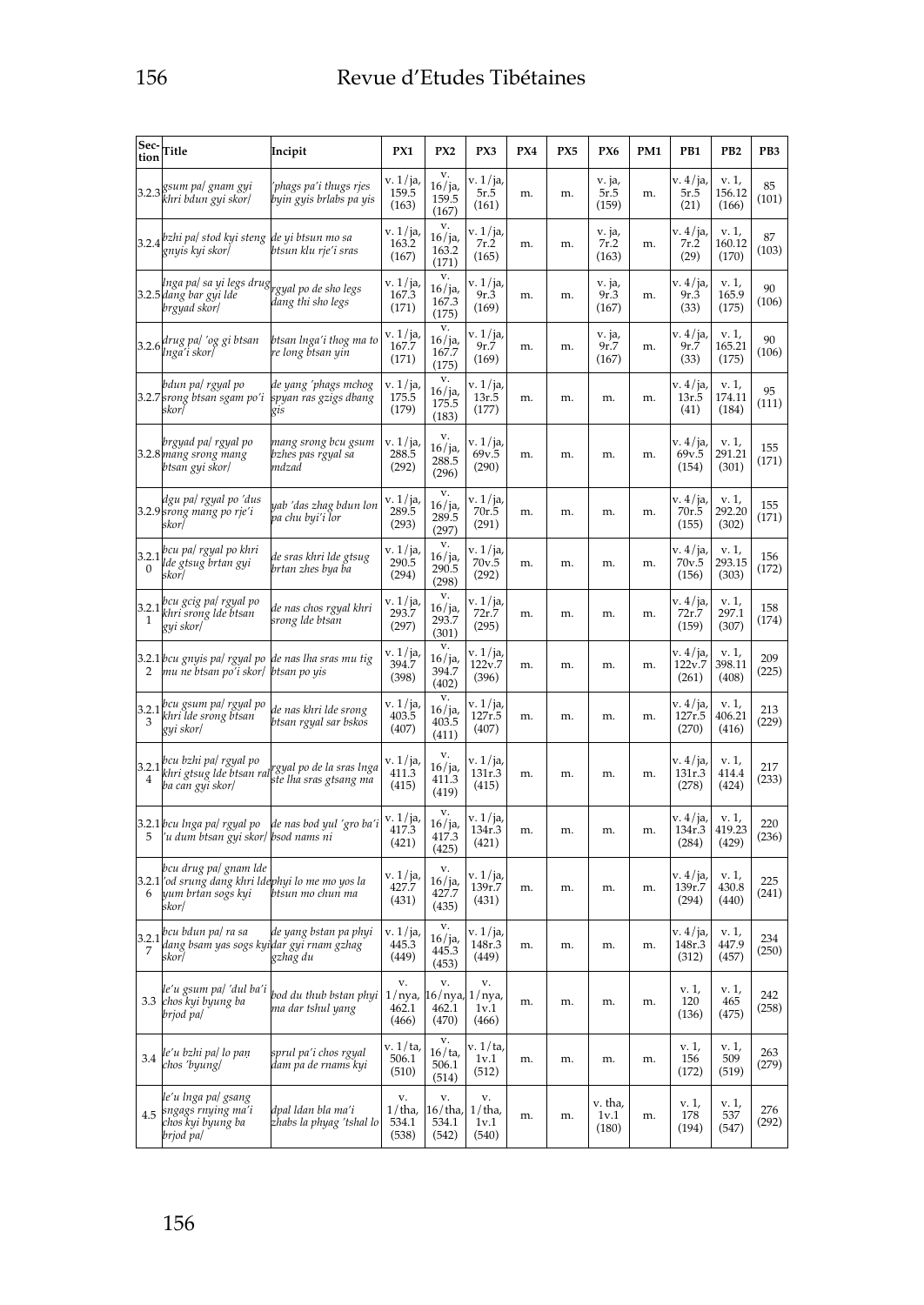| Sec-<br>tion | Title                                                                                            | Incipit                                                                                                                      | PX1                                      | PX <sub>2</sub>                     | PX3                             | PX4                       | PX5                       | PX6                                                        | PM1                          | PB <sub>1</sub>                              | PB <sub>2</sub>           | PB3          |
|--------------|--------------------------------------------------------------------------------------------------|------------------------------------------------------------------------------------------------------------------------------|------------------------------------------|-------------------------------------|---------------------------------|---------------------------|---------------------------|------------------------------------------------------------|------------------------------|----------------------------------------------|---------------------------|--------------|
| 3.6          | le'u drug pa  bka'<br>gdams kyi byung ba<br>brjod pa/                                            | sngon tshe rgyal sras<br>gtso bo bzang skyong<br>пi                                                                          | v. 1/da,<br>664.1<br>(668)               | v.<br>16/da<br>664.1<br>(672)       | v.<br>$1/da$ ,<br>1v.1<br>(672) | v. da,<br>1v.1<br>(105)   | m.                        | m.                                                         | m.                           | v. 2,<br>279 (15)                            | v. 1,<br>655<br>(665)     | 335<br>(351) |
| 3.7          | le'u bdun pa/ bka'<br>brgyud spyi'i chos kyi<br>byung ba brjod pa/                               | rgyal bas bstan pa'i<br>chos kyi rnam grangs<br>kun                                                                          | v. 1/na<br>752.1<br>(756)                | v.<br>16/na<br>752.1<br>(760)       | v.<br>1/na<br>1v.1<br>(760)     | m.                        | m.                        | v. na,<br>1v.1<br>(310);<br>only<br>fols. $1$ ,<br>$3 - 8$ | m.                           | v. 2,<br>348 (84)                            | v. 1,<br>739<br>(749)     | 376<br>(392) |
| 3.8          | le'u brgyad pa  karma<br>kam tshang gi chos kyi<br>byung ba brjod pa/                            | dpal karma bka' brgyud<br>kyi rnam thar gyi                                                                                  | v. 2/pa,<br>2.1(6)                       | v.<br>17/pa,<br>2.1(10)             | m.                              | v. pa,<br>1v.1<br>(194)   | v. pa,<br>1v.1<br>(218)   | v. pa,<br>1v.1<br>(324)                                    | m.                           | v. 2,<br>427<br>(163)                        | v. 2,<br>859 (9)          | 436<br>(452) |
|              | 3.8.1 dang po/ karma dus<br>gsum mkhyen pa/                                                      | dpal karma bka' brgyud<br>kyi rnam thar gyi                                                                                  | v. 2/pa,<br>2.1(6)                       | v.<br>17/pa,<br>2.1(10)             | m.                              | v. pa,<br>1v.1<br>(194)   | v. pa,<br>1v.1<br>(218)   | v. pa,<br>1v.1<br>(324)                                    | m.                           | v. 2,<br>427<br>(163)                        | v. 2,<br>859.1<br>(9)     | 436<br>(452) |
|              | chos kyi bla ma/                                                                                 | $3.8.2$ gnyis pa/ karma pakshi $\left  r \right $ azogs pa'i sangs rgyas $\left  v. 2 / p a \right $<br>thams cad kyi ngo bo | 24.7 (28)                                | v.<br>$17/$ pa,<br>24.7<br>(32)     | m.                              | v. pa,<br>12v.7<br>(216)  | v. pa,<br>12v.7<br>(240)  | v. pa,<br>12v.7<br>(346)                                   | m.                           | v. 2,<br>440.25<br>(176)                     | v. 2,<br>880.9<br>(30)    | 447<br>(463) |
|              | 3.8.3 gsum pa/ karma rang<br>byung rdo rje/                                                      | de la grub thob chen po<br>karma ba nyid kyis                                                                                | v. 2/pa<br>65.4 (69)                     | v.<br>$17/pa$ ,<br>65.4<br>(73)     | m.                              | v. pa,<br>33r.4<br>(257)  | v. pa,<br>33r.4<br>(281)  | v. pa,<br>33r.4<br>(387)                                   | m.                           | v. 2,<br>464.14<br>(200)                     | v. 2,<br>918.12<br>(68)   | 466<br>(482) |
| 3.8.4        | rdo rje/                                                                                         | bzhi pa  karma rol pa'i de la rje rol pa'i rdo rje<br>ni                                                                     | v. 2 / pa<br>98.4<br>(102)               | v.<br>$17$ /pa,<br>98.4<br>(106)    | m.                              | v. pa,<br>49v.4<br>(290)  | v. pa,<br>49v.4<br>(314)  | v. pa,<br>49v.4<br>(420)                                   | m.                           | v. 2,<br>484.15<br>(220)                     | v. 2,<br>950.1<br>(100)   | 483<br>(499) |
| 3.8.5        | Inga pa/ karma de<br>bzhin gshegs pa/                                                            | dpal karma pa na rim<br>lnga pa ni                                                                                           | v. 2 / pa,<br>142.1<br>(146)             | v.<br>17/pa,<br>142.1<br>(150)      | m.                              | v. pa,<br>71v.1<br>(334)  | v. pa,<br>71v.1<br>(358)  | v. pa,<br>71v.1<br>(464)                                   | m.                           | v. 2,<br>510.22<br>(246)                     | v. 2,<br>991.1.8<br>(141) | 504<br>(520) |
|              | 3.8.6 drug pa/karma<br>mthong ba don ldan/                                                       | na rim drug pa rje<br>mthong ba don ldan ni                                                                                  | v. 2/pa<br>179.3<br>(183)                | v.<br>$17/pa$ ,<br>179.3<br>(187)   | m.                              | v. pa,<br>90r.3<br>(371)  | v. pa,<br>90r.3<br>(395)  | v. pa,<br>90r.3<br>(501)                                   | m.                           | v. 2,<br>533.22<br>(269)                     | v. 2,<br>1027.2<br>(177)  | 522<br>(538) |
| 3.8.7        | bdun pa/ karma chos<br>grags rgya mtsho/                                                         | de la sprul pa'i sku<br>bdun pa ji İtar byon<br>pa'i tshul ni                                                                | v. 2/pa<br>184.7<br>(188)                | v.<br>$17/pa$ ,<br>184.7<br>(192)   | m.                              | v. pa,<br>92v.7<br>(376)  | v. pa,<br>92v.7<br>(400)  | v. pa,<br>92v.7<br>(506)                                   | m.                           | v.2<br>537, 1.9<br>$(273) -$<br>v. 3,<br>654 | v. 2,<br>1032.14<br>(182) | 526<br>(542) |
|              | 3.8.8 <i>brgyad pa  karma mi</i><br>bskyod rdo rje/                                              | dus gsum sangs rgyas<br>thams cad dang                                                                                       | v. 2/pa<br>371.1<br>(375)                | v.<br>17 / pa,<br>371.1<br>(379)    | m.                              | v. pa,<br>186r.1<br>(559) | v. pa,<br>186r.1<br>(588) | v. pa,<br>186r.1<br>(693)                                  | m.                           | v. 3,<br>654.17<br>(44)                      | v. 2,<br>1206.6<br>(356)  | 616<br>(632) |
| 3.9.         | le'u dgu pa  'bri gung<br>bka' brgyud kyi byung<br>ba brjod pa/                                  | khyad par du 'bri gung<br>bka' rgyud ni                                                                                      | v.<br>$2/\text{pha}$ ,<br>508.1<br>(512) | v.<br>17/pha<br>, 508.1<br>(516)    | m.                              | m.                        | v. pha,<br>1v.1<br>(725)  | v. pha,<br>1v.1<br>(830)                                   | v.<br>4/pha,<br>1v.1(4)      | v. 3,<br>742<br>(132)                        | v. 2,<br>1337<br>(487)    | 682<br>(698) |
| 3.9.1        | dang po/ chos brgyud<br>kyi khungs bstan pa/                                                     | khyad par du 'bri gung<br>bka' rgyud ni                                                                                      | v.<br>2/pha,<br>508.1<br>(512)           | v.<br>17/pha<br>, 508.1<br>(516)    | m.                              | m.                        | v. pha,<br>1v.1<br>(725)  | v. pha,<br>1v.1<br>(830)                                   | v.<br>4/pha,<br>1v.1(4)      | v. 3,<br>742<br>(132)                        | v. 2,<br>1337<br>(487)    | 682<br>(698) |
|              | 3.9.2 gnyis pa/ 'bri gung<br>bka' brgyud dar tshul/                                              | mar mi dwags gsum<br>phag gru pa rnams<br>thar                                                                               | v.<br>$2/\text{pha}$ ,<br>513.4<br>(517) | v.<br>$17$ /pha<br>, 513.4<br>(521) | m.                              | m.                        | v. pha,<br>4r.4<br>(730)  | v. pha,<br>4r.4<br>(835)                                   | v.<br>4/pha,<br>5r.4<br>(11) | v. 3,<br>744.19<br>(134)                     | v. 2,<br>1341.7<br>(491)  | 684<br>(700) |
| 3.10         | le'u gcu pa  chos<br>brgyud sna tshogs pa'i de ltar chos rgyal<br>chos kyi byung ba<br>brjod pa/ | rnams kyi bka' drin las                                                                                                      | v. 2/ba,<br>532.1<br>(536)               | v.<br>17/ba,<br>532.1<br>(540)      | m.                              | v. ba,<br>1v.1<br>(695)   | m.                        | v. ba,<br>1v.1<br>(854)                                    | v. 4/ba,<br>1v.1<br>(40)     | v. 3,<br>756<br>(146)                        | v. 2,<br>1359<br>(509)    | 693<br>(709) |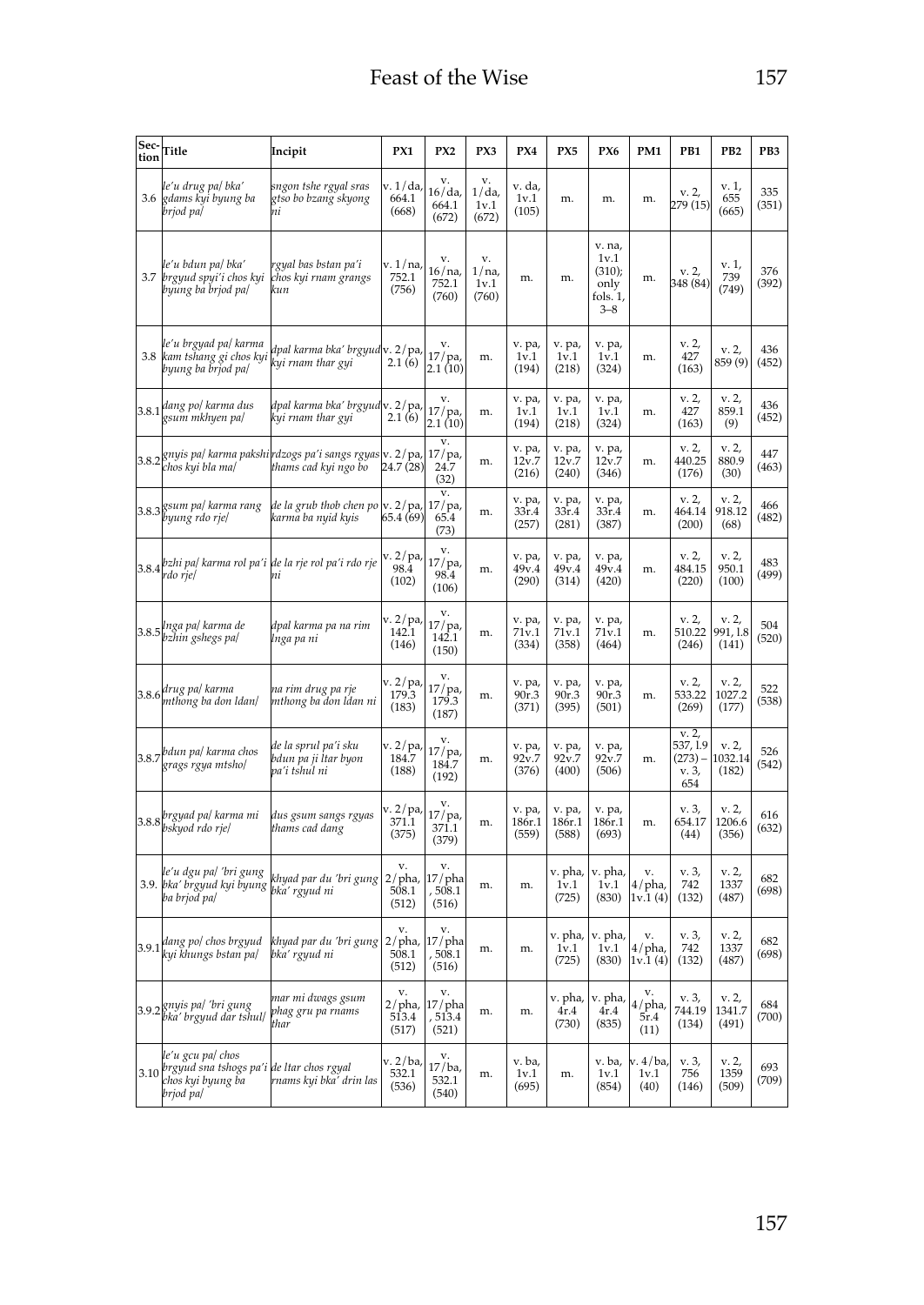| Sec-<br>tion | Title                                                                                                      | Incipit                                            | PX1                              | PX <sub>2</sub>                    | PX3 | PX4                       | PX5 | PX6                      | PM1                                | PB1                      | PB <sub>2</sub>           | PB3          |
|--------------|------------------------------------------------------------------------------------------------------------|----------------------------------------------------|----------------------------------|------------------------------------|-----|---------------------------|-----|--------------------------|------------------------------------|--------------------------|---------------------------|--------------|
| 1            | 3.10. dang po/ zhi byed pa'i de yang gsang sngags<br>skor/                                                 | snga 'gyur ni                                      | v. 2/ba<br>533.3<br>(537)        | v.<br>17/ba,<br>533.3<br>(541)     | m.  | v. ba,<br>2r.3<br>(696)   | m.  | v. ba,<br>2r.3<br>(855)  | <sup>7.4/ba,</sup><br>2r.3<br>(41) | v. 3,<br>756.15<br>(146) | v. 2,<br>1359.19<br>(509) | 693<br>(709) |
| 2            | 3.10. gnyis pa/ sa skya pa'i<br>skorl                                                                      | lam 'bras kyi man ngag<br>gsung ba po              | v. 2/ba,<br>535.3<br>(539)       | v.<br>17/ba,<br>535.3<br>(543)     | m.  | v. ba,<br>3r.3<br>(698)   | m.  | v. ba,<br>3r.3<br>(857)  | v. 4/ba,<br>3v.3<br>(44)           | v. 3,<br>757.24<br>(147) | v. 2,<br>1362.1<br>(512)  | 694<br>(710) |
| 3            | 3.10. gsum pa/ gcod kyi<br>skor/                                                                           | dam chos bdud kyi<br>gcod yul zhes bya ba ni       | v. 2/ba<br>543.7<br>(547)        | v.<br>17/ba,<br>543.7<br>(551)     | m.  | v. ba,<br>7r.7<br>(706)   | m.  | v. ba,<br>7r.7<br>(865)  | v. 4/ba,<br>9v.6<br>(56)           | v. 3,<br>763.7<br>(153)  | v. 2,<br>1369.17<br>(519) | 699<br>(715) |
| 4            | 3.10. bzhi pa/ shangs pa bka′<br>brgyud kyi skor/                                                          | rgya mthso'i bar du<br>khyab pa'i shin tu          | v. 2/ba,<br>546.4<br>(550)       | v.<br>17/ba,<br>546.4<br>(554)     | m.  | v. ba,<br>8v.4<br>(710)   | m.  | v. ba,<br>8v.4<br>(868)  | v. 4/ba,<br>11v.3<br>(60)          | v. 3,<br>764.20<br>(154) | v. 2,<br>1371.23<br>(521) | 700<br>(716) |
| 4            | yan lag bzhi pa/ li yul<br>dang/ rgya nag snga<br>ma  mi nyag  hor  rgya<br>nag phyi ma bcas kyi<br>skabs/ | da ni 'dzam gling gi<br>yul gru gzhan las          | v.<br>2/ma<br>558.1<br>(562)     | v.<br>17 / ma,<br>558.1<br>(566)   | m.  | v. ma,<br>1v.1<br>(722)   | m.  | v. ma,<br>1v.1<br>(880)  | v.<br>4 / ma,<br>1v.1<br>(76)      | v. 3,<br>772<br>(162)    | v. 2,<br>1381<br>(531)    | 707<br>(723) |
| 4.1          | le'u dang po/ li yul gyi<br>rgyal po dang chos kyi<br>byung ba brjod pa/                                   | da ni 'dzam gling gi<br>yul gru gzhan las          | v.<br>2/ma<br>558.1<br>(562)     | v.<br>17/ma<br>558.1<br>(566)      | m.  | v. ma,<br>1v.1<br>(722)   | m.  | v. ma,<br>1v.1<br>(880)  | v.<br>4 / ma,<br>1v.1<br>(76)      | v. 3,<br>772<br>(162)    | v. 2,<br>1383<br>(533)    | 707<br>(723) |
| 4.2          | le'u gnyis pa  rgya nag<br>snga ma'i rgyal po<br>dang chos kyi byung<br>ba brjod pa/                       | gnyis pa rgya nag gi<br>rgyal rabs la              | v.<br>2/ma<br>564.4<br>(568)     | v.<br>17 / ma,<br>564.4<br>(572)   | m.  | v. ma,<br>4v.4<br>(728)   | m.  | v. ma,<br>4v.4<br>(886)  | v.<br>4 / ma,<br>6v.6<br>(86)      | v. 3,<br>775.22<br>(165) | v. 2,<br>1389<br>(539)    | 711<br>(727) |
| 4.3          | le'u gsum pa/ mi nyag<br>gi rgyal po dang chos<br>kyi byung ba brjod pa/                                   | gsum pa mi nyag rgyal<br>po′i lo rgyus ni          | v.<br>$2/ma$ ,<br>584.4<br>(588) | v.<br>17/ma,<br>584.4<br>(592)     | m.  | v. ma,<br>14v.4<br>(748)  | m.  | v. ma,<br>14v.4<br>(906) | v.<br>4 / ma,<br>24v.5<br>(122)    | v. 3,<br>788.12<br>(178) | v. 2,<br>1408<br>(558)    | 721<br>(737) |
| 4.4          | le'u bzhi pa/ hor gyi<br>rgyal po dang chos kyi<br>byung ba brjod pa/                                      | hor gyi rgyal rabs ni de<br>yang gsung             | v.<br>2/ma<br>589.3<br>(593)     | v.<br>17 / ma,<br>589.3<br>(597)   | m.  | v. ma,<br>17r.3<br>(753)  | m.  | v. ma,<br>17r.3<br>(911) | v.<br>4 / ma,<br>29v.2<br>(132)    | v. 3,<br>791.17<br>(181) | v. 2,<br>1412<br>(562)    | 724<br>(742) |
| 4.5          | le'u lnga pa  rgya nag<br>phyi ma'i rgyal po<br>dang chos kyi byung<br>ba brjod pa/                        | rgya nag phyi ma ni<br>tha'i ju rgyal pos          | v.<br>2/ma<br>604.4<br>(608)     | v.<br>17 / ma,<br>604.4<br>(612)   | m.  | v. ma,<br>24v.4<br>(768)  | m.  | v. ma,<br>24v.4<br>(926) | v.<br>4 / ma,<br>43r.1<br>(159)    | v. 3,<br>801.16<br>(191) | v. 2,<br>1427<br>(577)    | 732<br>(748) |
| 5            | yan lag lnga pa  yul<br>spyi dang shes bya'i<br>gtso bo rig gnas lnga<br>byung tshul/                      | rgyal bas mdo rgyud<br>mang por lung bstan<br>pa   | v. 2/tsa<br>608.1<br>(612)       | v.<br>17/tsa,<br>608.1<br>(616)    | m.  | v. tsa,<br>1v.1<br>(772)  | m.  | m.                       | v.<br>4/tsa,<br>1v.1<br>(164)      | v. 3,<br>804<br>(194)    | v. 2,<br>1431<br>(581)    | 735<br>(751) |
| 5.1          | le'u dang po/ nang don'de yang snying rje<br>rig pa'i skor/                                                | chen po pad dkar las                               | v. 2/tsa<br>608.5<br>(612)       | v.<br>17/tsa,<br>608.5<br>(616)    | m.  | v. tsa,<br>1v.5<br>(772)  | m.  | m.                       | v.<br>4/tsa,<br>2r.1<br>(165)      | v. 3,<br>804.10<br>(194) | v. 2,<br>1431.12<br>(581) | 735<br>(751) |
| 5.2          | le'u gnyis pa  tshad ma<br>rig pa'i skor/                                                                  | bstan 'gyur na dus<br>'khor gyi skor po ti<br>Inga | v. 2/tsa<br>680.5<br>(684)       | v.<br>$17$ /tsa,<br>680.5<br>(688) | m.  | v. tsa,<br>37v.5<br>(844) | m.  | m.                       | v.<br>4/tsa,<br>69v.3<br>(296)     | v. 3,<br>849.5<br>(239)  | v. 2,<br>1501.15<br>(651) | 771<br>(787) |
| 5.3          | le'u gsum pa  sgra rig<br>pa'i skor/                                                                       | sgra'i rig pa ni  sngon<br>sum bcu rtsa gsum       | v. 2/tsa<br>685.5<br>(689)       | v.<br>17/tsa,<br>685.5<br>(693)    | m.  | v. tsa,<br>40r.5<br>(849) | m.  | m.                       | v.<br>4/tsa,<br>74r.5<br>(305)     | v. 3,<br>852.1<br>(242)  | v. 2,<br>1506.11<br>(656) | 773<br>(789) |
| 5.4          | le'u bzhi pa/ bzo rig<br>pa'i skor/                                                                        | bzo rig pa la spyir<br>rnam par ma gyur ba<br>sems | v. 2/tsa<br>690.6<br>(694)       | v.<br>$17$ /tsa,<br>690.6<br>(698) | m.  | v. tsa,<br>42v.6<br>(853) | m.  | m.                       | v.<br>4/tsa,<br>80r.1<br>(315)     | v. 3,<br>855.3<br>(245)  | v. 2,<br>1511.13<br>(661) | 776<br>(792) |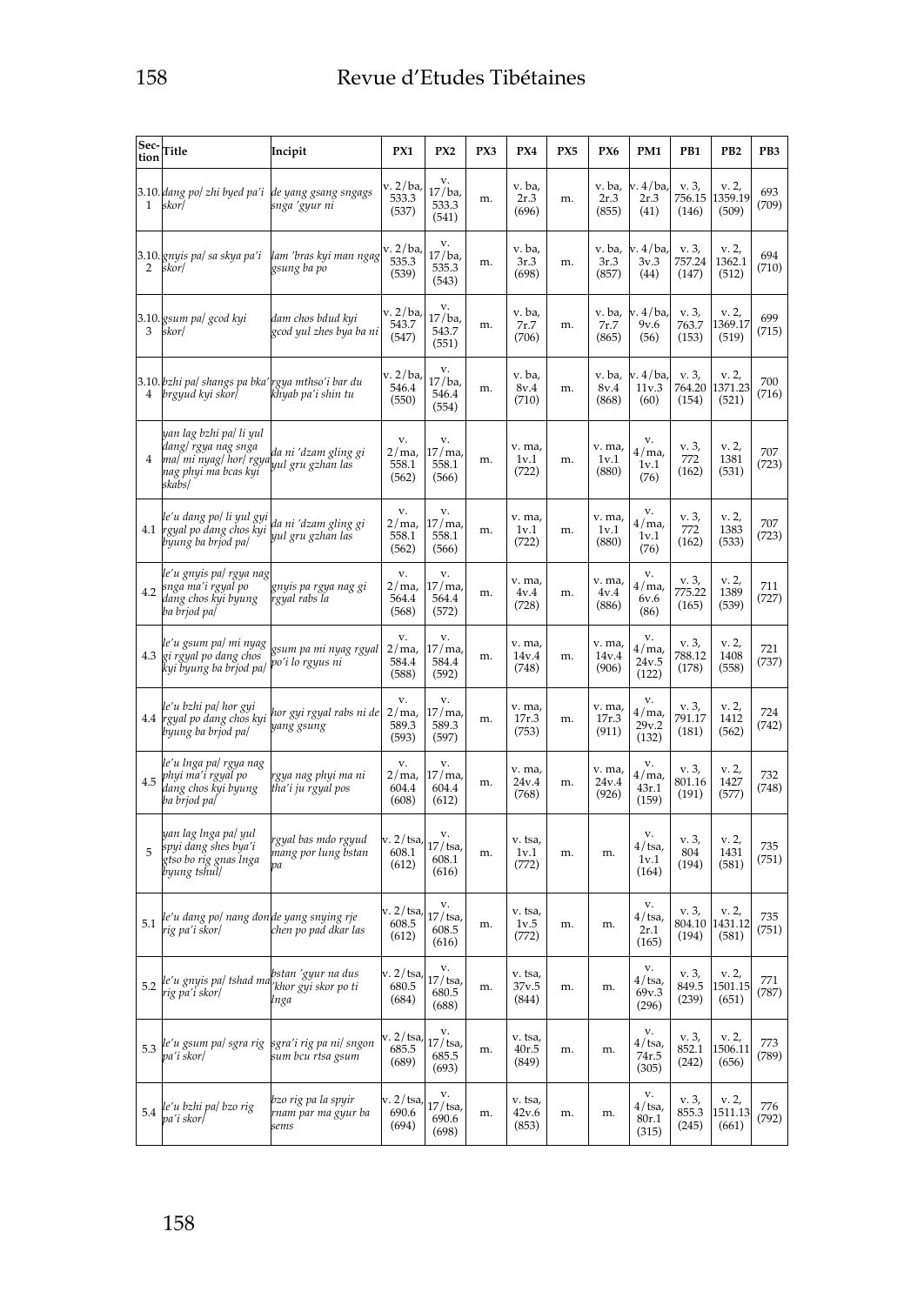|     | Sec-<br>tion<br>Title | Incipit                                                                          | PX1                                                   | PX <sub>2</sub>      | PX3 | PX4                       | PX5 | PX6 | PM <sub>1</sub>                   | PB1                     | P <sub>B2</sub>                  | PB3             |
|-----|-----------------------|----------------------------------------------------------------------------------|-------------------------------------------------------|----------------------|-----|---------------------------|-----|-----|-----------------------------------|-------------------------|----------------------------------|-----------------|
| 5.5 | pa'i skor/            | $\left e'u\right _{real}$ pa/ gso ba rig sman mchog byang v. 2/tsa<br><b>Vis</b> | $ v. 2/tsa$ , $ 17/tsa$ ,<br>(697)                    | v.<br>693.1<br>(701) | m.  | v. tsa,<br>44r.1<br>(857) | m.  | m.  | v.<br>$4$ /tsa,<br>82r.2<br>(319) | v. 3,<br>(246)          | v. 2,<br>856.12 1513.19<br>(663) | 777<br>(793)    |
| (5) | Epilogue, colophon    | dam pa'i chos kyi 'khor<br>lo bsgyur pa rnams                                    | $ v. 2/\text{tsa},  17/\text{tsa} $<br>706.3<br>(710) | 706.3<br>(714)       | m.  | v. tsa,<br>50v.3<br>(870) | m.  | m.  | v.<br>$4$ /tsa,<br>94.2<br>(344)  | v. 3,<br>864.9<br>(254) | v. 2,<br>1526.8<br>(676)         | 784.10<br>(800) |

*Table 6: Page Numbers of all Available Sources*

# **Bibliography**

*Editions of the Chos 'byung mkhas pa'i dga' ston*

gTsug lag phreng ba, dPa' bo II (1504–1566).

- PB1: *Mkhas pahi dgah ston by Dpah-bo-gtsug-lag 'phreng-ba*. Four volumes. Edited by Lokesh Chandra. Śatapiṭaka series no. 9[4]. New Delhi: International Academy of Indian Culture, 1959–1965. BDRC: W1KG24245.
- PB2: *Chos 'byung mkhas pa'i dga' ston*. Two volumes. Edited by rDo rje rgyal po. Beijing: Mi rigs dpe skrun khang, 1986. BDRC: W7499.
- PB3: *Chos 'byung mkhas pa'i dga' ston*. Edited by rDo rje rgyal po. Beijing: Mi rigs dpe skrun khang, 2006. BDRC: W1PD96069.
- PB4: *Chos 'byung mkhas pa'i dga' ston*. Edited by rDo rje rgyal po. Beijing: Mi rigs dpe skrun khang, 2015. BDRC: W8LS19006.
- PB5: *Dam pa'i chos kyi 'khor los sgyur ba rnams kyi byung ba gsal bar byed pa mkhas pa'i dga' ston zhes bya ba'i legs par bshad pa*. Four volumes. In *dPa' bo gtsug lag phreng ba'i gsung 'bum*. Fourteen volumes in total, edited by dPal brtsegs bod yig dpe rnying zhib 'jug khang. Lhasa: Bod ljongs bod yig dpe rnying khang, 2019. BDRC: W3CN25711.
- PB6: *Chos 'byung mkhas pa'i dga' ston*. Two volumes. Edited by rDo sbis Tshe ring rdo rje. Series: *Gangs can gtsug lag rin chen phreng ba*, vol. 9. Lhasa: Bod ljongs mi dmangs dpe skrun khang, 2014. LCCN: 2017323915.
- PB7: *Chos 'byung mkhas pa'i dga' ston*. Two volumes. Sarnath, Varanasi: Vajra Vidya Institute, 2002–2003.
- PB8: *Chos 'byung mkhas pa'i dga' ston*. Edited by Khenpo Lodhen and Khenpo Rabten. Kathmandu: Karma Lekshey Ling Institute, 2014. Accessed 19 March 2021. http://www.dharmadownload.net/pages/english/Texts/texts\_0095.htm.
- PM1: *Chos byung mkhas pa'i dga' ston*. One volume, incomplete, *dbu med* manuscript. In *dPa' bo gtsug lag phreng ba'i gsung phyogs bsdus*. Four volumes in total. s.l.: s.n, n.d. BDRC: W3CN17900.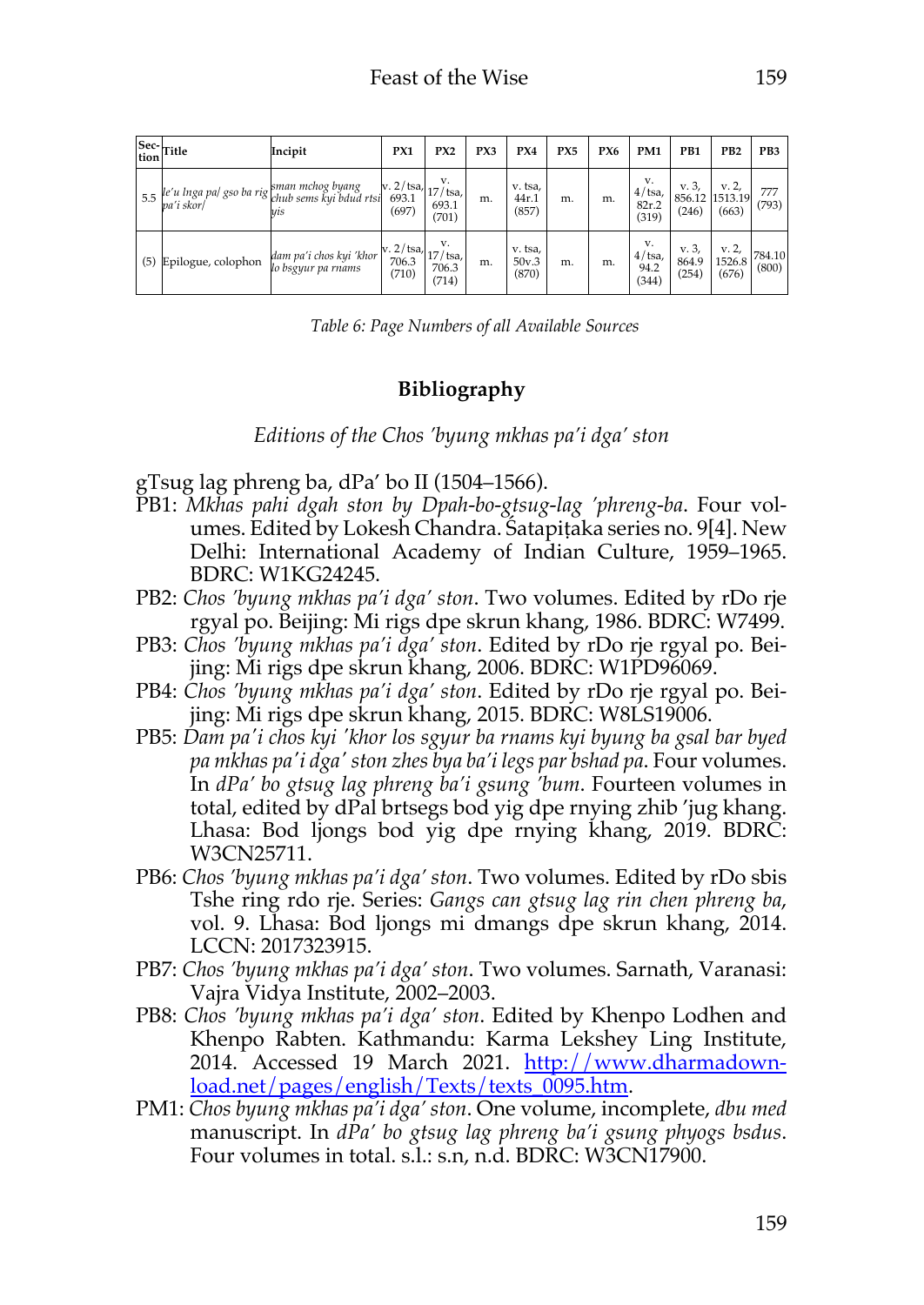- PM2: *Chos 'byung mkhas pa'i dga' ston*. Incomplete: vol. *ka*–*ja*; *dbu can* manuscript. Preserved by the IsIAO, Rome. s.l.: s.n., n.d. Tucci Collection Catalogue No. 780 (Rossi Filibeck 2003, 355).
- PM3: *Chos 'byung mkhas pa'i dga' ston gyi yan lag gsum pa bod kyi skabs la le'u bcu las skabs gnyis pa bod kyi rgyal rabs bzhugs*. *dbu med* manuscript. Vol. ja, 205 folios. Held by the University of Washington Libraries as microfilm. Yatung: s.n., n.d. Worldcat OCLC No. 860914911.
- PM4: *[Extracts from Part JA of the Chos 'byuṅ mkhas pa'i dga' ston of the 2nd Dpa'-bo rin-po-che of Gnas-naṅ]*. Manuscript, thirty-one pages. Held by the University of Washington Libraries as microfilm. s.l.: s.n., n.d. Worldcat OCLC No. 859573214.
- PM5: *Chos 'byung mkhas pa'i dga' ston gyi yan lag gsum pa bod kyi skabs la le'u bcu las skabs gnyis pa bod kyi rgyal rabs*. Manuscript, vol. ja, 204 folios. s.l.: s.n., n.d. Held by the Nepalese German Manuscript Cataloguing Project as microfilm, reel no. E 755/20-756/1.
- PM6: *Chos 'byung mkhas pa'i dga' ston gyi yan lag 3 pa bod kyi skabs la le'u bcu las skabs 2 pa bod kyi rgyal rabs*. Manuscript, vol. ja, 106 folios, incomplete. s.l.: s.n., n.d. Held by the Nepalese German Manuscript Cataloguing Project as microfilm, reel no. L 593/3 (L 6083).
- PM7: *Chos 'byung mkhas pa'i dga' ston las yan lag bzhi pa la li yul rgya nag snga ma mi nyag hor rgya nag phyi ma rnams su rgyal po dang chos ji ltar byung ba rnams*. Manuscript, vol. ma, twenty-five folios. s.l.: s.n., n.d. Held by the Nepalese German Manuscript Cataloguing Project as microfilm, reel no. DD 32/6.
- PM8: *Chos 'byung mkhas pa'i dga' ston las yan lag bzhi pa la li yul rgya nag lnga ma mi nyag hor/ rgya nag phyi ma rnams su rgyal po dang chos ji ltar byung ba rnams*. Manuscript, vol. ma, forty-two folios. s.l.: s.n., n.d. Held by the Nepalese German Manuscript Cataloguing Project as microfilm, reel no. E 3071/ 2.
- PX1: *Chos 'byuṅ mkhas pa'i dga' ston. A detailed history of the development of Buddhism in India and Tibet*. Two volumes. Reproduced from prints from Lho brag blocks from Rumtek Monastery. Delhi: Delhi Karmapa Chhodhey Gyalwae Sungrab Partun Khang, 1980. BDRC: W28792.
- PX2: *Chos 'byung mkhas pa'i dga' ston*. Two volumes. In *Bod kyi lo rgyus rnam thar phyogs bsgrigs* [History of Tibet, Collection of Life Stories], vols. 16 and 17 (of thirty-one volumes). Block print reproduction. Zi ling: mTsho sngon mi rigs dpe skrun khang, 2010. BDRC: W1KG10687.
- PX3: *Dam pa'i chos kyi 'khor los bsgyur ba rnams kyi byung ba gsal bar byed pa mkhas pa'i dga' ston zhes bya ba'i legs par bshad pa*. In *dPe rnying rtsa chen par ma'i skor phyogs bsdus* [Collection of Prints of Important Old Pechas]. Vol. 46/mi (of seventy volumes; only first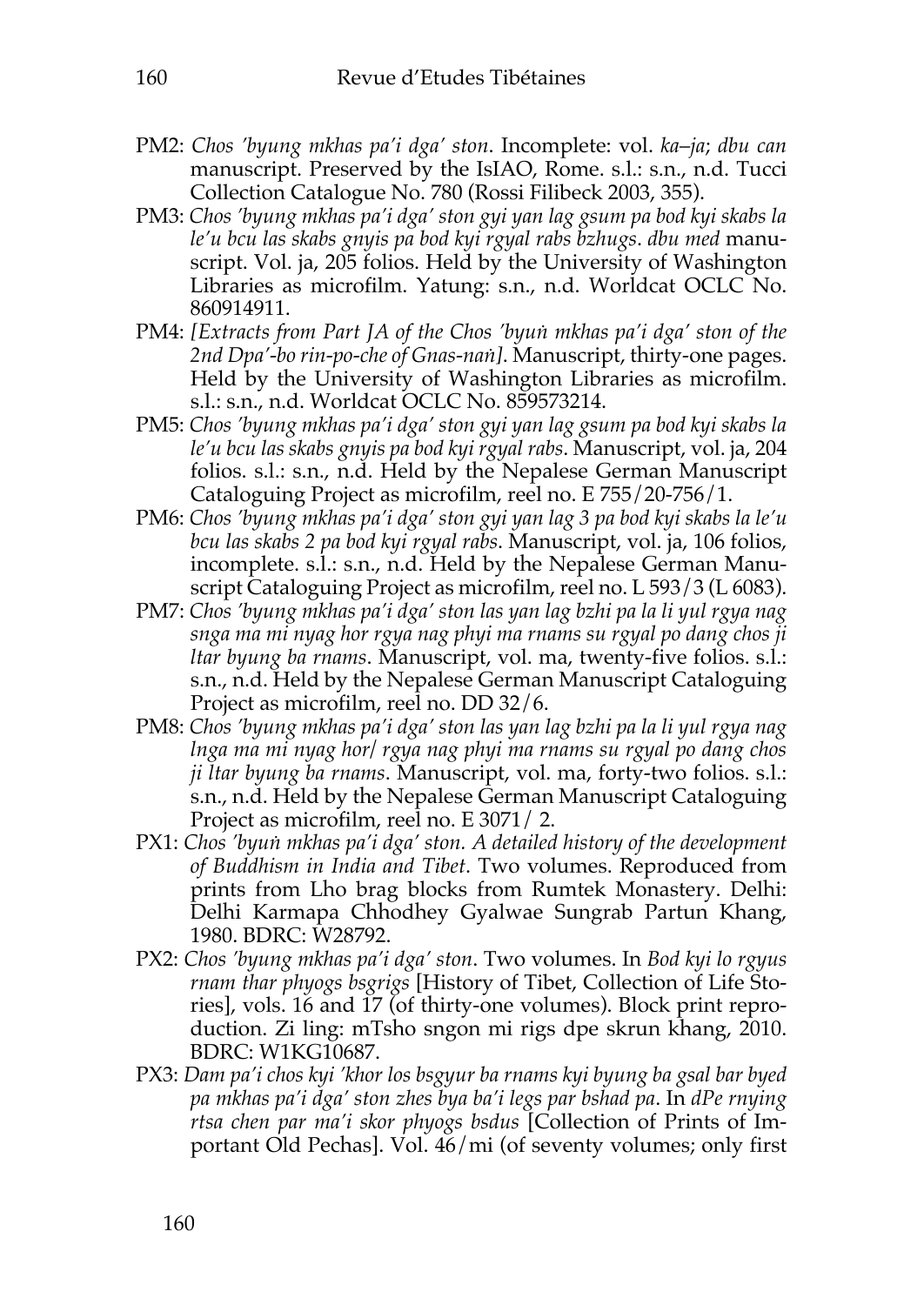volume of two is contained in this collection). Block print reproduction. s.l.: s.n, n.d. BDRC: W2PD20323.

- PX4: *Dam pa'i chos kyi 'khor los bsgyur ba rnams kyi byung ba gsal bar byed pa mkhas pa'i dga' ston zhes bya ba'i legs par bshad pa*. Block print scan. s.l.: s.n, n.d. BDRC: W3CN22702.
- PX5: *Chos 'byung mkhas pa'i dga' ston gyi yan lag gsum pa pod kyi skabs la le'i bcu las dang po thugs rje chen pos bod bdag gir mdzad tshul bzhugs*. Block print scan, incomplete. s.l.: s.n, n.d. BDRC: W3CN15295.
- PX6: *Dam pa'i chos kyi 'khor los bsgyur ba rnams kyi byung ba gsal bar byed pa mkhas pa'i dga' ston zhes bya ba'i legs par bshad pa*. Block print scan, incomplete. s.l.: s.n, n.d. BDRC: W1KG15897.
- PX7: *Chos 'byung mkhas pa'i dga' ston gyi yan lag gsum pa bod kyi skabs le'u bcu las skabs gnyis pa bod kyi rgyal rabs*. Vol. *ja*. sBag sa: Nang bstan shes rig''dzin skyong slob gnyer khang, 1965.
- PX8: *Dam pa'i chos kyi 'khor lo bsgyur pa rnams kyi byung ba gsal bar byed pa mkhas pa'i dga'ston*. Preserved by the IsIAO, Rome. s.l.: s.n., n.d. Tucci Collection Catalogue Nos. 775–77. (Rossi Filibeck 2003, 353–55).
- PX9: *Dam pa'i chos kyi 'khor lo bsgyur pa rnams kyi byung ba gsal bar byed pa mkhas pa'i dga'ston*. Preserved by the IsIAO, Rome. s.l.: s.n., n.d. Tucci Collection Catalogue Nos. 778–79. (Rossi Filibeck 2003, 355).
- PX10: *Dam pa'i chos kyi 'khor lo bsgyur pa rnams kyi byung ba gsal bar byed pa mkhas pa'i dga'ston*. Preserved by the LTWA, Dharamsala, India. s.l.: s.n., n.d. Tibetan Book and Manuscript Catalog Nos. D01913–D01921, block print (*bod par*). Catalog accessed December 27, 2020. https://tibetanlibrary.org/tibetan-book-and-manuscript-catalog/.

## *Other Tibetan Literature*

- Ngag dbang 'jigs med grags pa. *mNgon brjod kyi bstan bcos mkhas pa'i rna rgyan*. Beijing: Mi rigs dpe skrun khang, 1999. BDRC: W15973.
- gTsug lag phreng ba, dPa' bo II (1504–1566). *dPa' bo gtsug lag phreng ba'i gsung 'bum*. Fourteen volumes. Edited by dPal brtsegs bod yig dpe rnying zhib 'jug khang. Lhasa: Bod ljongs bod yig dpe rnying khang, 2019. BDRC: W3CN25711.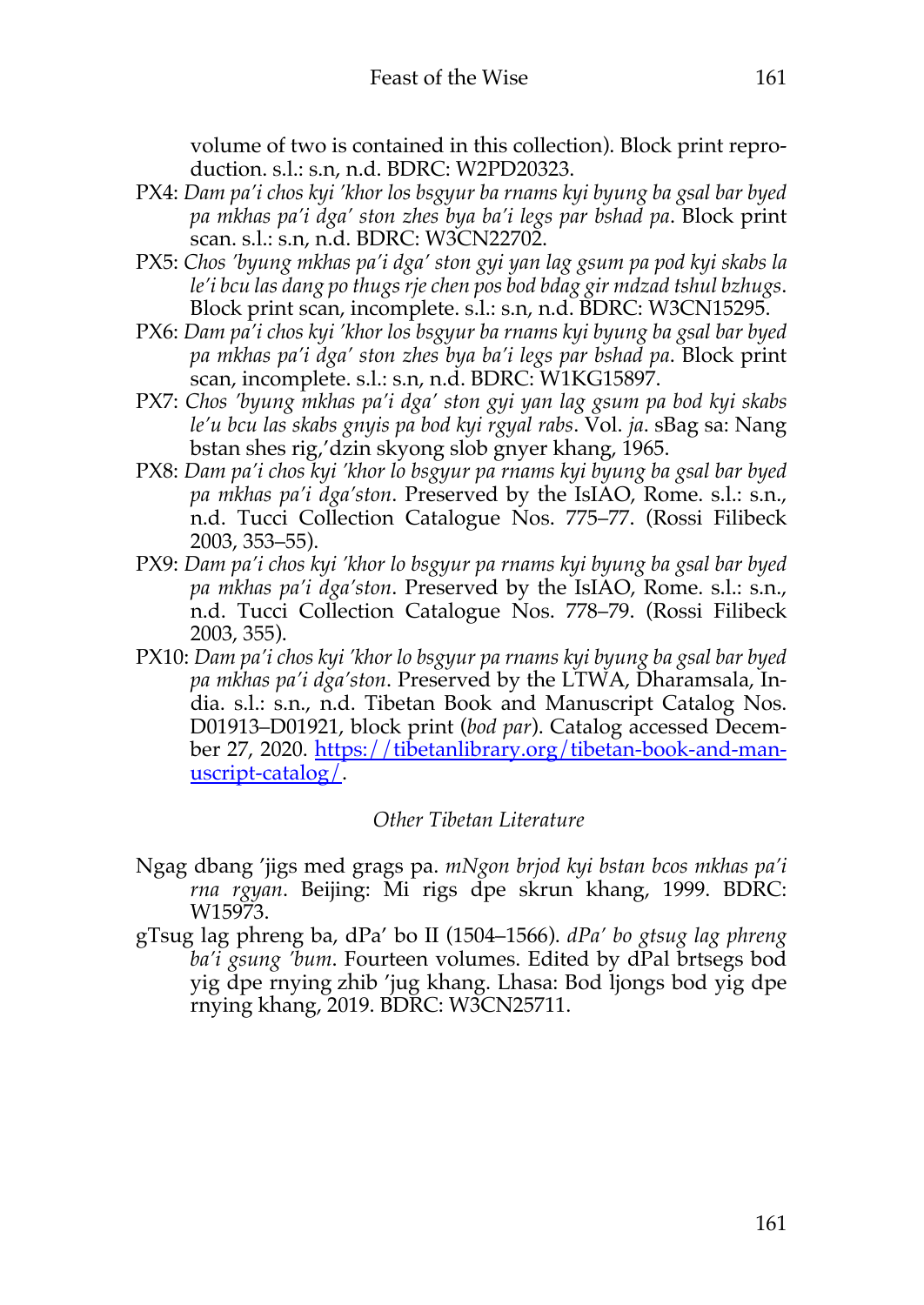## *Dictionaries*

- Duff, Tony. 2009. *The Illuminator Tibetan-English Encyclopedic Dictionary*, 5.17 ed. Kathmandu: Padma Karpo Translation Committee.
- Monlam, Lobsang. 2016. *Monlam Tibetan-Eng Dictionary (smon lam tshig mdzod)*. Version 2.0.0.209. Android app. Sera Monastery, India: Iron Rabbit. Accessed March 26, 2021. https://github.com/iamironrabbit/monlam-dictionary.
- Yísūn, Zhāng 张怡荪 (ed.). 1985. *Bod rgya tshig mdzod chen mo / Zàng-Hàn dà cídiǎn* 藏汉大辞典. Three volumes. Beijing: Mi rigs dpe skrun khang.

## *Western Literature*

- Bjerregaard, Maria. 2007. "dPa-bo gTsug-lag-phreng-ba". BA diss., University of Copenhagen.
- Buswell, Robert E. and Donald S. Lopez. 2014. *The Princeton Dictionary of Buddhism*. Princeton: Princeton University Press.
- Chandra, Lokesh. 1959. "Preface". In *Mkhas pahi dgah ston by Dpah-bogtsug-lag 'phreng-ba*. Four volumes. Edited by Lokesh Chandra, vol. 1, vii–viii.ŚŚatapiṭaka Series no. 9[1]. New Delhi: International Academy of Indian Culture.
- Chandra, Lokesh. 1961. "Preface". In *Mkhas pahi dgah ston by Dpah-bogtsug-lag 'phreng-ba*. Four volumes. Edited by Lokesh Chandra, vol. 2, beginning of book, no page no.ŚŚatapiṭaka Series no. 9[2]. New Delhi: International Academy of Indian Culture.
- Chhosphel, Samten. 2010. "The Second Pawo, Tsuklak Trengwa". In *Treasury of Lives*. Accessed March 16, 2021. https://treasuryoflives.org/biographies/view/Pawo-Tsuglag-Trengwa/5511.
- Czaja, Olaf. 2013. *Medieval Rule in Tibet. The Rlangs Clan and the Political and Religious Historyof the Ruling House of Phag mo gru pa. With a Study of the Monastic Art of Gdan sa mthil.* Two volumes. Wien: Verlag der Österreichischen Akademie der Wissenschaften.
- Dell, Dominik. 2020. "Tibetan Buddhist Masters between Two Lives: A Closer Look at the Genre of Bar do'i rnam thar Using the Example of the Seventh Karma pa, Chos grags rgya mtsho (1454– 1506)". *Polish Journal of the Arts and Culture,* n.s., 11 (2020/1): 41– 63.
	- ———. 2021a. "Birthplace of the Seventh Karma pa, Chos grags rgya mtsho (1454–1506): Description Draws from Tibetan Geomancy and Pilgrimage Guidebooks". *Revue d'Etudes Tibétaines* 58 (April 2021): 81–102.

———. 2021b. "Birth of a Tibetan Buddhist Master, Part 1: Visionary Experiences prior to the Birth of the Seventh Karma pa, Chos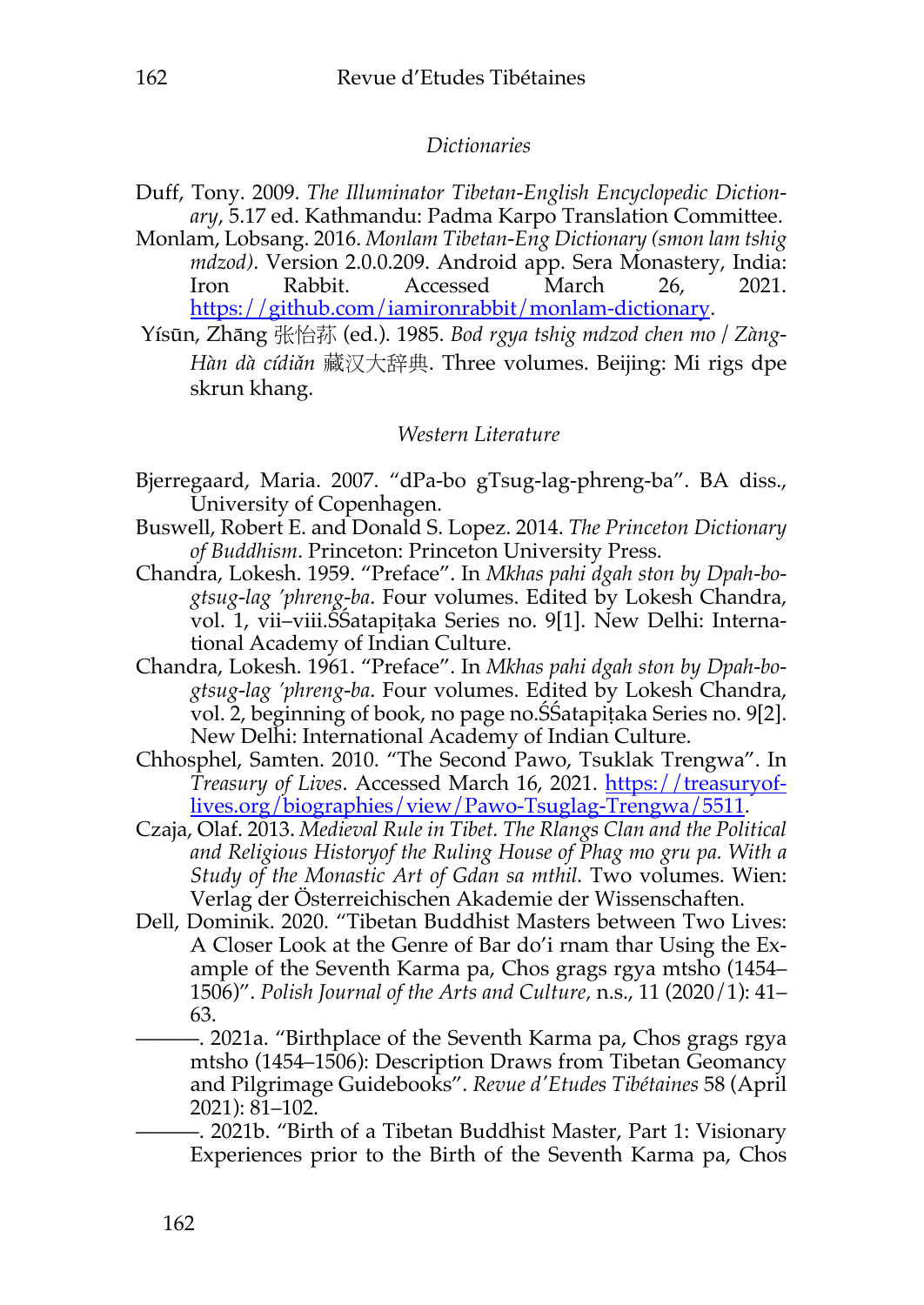grags rgya mtsho (1454–1506)". *Polish Journal of the Arts and Culture*, n.s., 12 (2021/1).

- ———. Forthcoming. "Birth of a Tibetan Buddhist Master, Part 2: Auspicious Signs and Events at the Birth of the Seventh Karma pa, Chos grags rgya mtsho (1454–1506)". *Polish Journal of the Arts and Culture*, n.s., 13 (2021/2).
- Ehrhard, Franz-Karl. 2013. "Spreading the sNying thig Teachings: The Biographical Account of rDzogs chen pa bSod nams rin chen (1491–1559)". Bulletin of Tibetology 49, no. 1: 55–76.
- Freeman, Claire. 2006. "Hugh Richardson (1905-2000)". In *The Tibet Album*. Oxford: Pitt Rivers Museum. Accessed March 20, 2021. http://tibet.prm.ox.ac.uk/tibet\_Hugh\_Richardson.html.
- Karmay, Samten G. 2003. *The Diamond Isle. A Catalogue of Buddhist Writings in the Library of Ogyen Chöling, Bhutan*. Wiener Studien zur Tibetologie und Buddhismuskunde 56. Wien: Arbeitskreis für tibetische und buddhistische Studien Universität Wien. BDRC: W1KG16738.
- Martin, Dan, and Yael Bentor. 1997. *Tibetan Histories: A Bibliography of Tibetan-language Historical Works*. London: Serindia Publications.
- Mojzes, Kamilla Eva. Forthcoming. "The Fourth Zhwa-dmar-pa Incarnate: A Comprehensive Study of the Life and Works of Chosgrags ye-shes dpal bzang-po (1453–1524)". PhD diss., University of Bonn.
- Pirie, Fernanda, and Charles Manson. 2017. "mKhas pa' dga' ston. The feast for scholars". *Tibetan Law* (website). Oxford: Centre for Socio-Legal Studies, University of Oxford. Accessed March 19, 2021.

http://tibetanlaw.org/sites/default/files/texts/Feast%20for%20Scholars.pdf.

- Pommaret, Françoise. 2003. "Historical and religious relations between Lhodrak (Southern Tibet) and Bumthang (Bhutan) from the 18th to the early 20th century: Preliminary data". In *Tibet and Her Neighbours. Proceedings of the History of Tibet Conference St Andrews University 2001*, edited by Alex McKay, 91–106. London: Edition Hansjörg Mayer.
- ———2008. "'The Messed Up Books' (Pecha trok wa la). A personal recollection of Samten G. Karmay and the O rgyan chos gling catalogue (Bhutan)". *Revue d'Etudes Tibétaines* 16 (October 2008), 7–12.
- Powers, John, and David Templeman. 2020. *Historical Dictionary of Tibet. Second Edition*. Lanham, Boulder, New York, London: Rowman & Littlefield.
- Richardson, Hugh Edward. 1958. "The Karma-Pa Sect. A Historical Note. Part I with plates VII–XI". *Journal of the Royal Asiatic Society*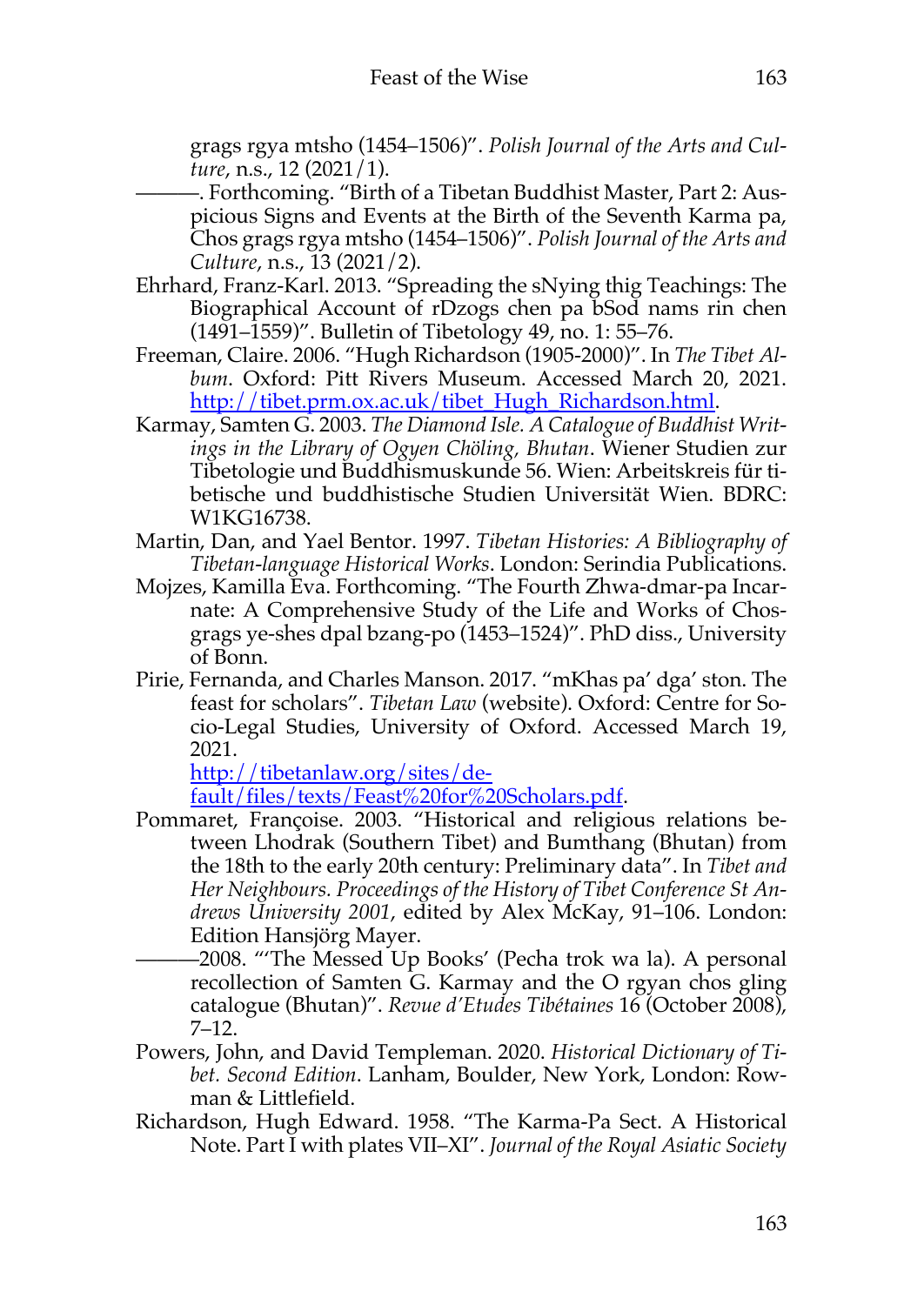*of Great Britain and Ireland* no. 3/4, 139–64.

- ———.1959. "Foreword". In *Mkhas pahi dgah ston by Dpah-bo-gtsug-lag 'phreng-ba*. Four volumes. Edited by Lokesh Chandra, vol. 1, ix– xi. Śatapiṭaka Series no. 9[4]. New Delhi: International Academy of Indian Culture.
- ———. 1980. "The First Tibetan Chos-Byung". *The Tibet Journal* 5(3), 62–73.
- ———. 1987. "Early Tibetan Inscriptions: Some Recent Discoveries". *The Tibet Journal*, 12(2), 5–17.
- Rheingans, Jim. 2004. "Das Leben und Gesamtwerk des ersten Karma 'phrin las pa (1456–1539): Ein bedeutender Vertreter der bKa' brgyud und Sa skya Traditionen Tibets." MA diss., University of Hamburg.
- ——. 2010. "Narratives of Reincarnation, Politics of Power, and the Emergence of a Scholar: The Very Early Years of Mikyo Dorje". In *Lives Lived, Lives Imagined—Biography in the Buddhist Tradition*, edited by Linda Covill, Ulrike Roesler, and Sarah Shaw, 241–98. Boston: Wisdom Publications.
	- ———. 2017. *The Eighth Karmapa's Life and His Interpretation of the Great Seal. A Religious Life and Instructional Texts in Historical and Doctrinal Contexts*. Hamburg Buddhist Studies Series 7. Bochum & Freiburg: projekt verlag.
	- ———. 2021. *The Life and Works of Karma 'phrin las pa (1456–1539): Nonsectarian Scholar Mystic of Southern Tibet*. Contributions to Tibetan Studies 14. Wiesbaden: Dr. Ludwig Reichert.
- Roesler, Ulrike. 2020. "Between Self-Expression and Convention: Tibetan Reflections on Autobiographical Writing". *Life Writing* 17(2), 163–86, DOI: 10.1080/14484528.2019.1620581.
- Rossi Filibeck, Elena de (ed.). 2003. *Catalogue of the Tucci Tibetan Fund in the Library of IsIAO*. Vol. 2. Rome: Istituto Italiano per l'Africa e l'Oriente (IsIAO).
- Schaeffer, Kurtis R. 2011. "The Rinpung Government". In *KMAPS* (website). Charlottesville: University of Virginia. Accessed March 23, 2021. http://places.kmaps.virginia.edu/features/24112/descriptions/1227
- Schwieger, Peter. 2013. "History as Myth: On the Appropriation of the Past in Tibetan Culture. An Essay in Cultural Studies". In *The Tibetan History Reader*, edited by Gray Tuttle and Kurtis R. Schaeffer, 64–85. New York: Columbia University Press.
- Shakabpa, Tsepon Wangchuk Deden. 2010. *One Hundred Thousand Moons—An Advanced Political History of Tibet, Volume 1, [Bod kyi srid don rgyal rabs]*. Edited by Henk Blezer, Alex McKay, and Charles Ramble, translated and annotated by Derek F. Maher. Leiden & Boston: Brill.